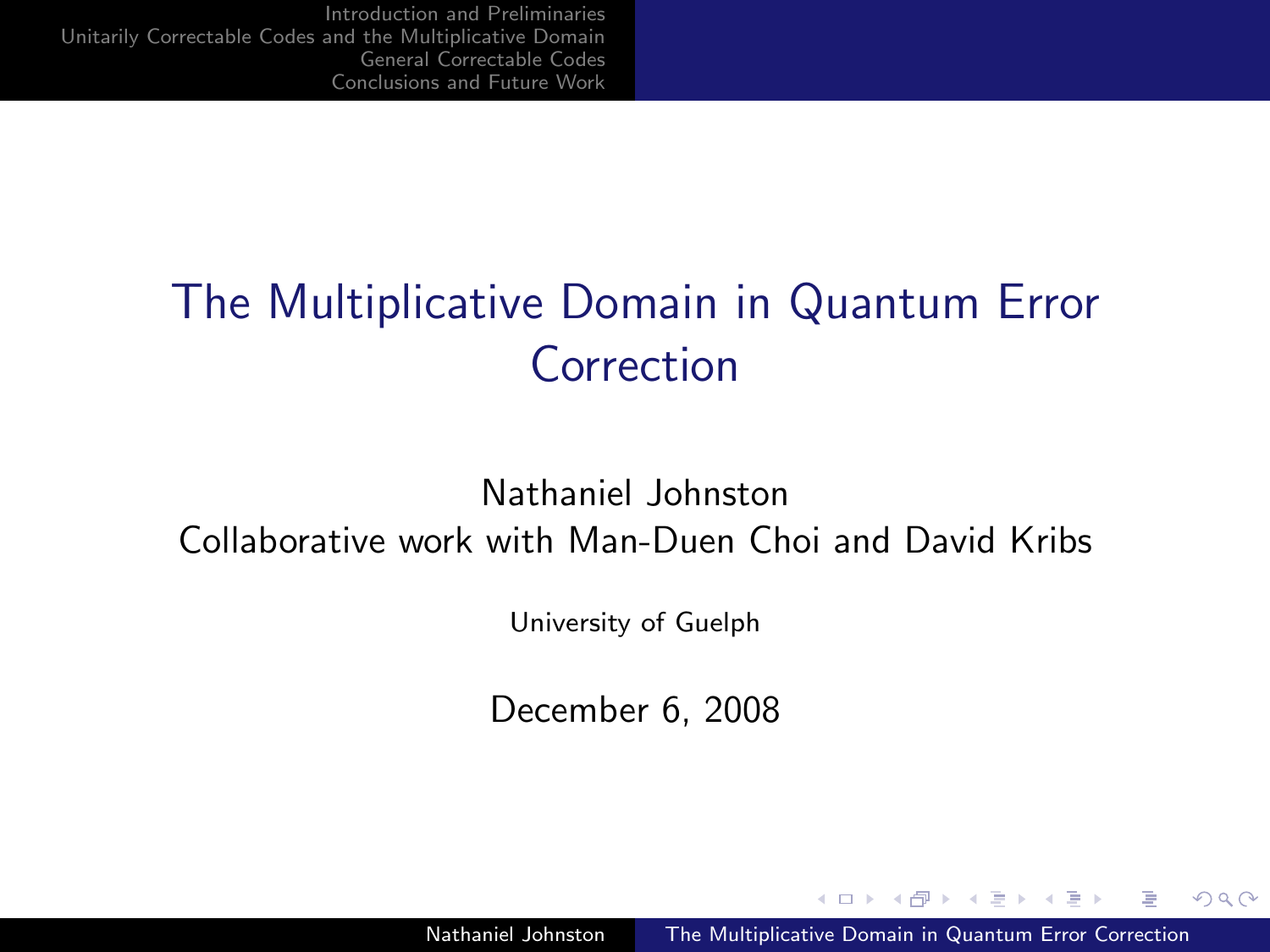- 1. Introduction and Preliminaries
- 2. Unitarily Correctable Codes and the Multiplicative Domain
- 3. General Correctable Codes
- 4. Conclusions and Future Work

4.000.00

→ (母) → (目) → (目)

 $QQ$ 

Ξ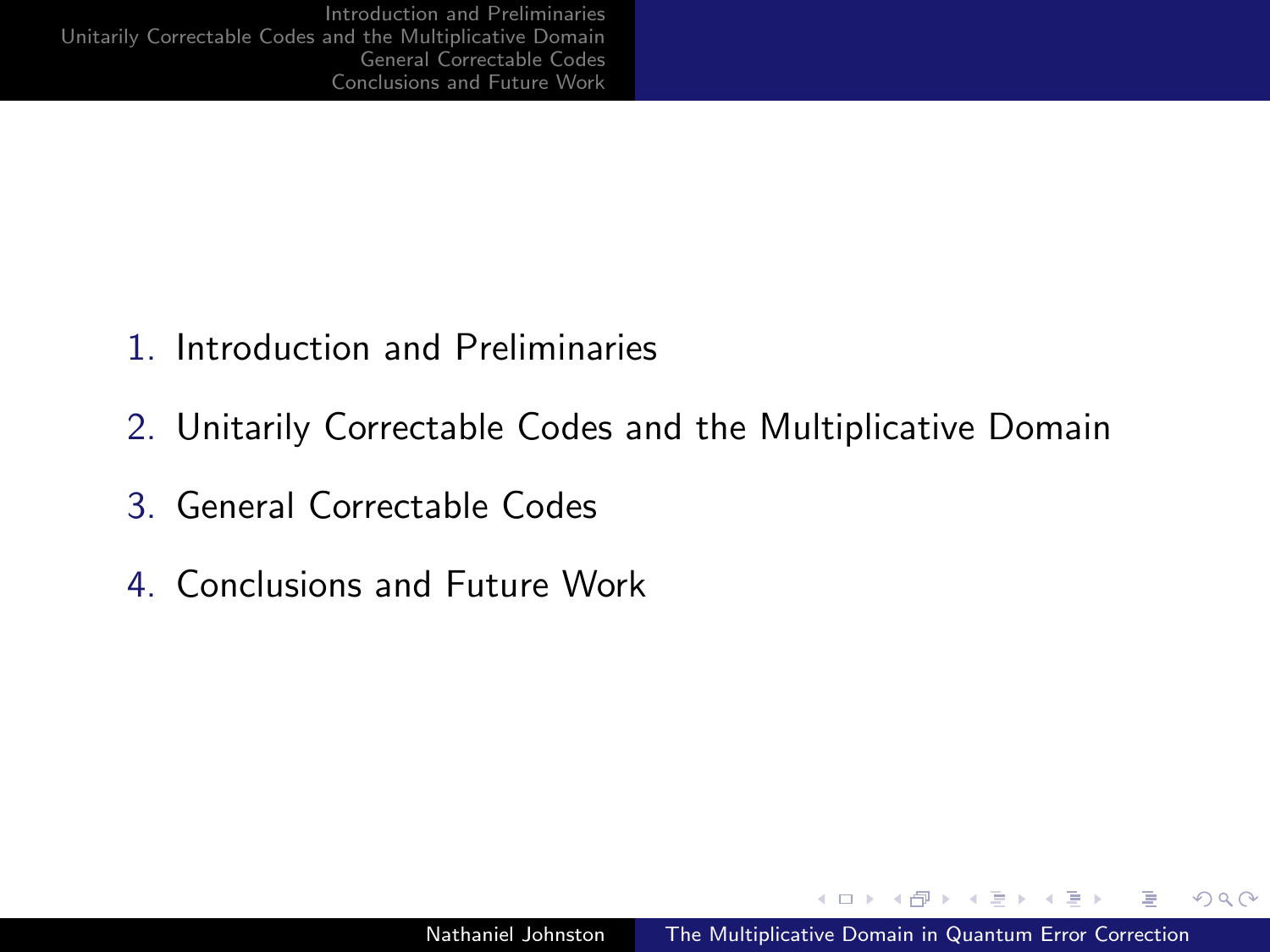[Completely Positive Maps](#page-3-0) **[Correctability](#page-9-0)** 

#### Completely Positive Maps

Given a (finite-dimensional) Hilbert space  $H$ , a linear map  $\Phi : \mathcal{L}(\mathcal{H}) \mapsto \mathcal{L}(\mathcal{H})$  will be said to be Completely Positive (CP) if  $(id_k \otimes \Phi)$  is positive for all  $k \in \mathbb{N}$ .

<span id="page-2-0"></span> $\sim$  m.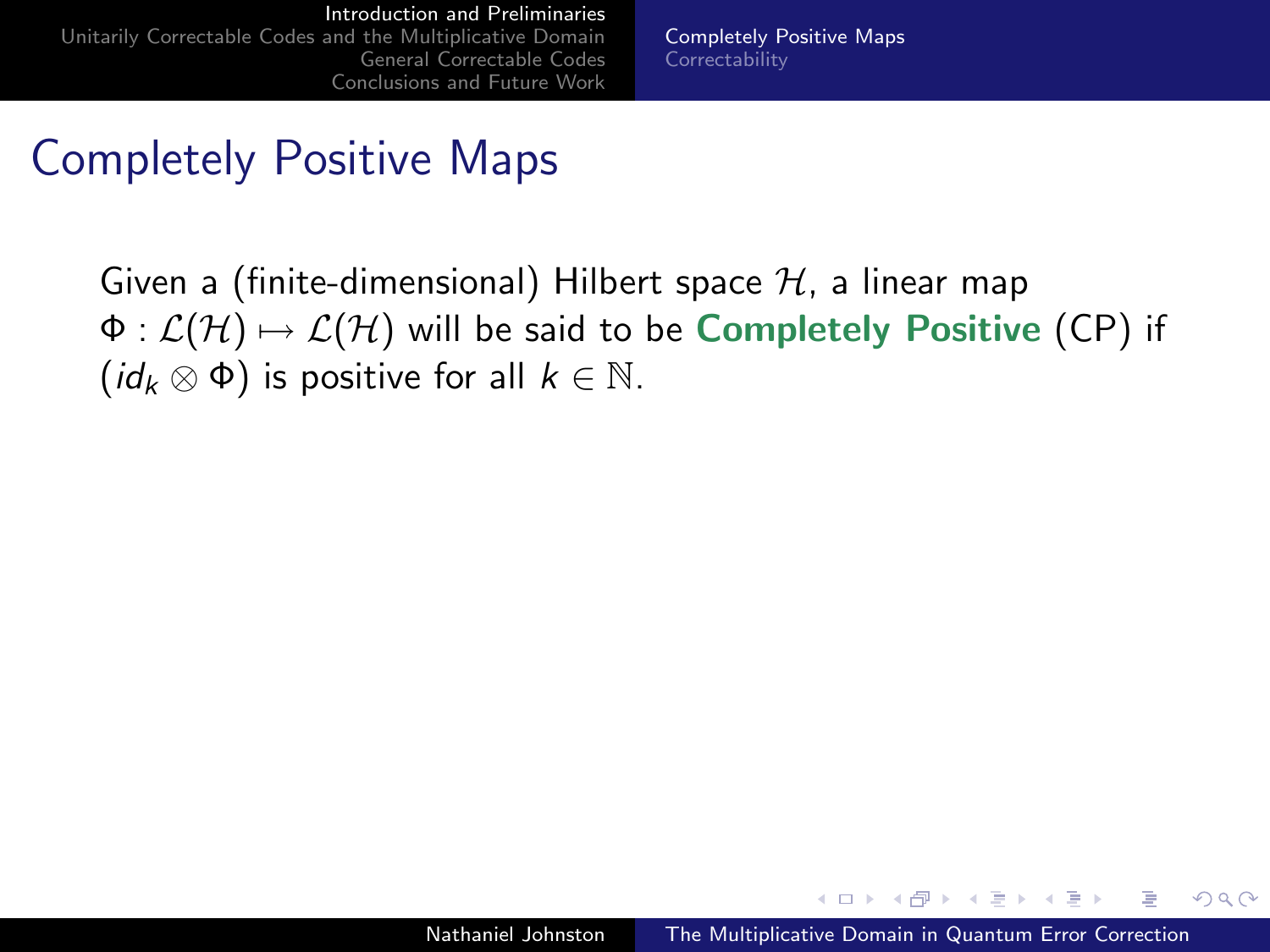[Completely Positive Maps](#page-2-0) **[Correctability](#page-9-0)** 

#### Completely Positive Maps

Given a (finite-dimensional) Hilbert space  $H$ , a linear map  $\Phi : \mathcal{L}(\mathcal{H}) \mapsto \mathcal{L}(\mathcal{H})$  will be said to be Completely Positive (CP) if  $(id_k \otimes \Phi)$  is positive for all  $k \in \mathbb{N}$ .

By Choi's theorem, we know that  $\Phi$  is completely positive if and only if there exist Kraus Operators  $\{A_i\}$  such that

$$
\Phi(a) = \sum_i A_i a A_i^{\dagger} \quad \forall \, a \in \mathcal{L}(\mathcal{H}),
$$

where  $A_i^{\dagger}$  $_{i}^{!}$  refers to the operator adjoint (ie. conjugate transpose) of  $A_i$ . For brevity we will sometimes say that  $\Phi = \big\{A_i\big\}$ .

<span id="page-3-0"></span>イロト イタト イモト イモトー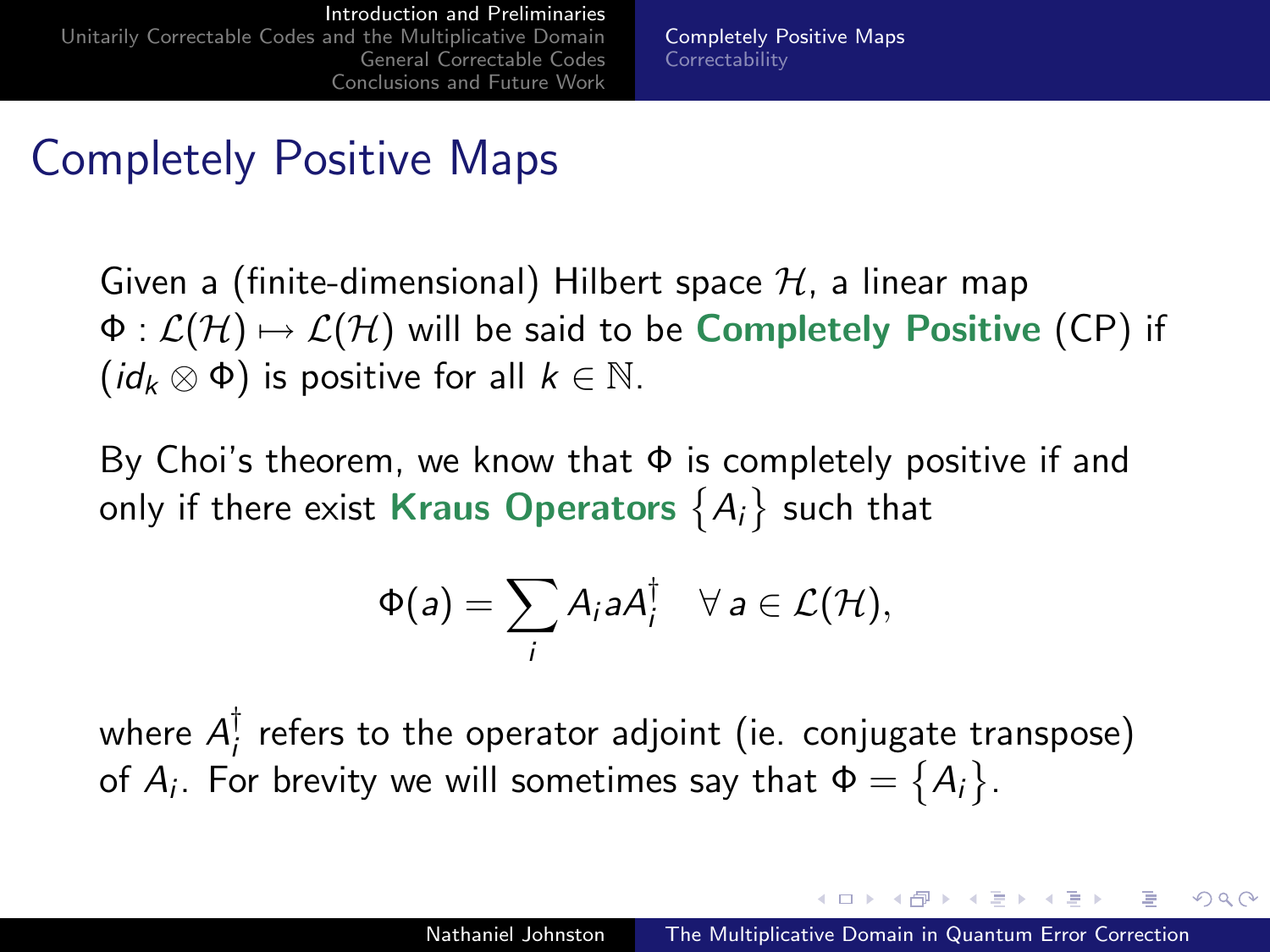[Completely Positive Maps](#page-2-0) **[Correctability](#page-9-0)** 

## Schrödinger Picture

In the Schrödinger picture of quantum dynamics, time evolution of open quantum systems is described by completely positive trace-preserving maps. Trace preservation of the completely positive map  $\mathcal{E}=\big\{\pmb{E_i}\big\}$  is equivalent to

$$
\sum_i E_i^{\dagger} E_i = I.
$$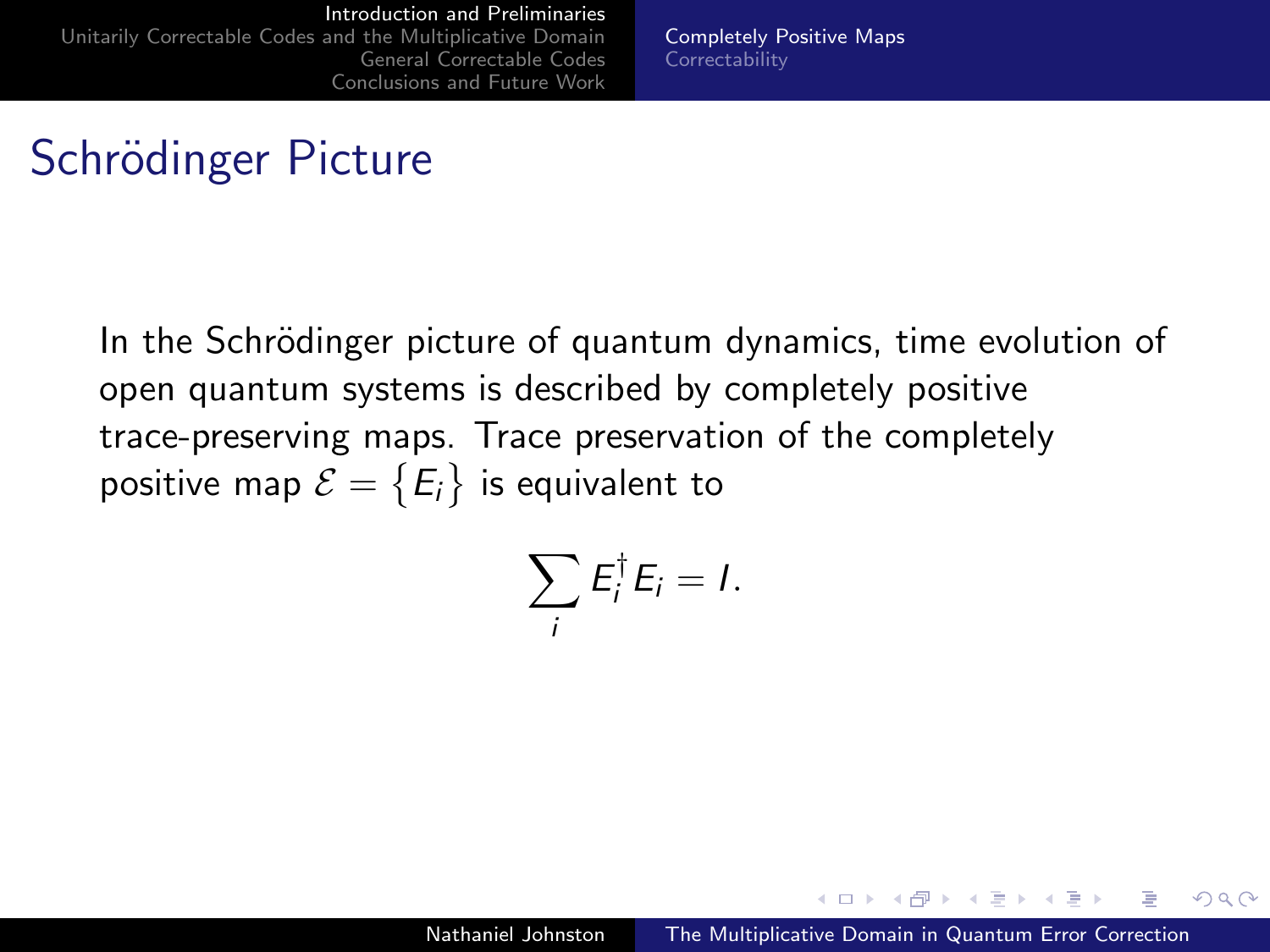[Completely Positive Maps](#page-2-0) **[Correctability](#page-9-0)** 

## Schrödinger Picture

In the Schrödinger picture of quantum dynamics, time evolution of open quantum systems is described by completely positive trace-preserving maps. Trace preservation of the completely positive map  $\mathcal{E}=\big\{\pmb{E_i}\big\}$  is equivalent to

$$
\sum_i E_i^{\dagger} E_i = I.
$$

We will refer to maps of this type as Quantum Channels.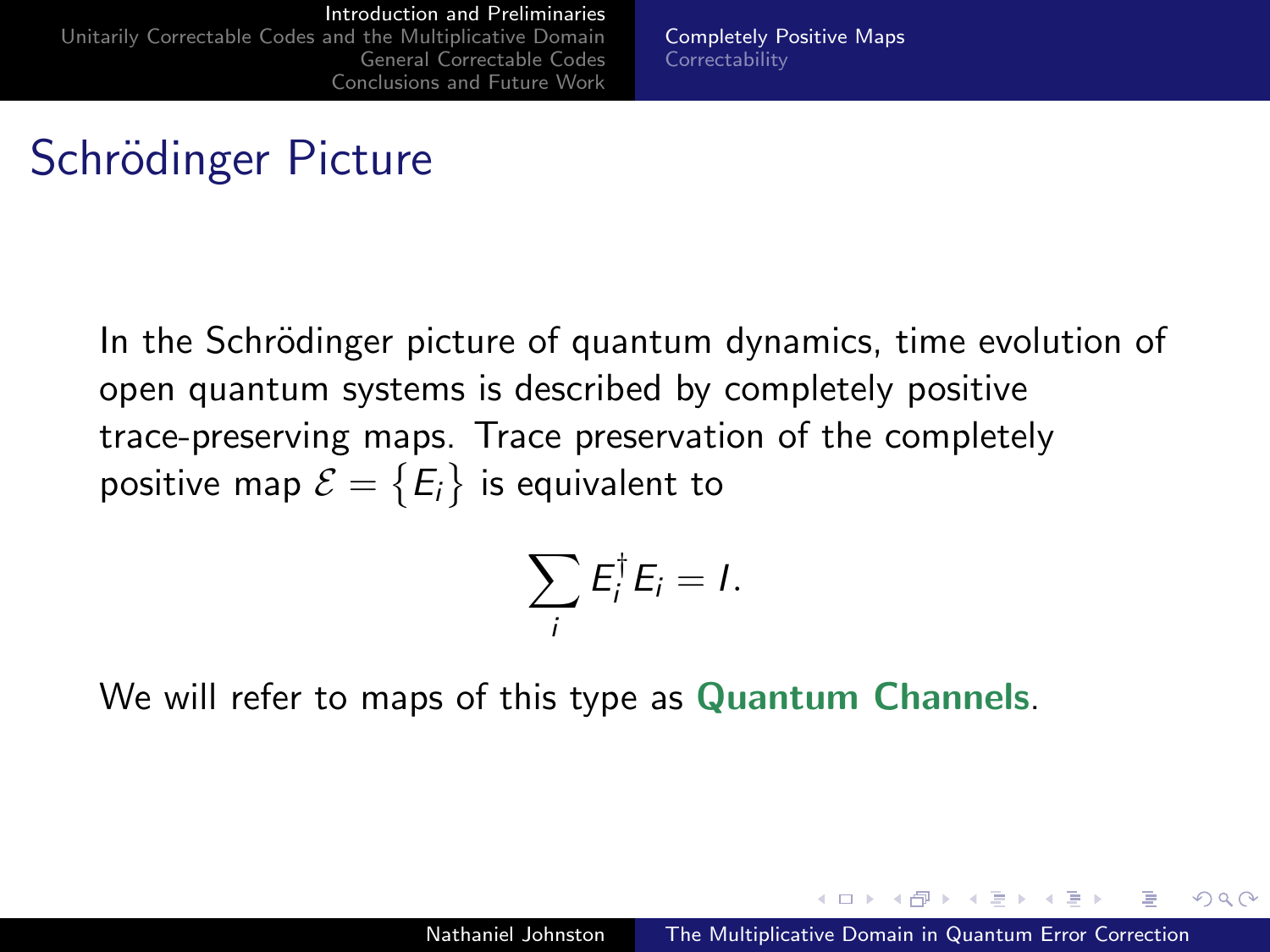[Completely Positive Maps](#page-2-0) **[Correctability](#page-9-0)** 

## Heisenberg Picture

In the Heisenberg picture, time evolution is described by the dual map  $\mathcal{E}^{\dagger}:\mathcal{L}(\mathcal{H})\mapsto\mathcal{L}(\mathcal{H})$  defined by

$$
\mathrm{Tr}(\mathcal{E}(\rho)X)=\mathrm{Tr}(\rho \mathcal{E}^{\dagger}(X)).
$$

 $\Box$  $\rightarrow$   $\pm$   $\rightarrow$   $QQ$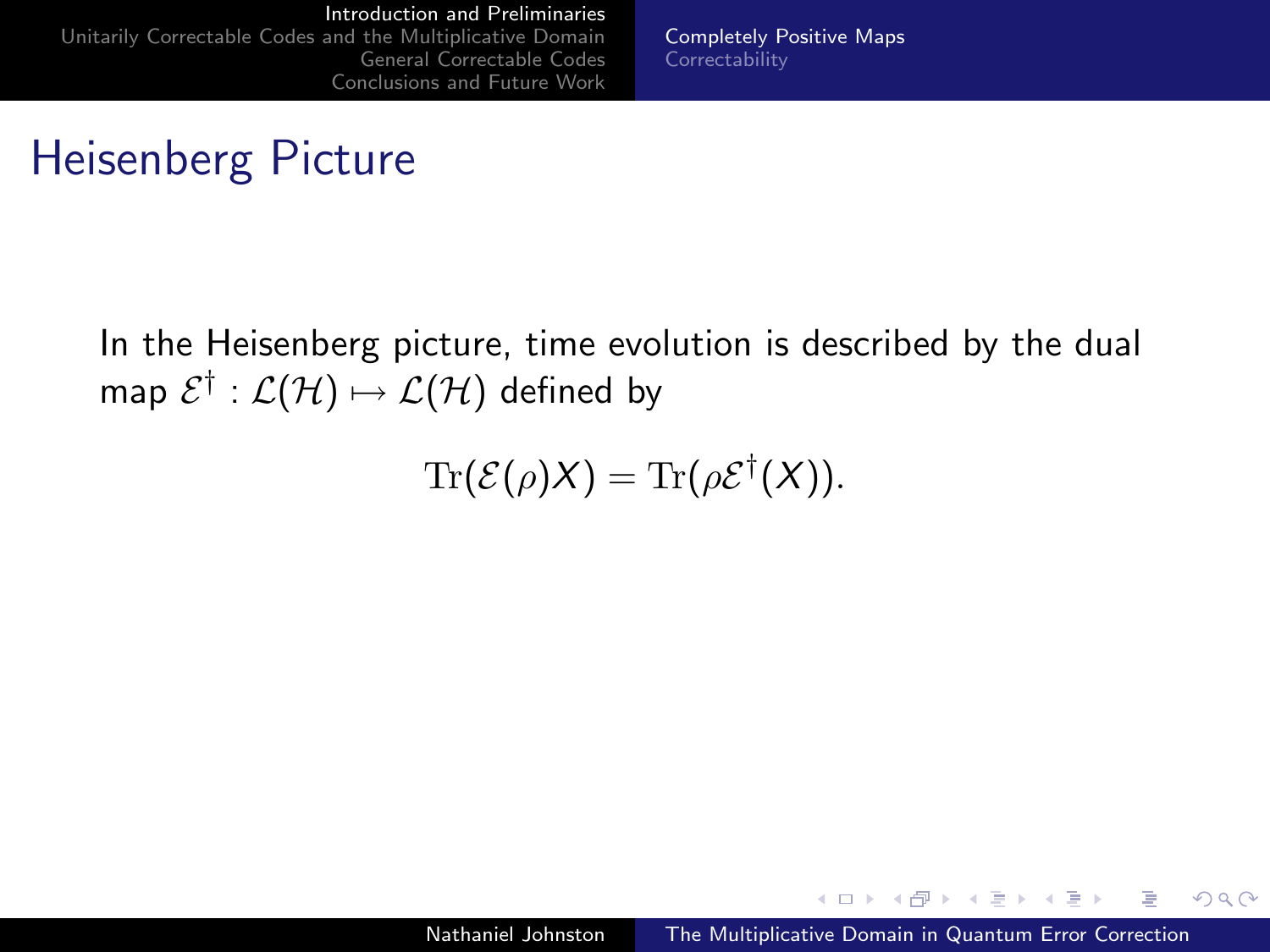[Completely Positive Maps](#page-2-0) **[Correctability](#page-9-0)** 

## Heisenberg Picture

In the Heisenberg picture, time evolution is described by the dual map  $\mathcal{E}^{\dagger}:\mathcal{L}(\mathcal{H})\mapsto\mathcal{L}(\mathcal{H})$  defined by

$$
\mathrm{Tr}(\mathcal{E}(\rho)X)=\mathrm{Tr}(\rho \mathcal{E}^{\dagger}(X)).
$$

$$
\blacktriangleright \mathcal{E} = \{E_i\} \text{ if and only if } \mathcal{E}^{\dagger} = \{E_i^{\dagger}\}, \text{ and}
$$

 $4.171$ 

 $\Box$  $\rightarrow$   $\pm$   $\rightarrow$   $QQ$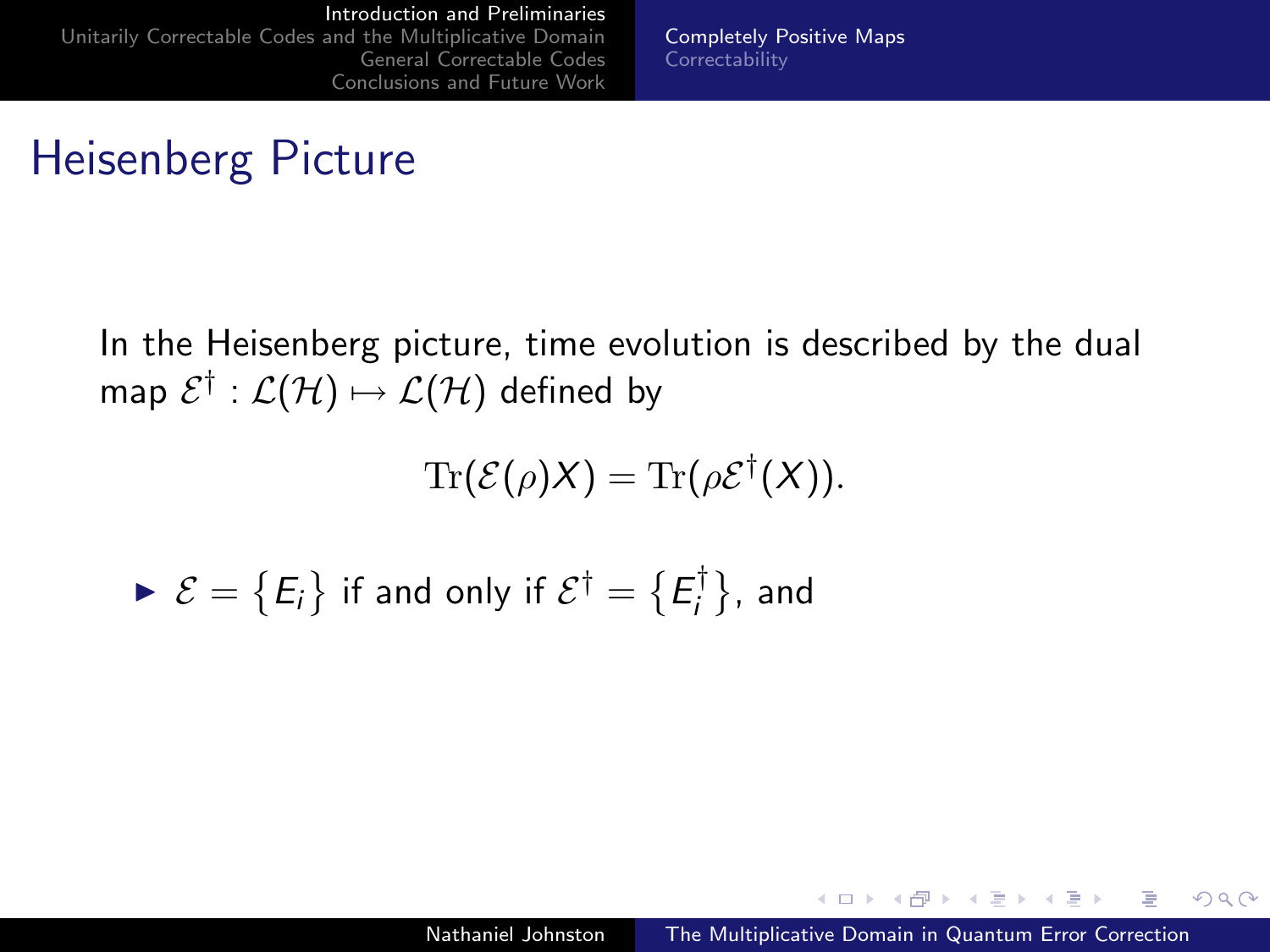[Completely Positive Maps](#page-2-0) **[Correctability](#page-9-0)** 

## Heisenberg Picture

In the Heisenberg picture, time evolution is described by the dual map  $\mathcal{E}^{\dagger}:\mathcal{L}(\mathcal{H})\mapsto\mathcal{L}(\mathcal{H})$  defined by

$$
\mathrm{Tr}(\mathcal{E}(\rho)X)=\mathrm{Tr}(\rho \mathcal{E}^{\dagger}(X)).
$$

$$
\blacktriangleright \mathcal{E} = \{E_i\} \text{ if and only if } \mathcal{E}^{\dagger} = \{E_i^{\dagger}\}, \text{ and}
$$

 $\triangleright \mathcal{E}$  is trace-preserving if and only if  $\mathcal{E}^{\dagger}$  is unital (ie.  $\mathcal{E}^{\dagger}(I) = I$ ).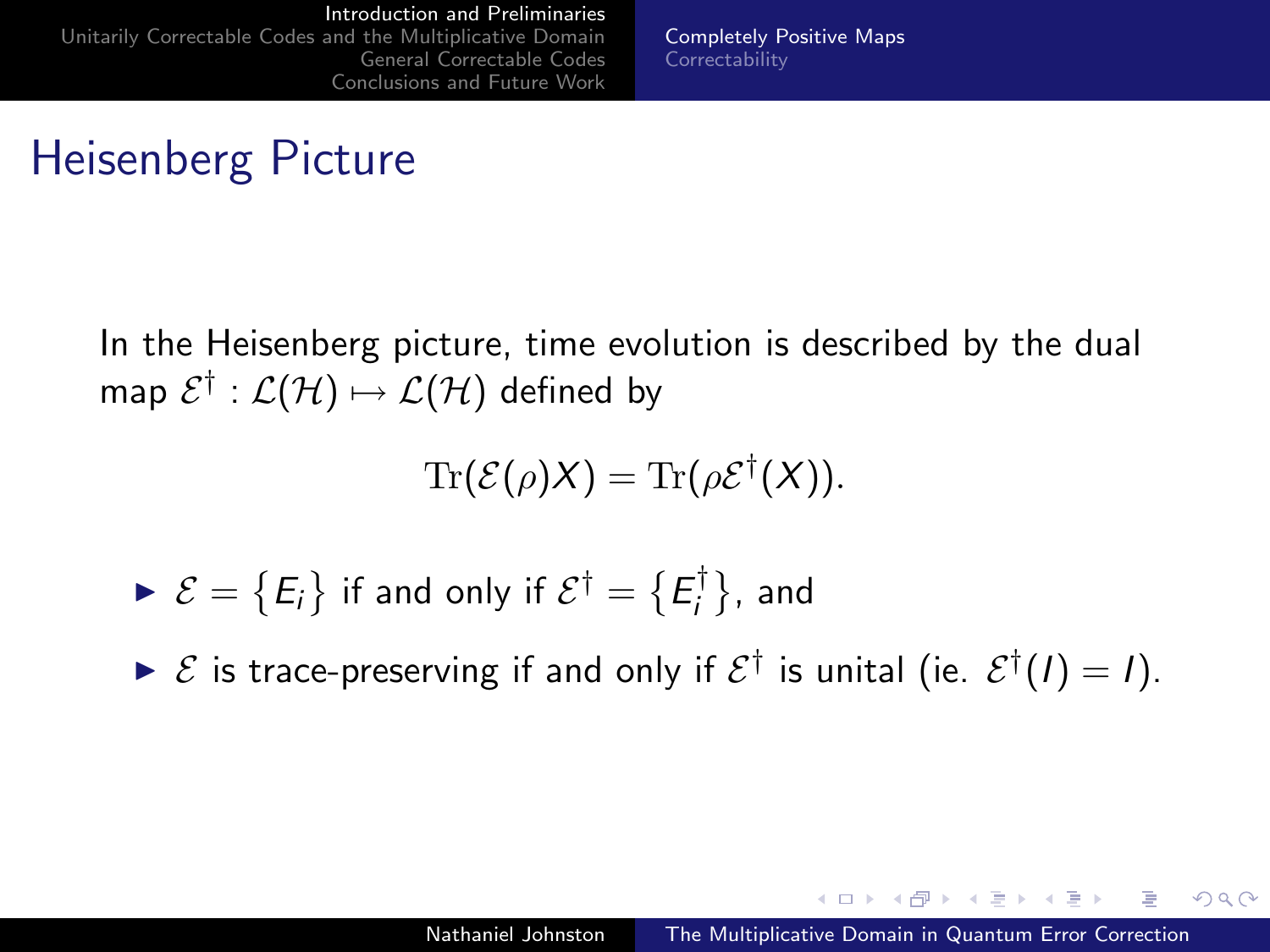[Completely Positive Maps](#page-2-0) **[Correctability](#page-11-0)** 

#### Correctable Subspaces

Let  $\mathcal{E} : \mathcal{L}(\mathcal{H}) \mapsto \mathcal{L}(\mathcal{H})$  be a quantum channel. If  $C \subseteq \mathcal{H}$  is a subspace, then  $C$  is said to be a **Correctable Subspace** if there exists another quantum channel  $\mathcal{R} : \mathcal{L}(\mathcal{H}) \mapsto \mathcal{L}(\mathcal{H})$  such that

$$
(\mathcal{R}\circ\mathcal{E})(\rho)=\rho\quad\forall\rho\in\mathcal{L}(C).
$$

<span id="page-9-0"></span> $\mathcal{A}$  and  $\mathcal{A}$  in the set of  $\mathcal{B}$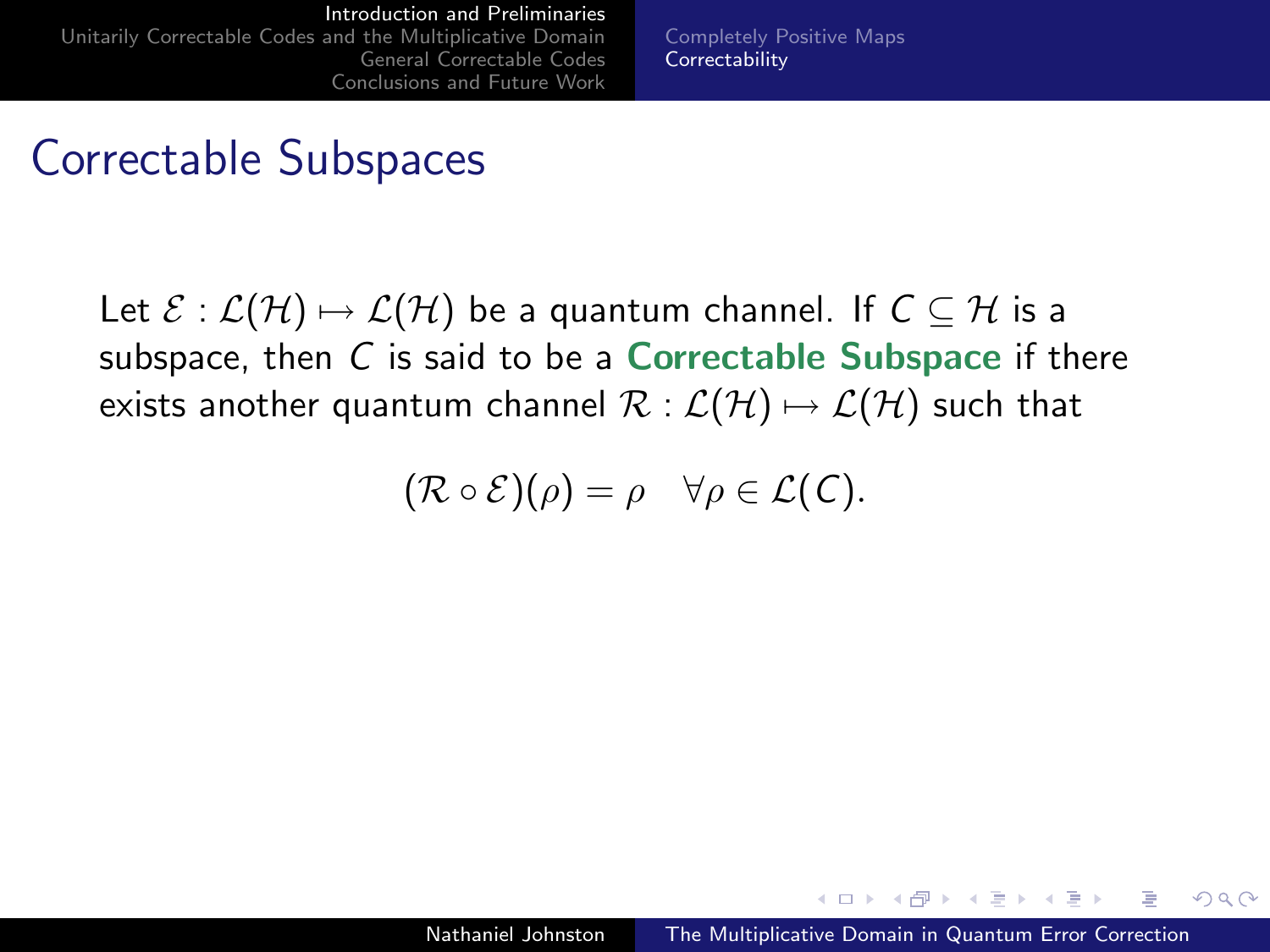[Completely Positive Maps](#page-2-0) **[Correctability](#page-11-0)** 

#### Correctable Subspaces

Let  $\mathcal{E} : \mathcal{L}(\mathcal{H}) \mapsto \mathcal{L}(\mathcal{H})$  be a quantum channel. If  $C \subseteq \mathcal{H}$  is a subspace, then  $C$  is said to be a **Correctable Subspace** if there exists another quantum channel  $\mathcal{R} : \mathcal{L}(\mathcal{H}) \mapsto \mathcal{L}(\mathcal{H})$  such that

$$
(\mathcal{R}\circ\mathcal{E})(\rho)=\rho\quad\forall\rho\in\mathcal{L}(C).
$$

 $\triangleright$  R is called a Correction Operation.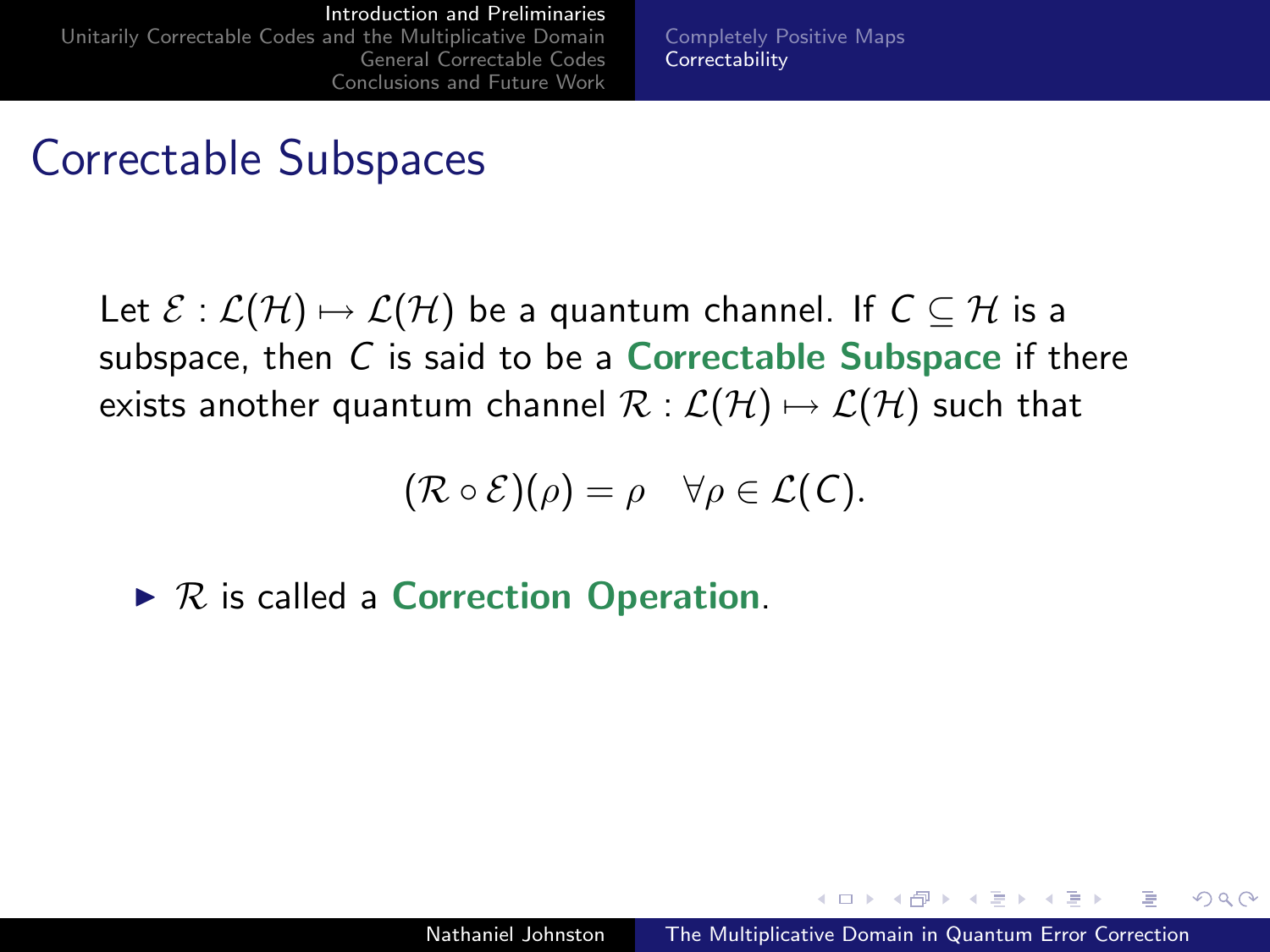[Completely Positive Maps](#page-2-0) **[Correctability](#page-9-0)** 

#### Correctable Subspaces

Let  $\mathcal{E} : \mathcal{L}(\mathcal{H}) \mapsto \mathcal{L}(\mathcal{H})$  be a quantum channel. If  $C \subseteq \mathcal{H}$  is a subspace, then  $C$  is said to be a **Correctable Subspace** if there exists another quantum channel  $\mathcal{R} : \mathcal{L}(\mathcal{H}) \mapsto \mathcal{L}(\mathcal{H})$  such that

<span id="page-11-0"></span>
$$
(\mathcal{R}\circ\mathcal{E})(\rho)=\rho\quad\forall\rho\in\mathcal{L}(\mathcal{C}).
$$

- $\triangleright$  R is called a Correction Operation.
- If  $\mathcal{R} = id_{\mathcal{H}}$  is a valid correction operation, then C is called a Decoherence-free Subspace.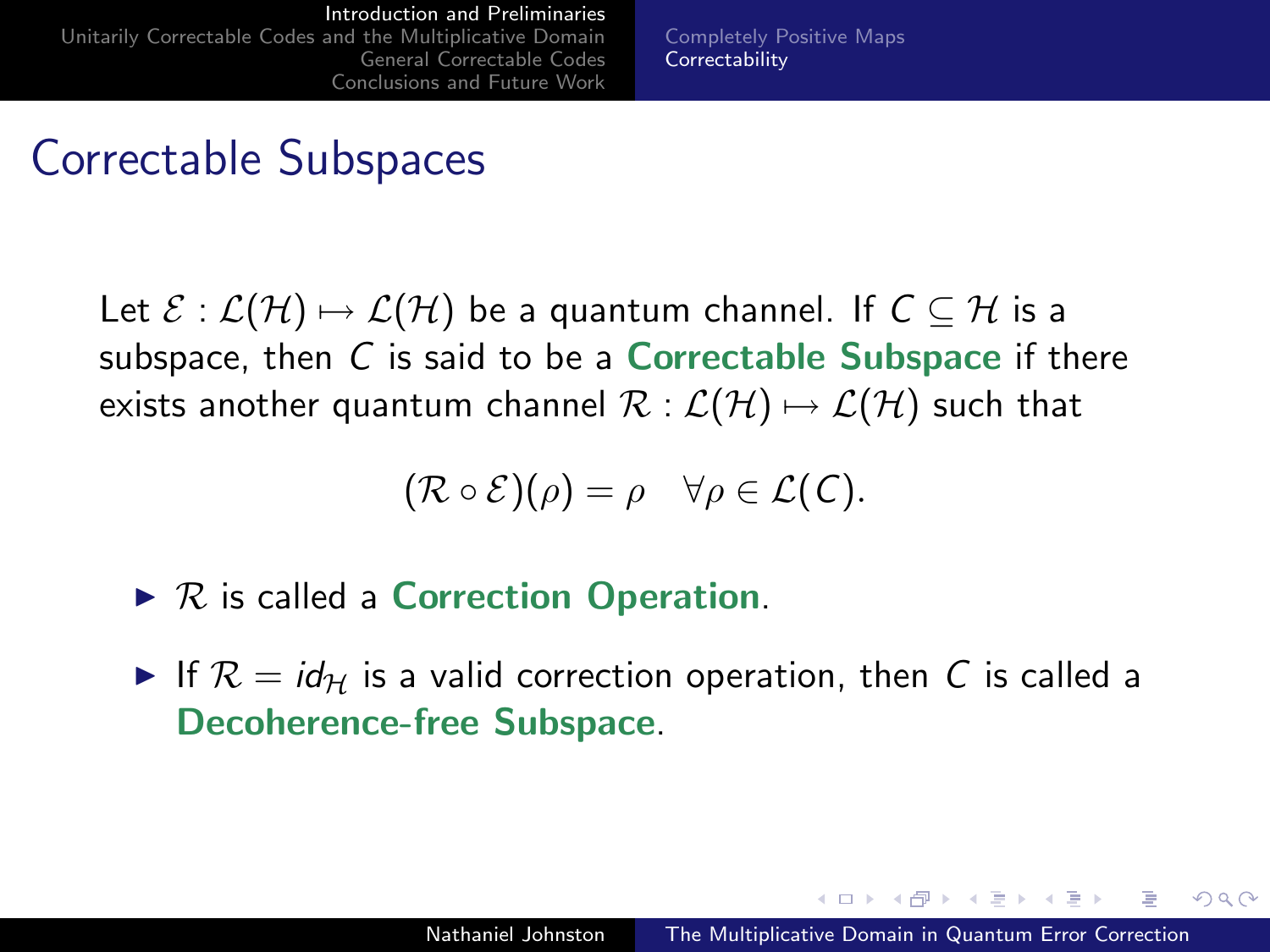[Completely Positive Maps](#page-2-0) **[Correctability](#page-9-0)** 

#### Correctable Subsystems

Let  $\mathcal{E} : \mathcal{L}(\mathcal{H}) \mapsto \mathcal{L}(\mathcal{H})$  be a quantum channel. If  $C = A \otimes B \subseteq \mathcal{H}$ is a subspace, then  $B$  is said to be a Correctable Subsystem if there exists another quantum channel  $\mathcal{R}: \mathcal{L}(\mathcal{H}) \mapsto \mathcal{L}(\mathcal{H})$  such that

$$
\forall \, \rho^{\boldsymbol{A}}, \; \forall \, \rho^{\boldsymbol{B}}, \; \exists \, \tau^{\boldsymbol{A}} \; \text{such that} \; (\mathcal{R} \circ \mathcal{E})(\rho^{\boldsymbol{A}} \otimes \rho^{\boldsymbol{B}}) = \tau^{\boldsymbol{A}} \otimes \rho^{\boldsymbol{B}}.
$$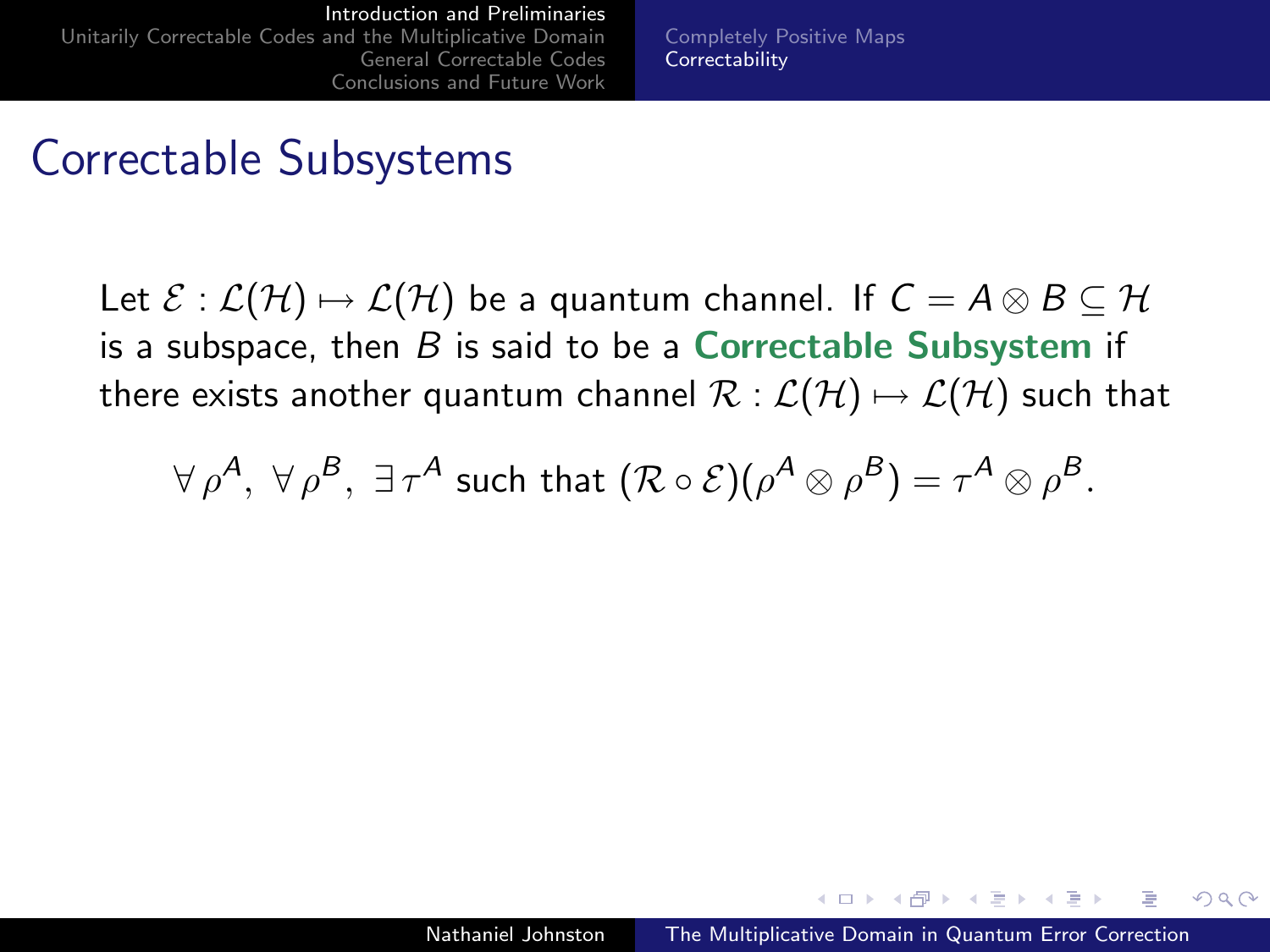[Completely Positive Maps](#page-2-0) **[Correctability](#page-9-0)** 

#### Correctable Subsystems

Let  $\mathcal{E} : \mathcal{L}(\mathcal{H}) \mapsto \mathcal{L}(\mathcal{H})$  be a quantum channel. If  $C = A \otimes B \subseteq \mathcal{H}$ is a subspace, then  $B$  is said to be a Correctable Subsystem if there exists another quantum channel  $\mathcal{R}: \mathcal{L}(\mathcal{H}) \mapsto \mathcal{L}(\mathcal{H})$  such that

$$
\forall \, \rho^{\mathcal{A}}, \; \forall \, \rho^{\mathcal{B}}, \; \exists \, \tau^{\mathcal{A}} \; \text{such that} \; (\mathcal{R} \circ \mathcal{E})(\rho^{\mathcal{A}} \otimes \rho^{\mathcal{B}}) = \tau^{\mathcal{A}} \otimes \rho^{\mathcal{B}}.
$$

If  $\mathcal{R} = id_{\mathcal{H}}$  is a valid correction operation, then B is called a Noiseless Subsystem.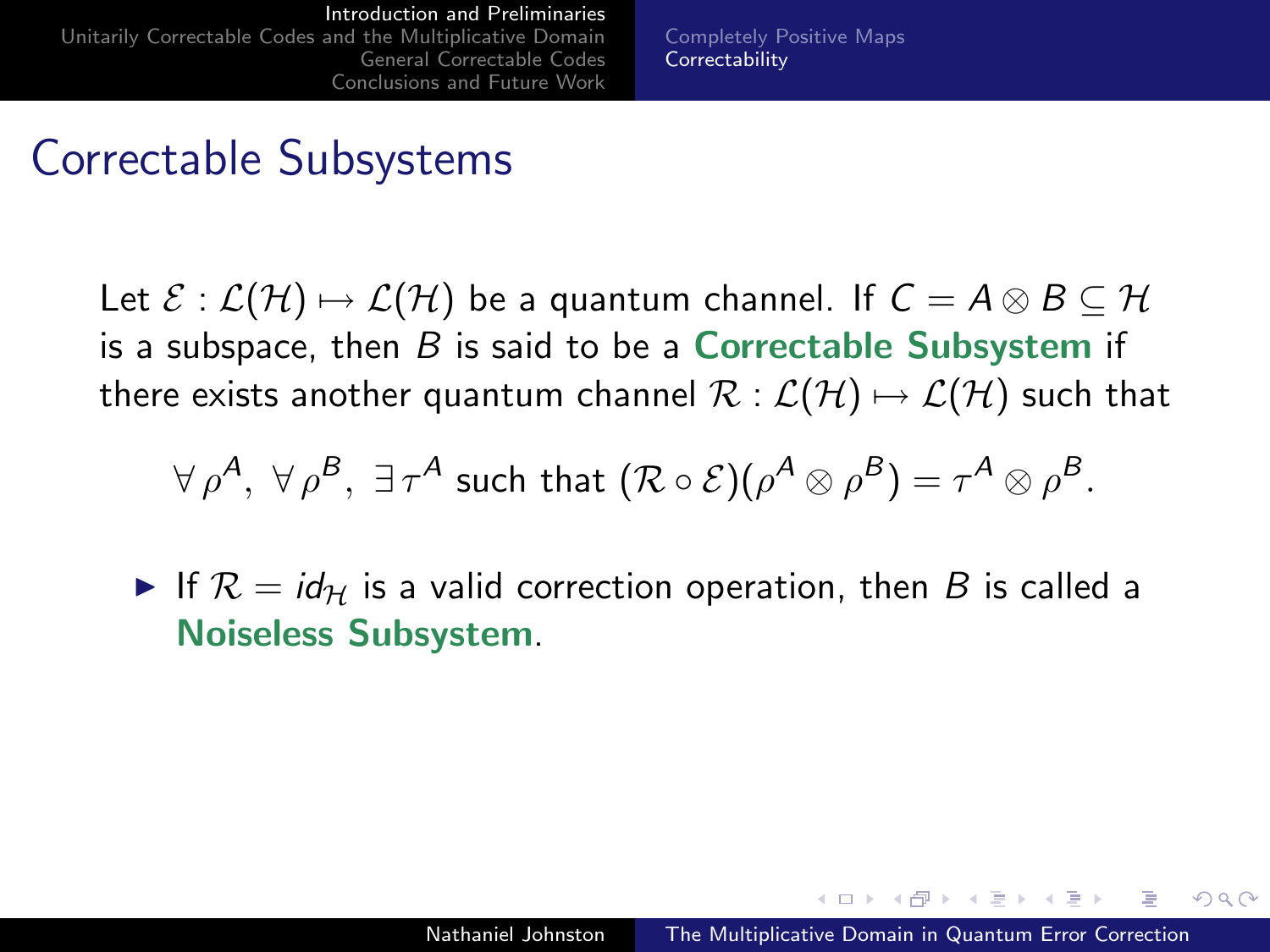[Completely Positive Maps](#page-2-0) **[Correctability](#page-9-0)** 

#### Correctable Subsystems

Let  $\mathcal{E} : \mathcal{L}(\mathcal{H}) \mapsto \mathcal{L}(\mathcal{H})$  be a quantum channel. If  $C = A \otimes B \subseteq \mathcal{H}$ is a subspace, then  $B$  is said to be a Correctable Subsystem if there exists another quantum channel  $\mathcal{R}: \mathcal{L}(\mathcal{H}) \mapsto \mathcal{L}(\mathcal{H})$  such that

$$
\forall \, \rho^{\mathcal{A}}, \; \forall \, \rho^{\mathcal{B}}, \; \exists \, \tau^{\mathcal{A}} \; \text{such that} \; (\mathcal{R} \circ \mathcal{E})(\rho^{\mathcal{A}} \otimes \rho^{\mathcal{B}}) = \tau^{\mathcal{A}} \otimes \rho^{\mathcal{B}}.
$$

- If  $\mathcal{R} = id_{\mathcal{H}}$  is a valid correction operation, then B is called a Noiseless Subsystem.
- $\triangleright$  We will sometimes refer to correctable subspaces and correctable subsystems as Codes.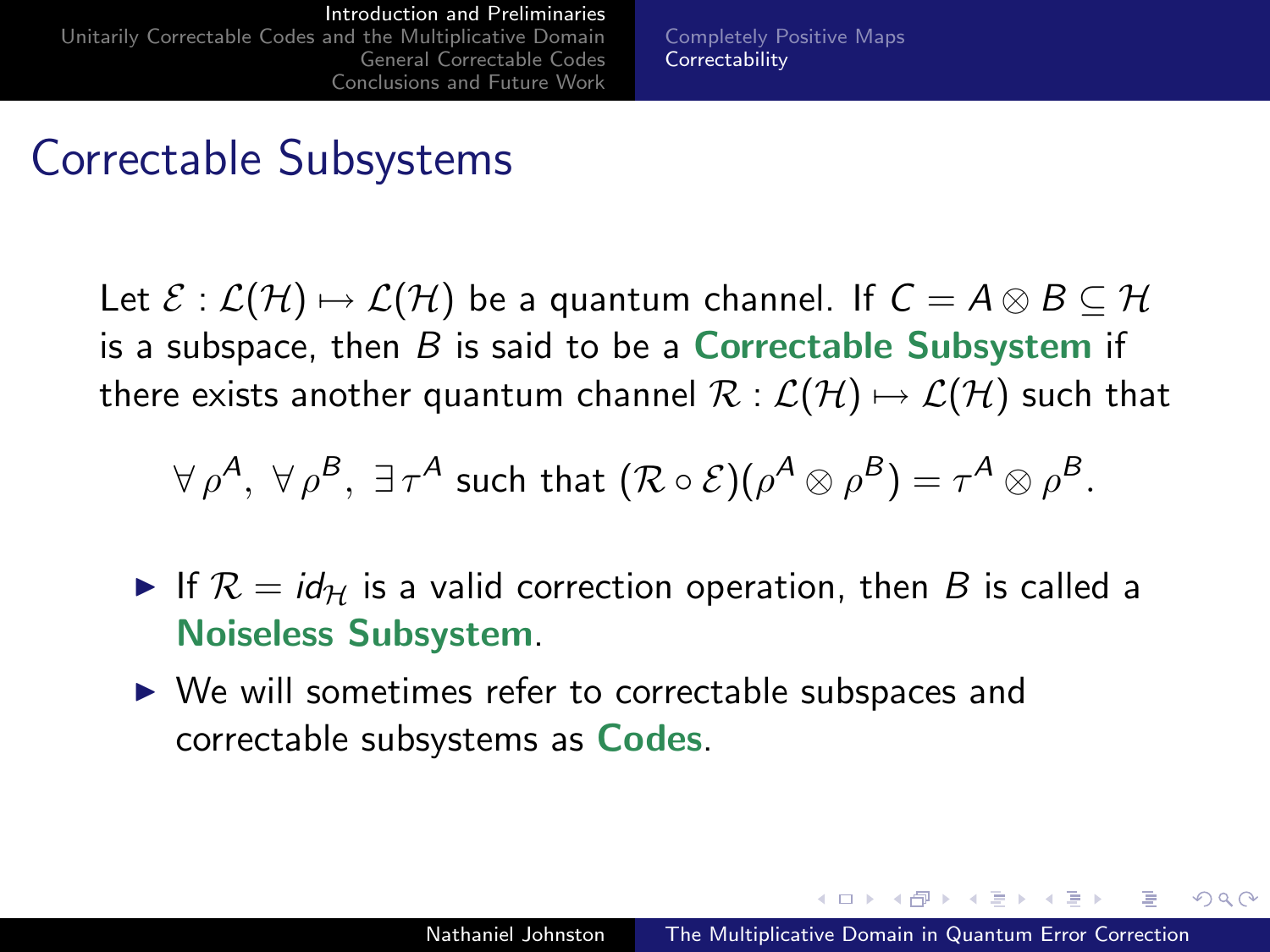[Completely Positive Maps](#page-2-0) **[Correctability](#page-9-0)** 

#### Unitarily Correctable Codes

A code is said to be a Unitarily-Correctable Code (UCC) if it admits a unitary correction operation – a channel  $\mathcal{U}=\set{U},$  where  $U$  is unitary.

 $\sim$   $-$ 

 $\Box$  $\rightarrow$   $\pm$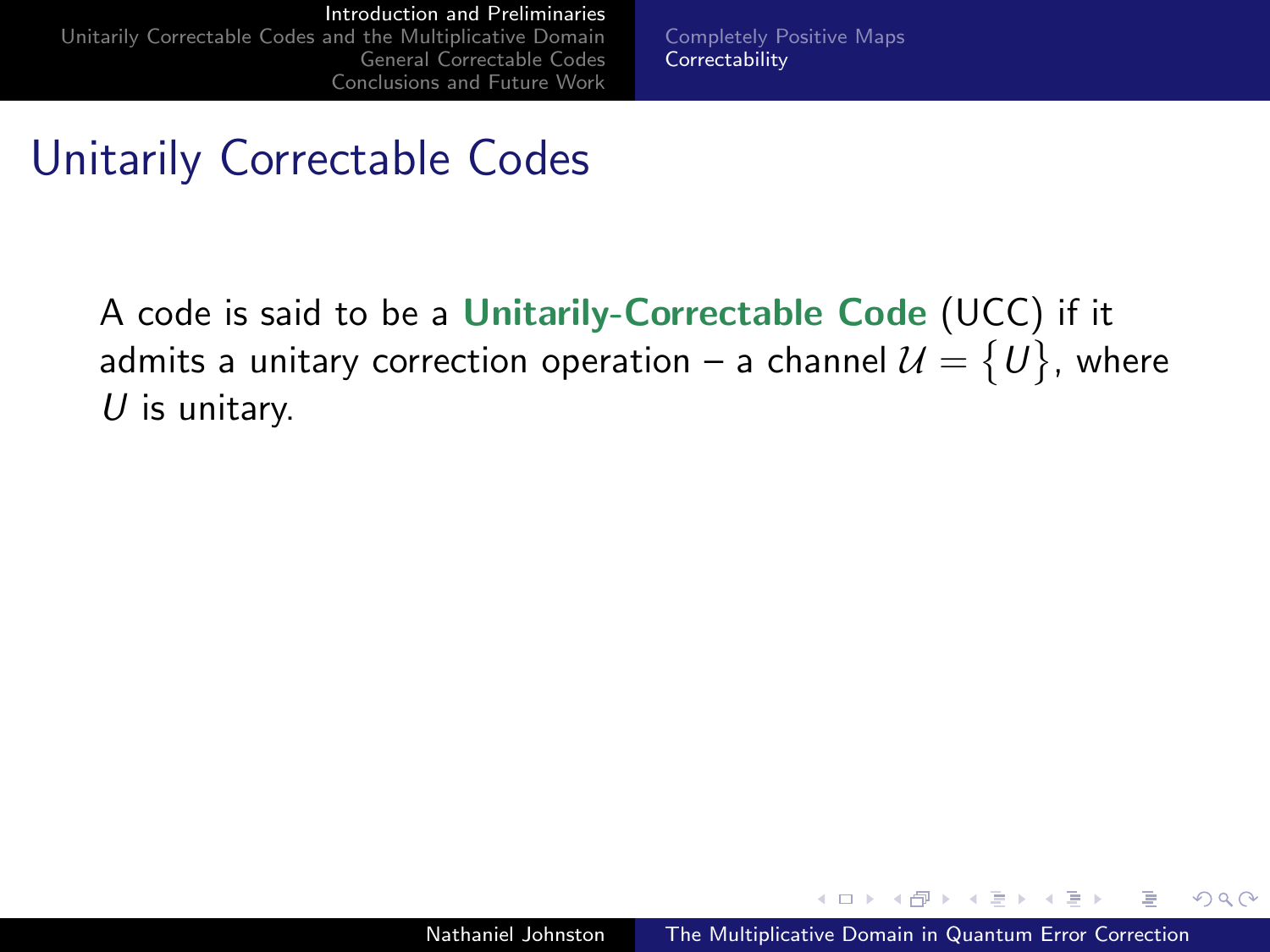[Completely Positive Maps](#page-2-0) **[Correctability](#page-9-0)** 

## Unitarily Correctable Codes

A code is said to be a Unitarily-Correctable Code (UCC) if it admits a unitary correction operation – a channel  $\mathcal{U}=\set{U},$  where  $U$  is unitary.

 $\triangleright$  Unitarily-correctable codes are exactly the codes for which the correction operation can be implemented without a measurement.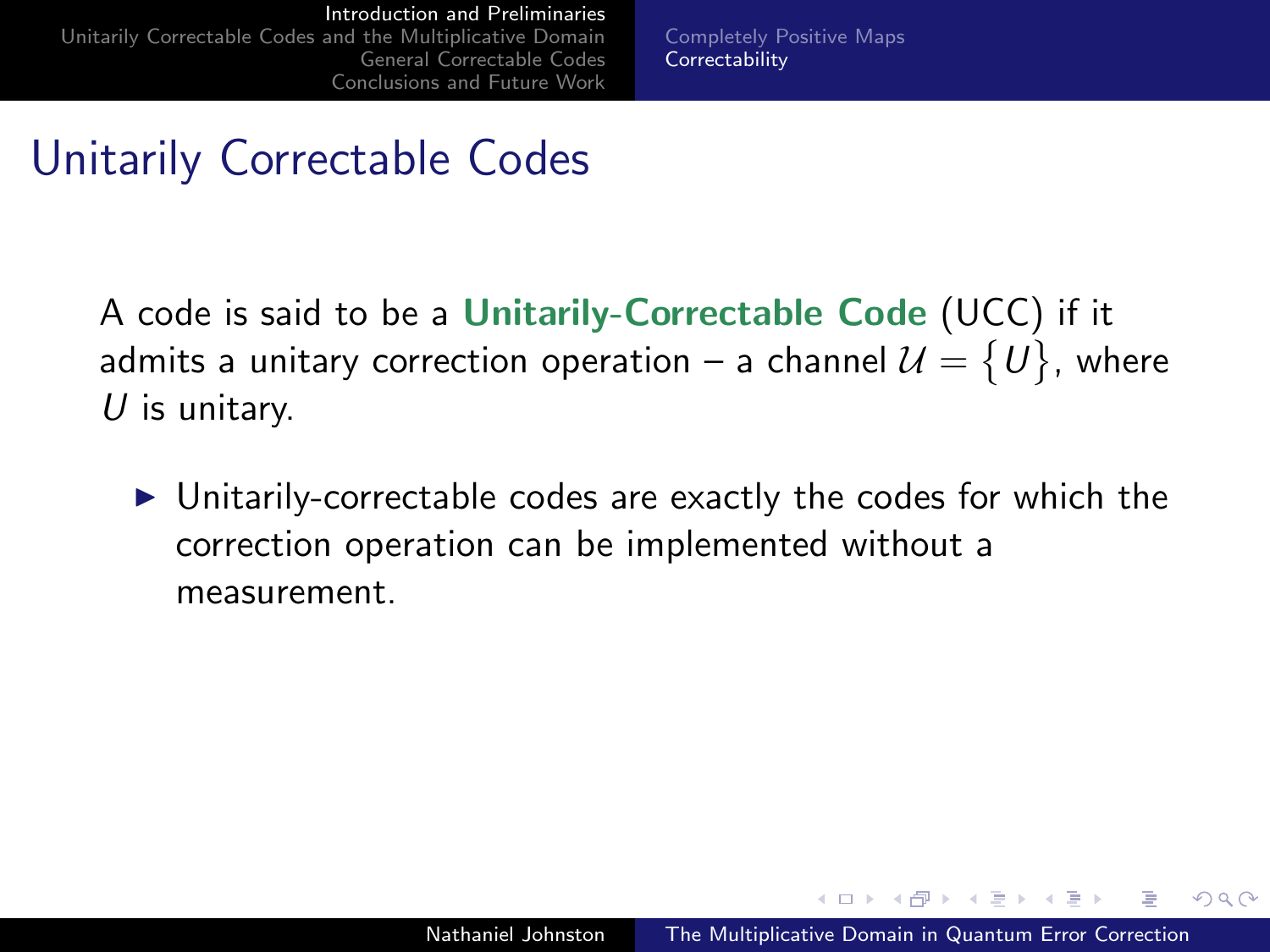[Completely Positive Maps](#page-2-0) **[Correctability](#page-9-0)** 

## Unitarily Correctable Codes

A code is said to be a Unitarily-Correctable Code (UCC) if it admits a unitary correction operation – a channel  $\mathcal{U}=\set{U},$  where  $U$  is unitary.

- $\triangleright$  Unitarily-correctable codes are exactly the codes for which the correction operation can be implemented without a measurement.
- $\triangleright$  Noiseless subsystems and decoherence-free subspaces are both subclasses of unitarily-correctable codes.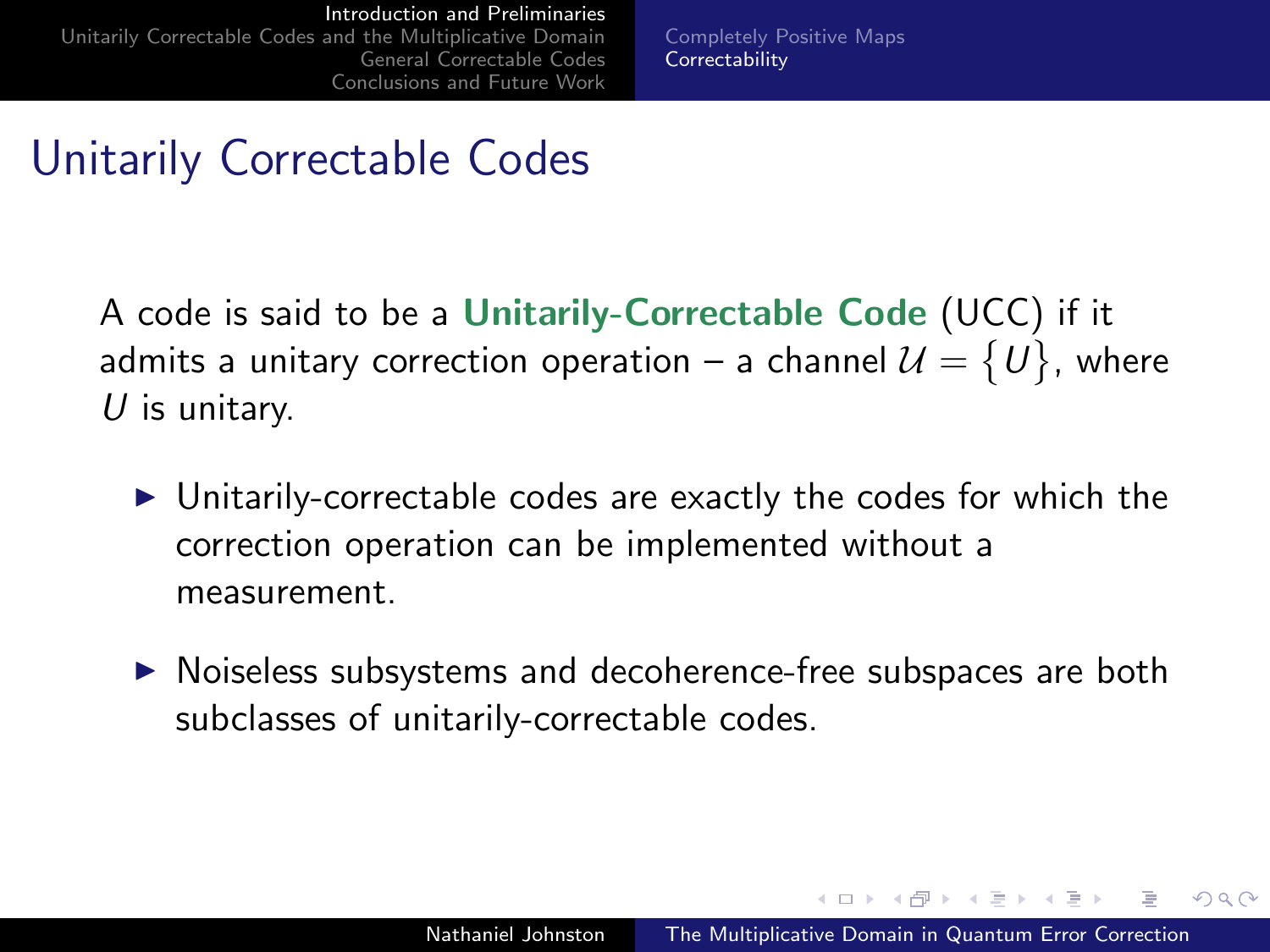<span id="page-18-0"></span>[The Multiplicative Domain](#page-20-0) [Unital Maps](#page-21-0) [Non-Unital Channels](#page-37-0)

#### The Multiplicative Domain

Given a CP map  $\Phi : \mathcal{L}(\mathcal{H}) \mapsto \mathcal{L}(\mathcal{H})$ , the Multiplicative Domain of Φ, denoted  $MD(\Phi)$ , is effectively the largest subalgebra of  $\mathcal{L}(\mathcal{H})$ for which the restriction of  $\Phi$  is a multiplicative map. That is,

$$
MD(\Phi) := \big\{ a \in \mathcal{L}(\mathcal{H}) : \Phi(a)\Phi(b) = \Phi(ab) \text{ and } \Phi(b)\Phi(a) = \Phi(ba) \quad \forall \ b \in \mathcal{L}(\mathcal{H}) \big\}.
$$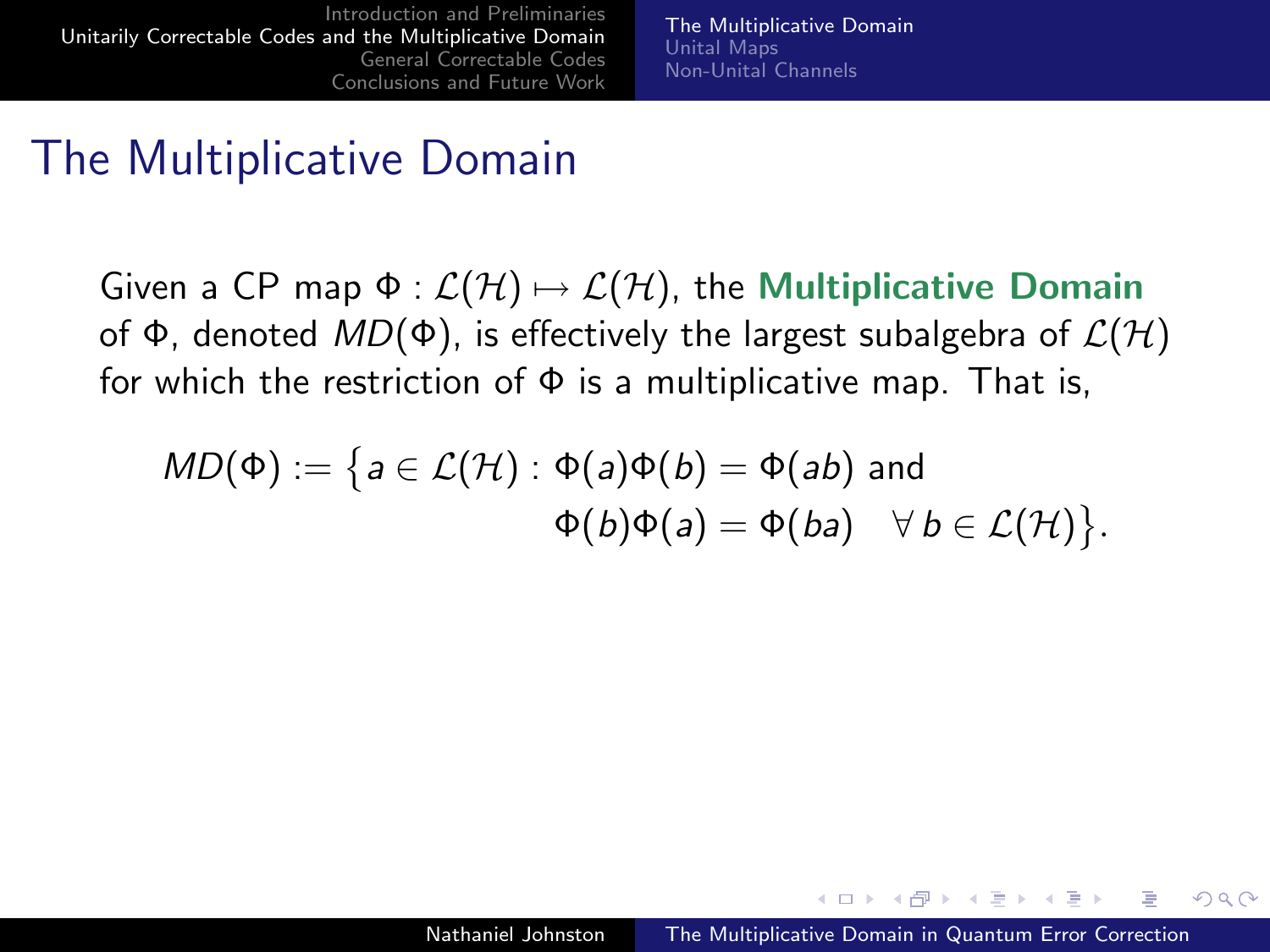[The Multiplicative Domain](#page-20-0) [Unital Maps](#page-21-0) [Non-Unital Channels](#page-37-0)

#### The Multiplicative Domain

Given a CP map  $\Phi : \mathcal{L}(\mathcal{H}) \mapsto \mathcal{L}(\mathcal{H})$ , the Multiplicative Domain of Φ, denoted  $MD(\Phi)$ , is effectively the largest subalgebra of  $\mathcal{L}(\mathcal{H})$ for which the restriction of  $\Phi$  is a multiplicative map. That is,

$$
MD(\Phi) := \big\{ a \in \mathcal{L}(\mathcal{H}) : \Phi(a)\Phi(b) = \Phi(ab) \text{ and } \Phi(b)\Phi(a) = \Phi(ba) \quad \forall \ b \in \mathcal{L}(\mathcal{H}) \big\}.
$$

 $\triangleright$  Notice that  $MD(\Phi)$  is an algebra.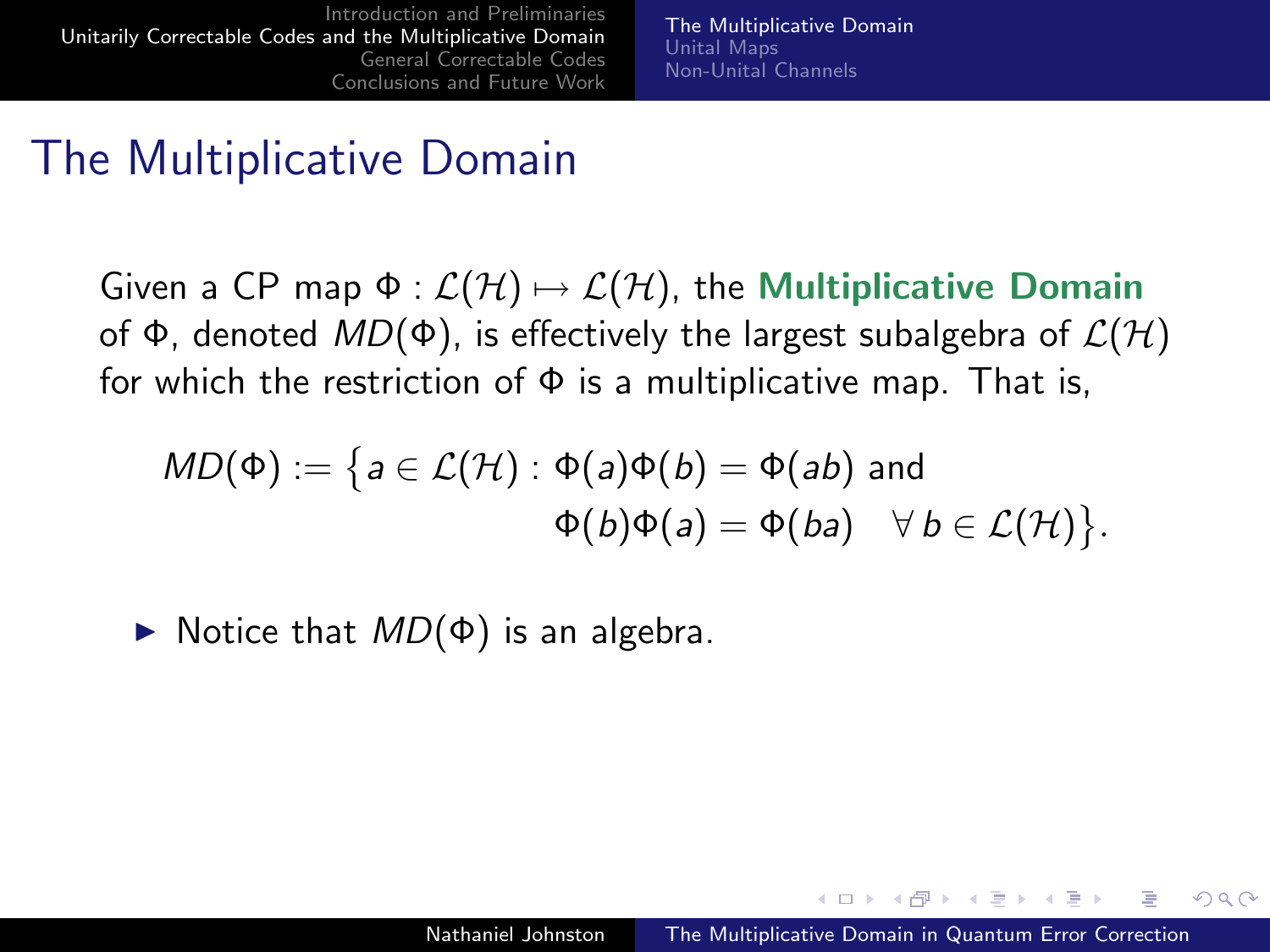[The Multiplicative Domain](#page-18-0) [Unital Maps](#page-21-0) [Non-Unital Channels](#page-37-0)

#### The Multiplicative Domain

Given a CP map  $\Phi : \mathcal{L}(\mathcal{H}) \mapsto \mathcal{L}(\mathcal{H})$ , the Multiplicative Domain of Φ, denoted  $MD(\Phi)$ , is effectively the largest subalgebra of  $\mathcal{L}(\mathcal{H})$ for which the restriction of  $\Phi$  is a multiplicative map. That is,

$$
MD(\Phi) := \big\{ a \in \mathcal{L}(\mathcal{H}) : \Phi(a)\Phi(b) = \Phi(ab) \text{ and } \Phi(b)\Phi(a) = \Phi(ba) \quad \forall \ b \in \mathcal{L}(\mathcal{H}) \big\}.
$$

- $\triangleright$  Notice that  $MD(\Phi)$  is an algebra.
- $\triangleright$  We will now investigate what role (if any) that the multiplicative domain plays in quantum error correction.

<span id="page-20-0"></span>→ 何 ▶ → ヨ ▶ → ヨ ▶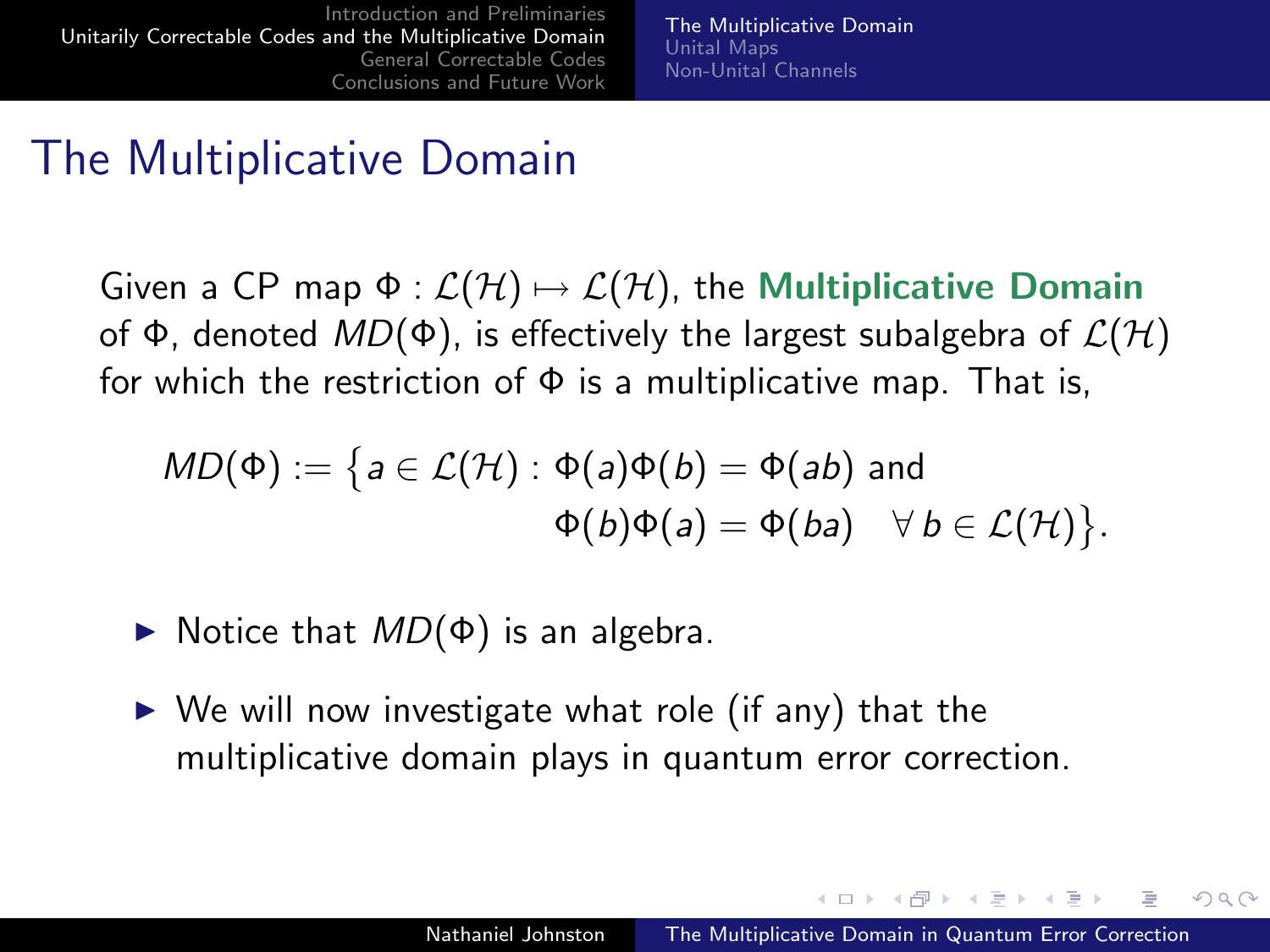[The Multiplicative Domain](#page-18-0) [Unital Maps](#page-23-0) [Non-Unital Channels](#page-37-0)

#### Unital Maps

The following result of [Choi, '74] shows that the multiplicative domain simplifies considerably in the case of a unital map (ie. a map such that  $\Phi(I) = I$ .

4.000.00

∢ 何 ▶ → ヨ ▶ → ヨ ▶

<span id="page-21-0"></span> $QQ$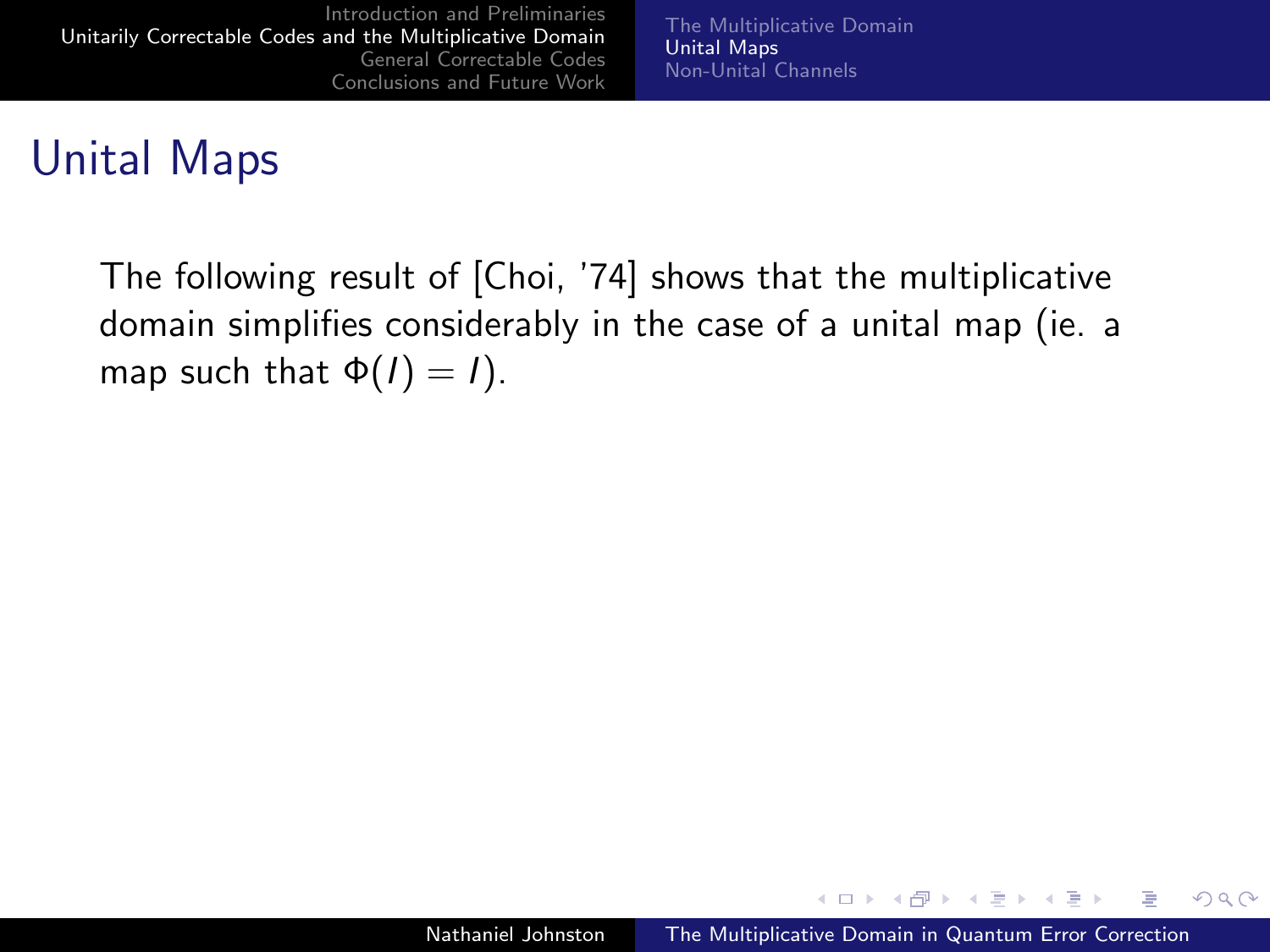## Unital Maps

The following result of [Choi, '74] shows that the multiplicative domain simplifies considerably in the case of a unital map (ie. a map such that  $\Phi(I) = I$ ).

#### Theorem

Let  $\Phi : \mathcal{L}(\mathcal{H}) \mapsto \mathcal{L}(\mathcal{H})$  be a completely positive, unital map. Then

$$
MD(\Phi) = \left\{ a \in \mathcal{L}(\mathcal{H}) : \Phi(a)^{\dagger} \Phi(a) = \Phi(a^{\dagger} a) \text{ and } \Phi(a) \Phi(a)^{\dagger} = \Phi(aa^{\dagger}) \right\}.
$$

and the first

- ④ (印) → ④ (日) → ④ (日) →

 $200$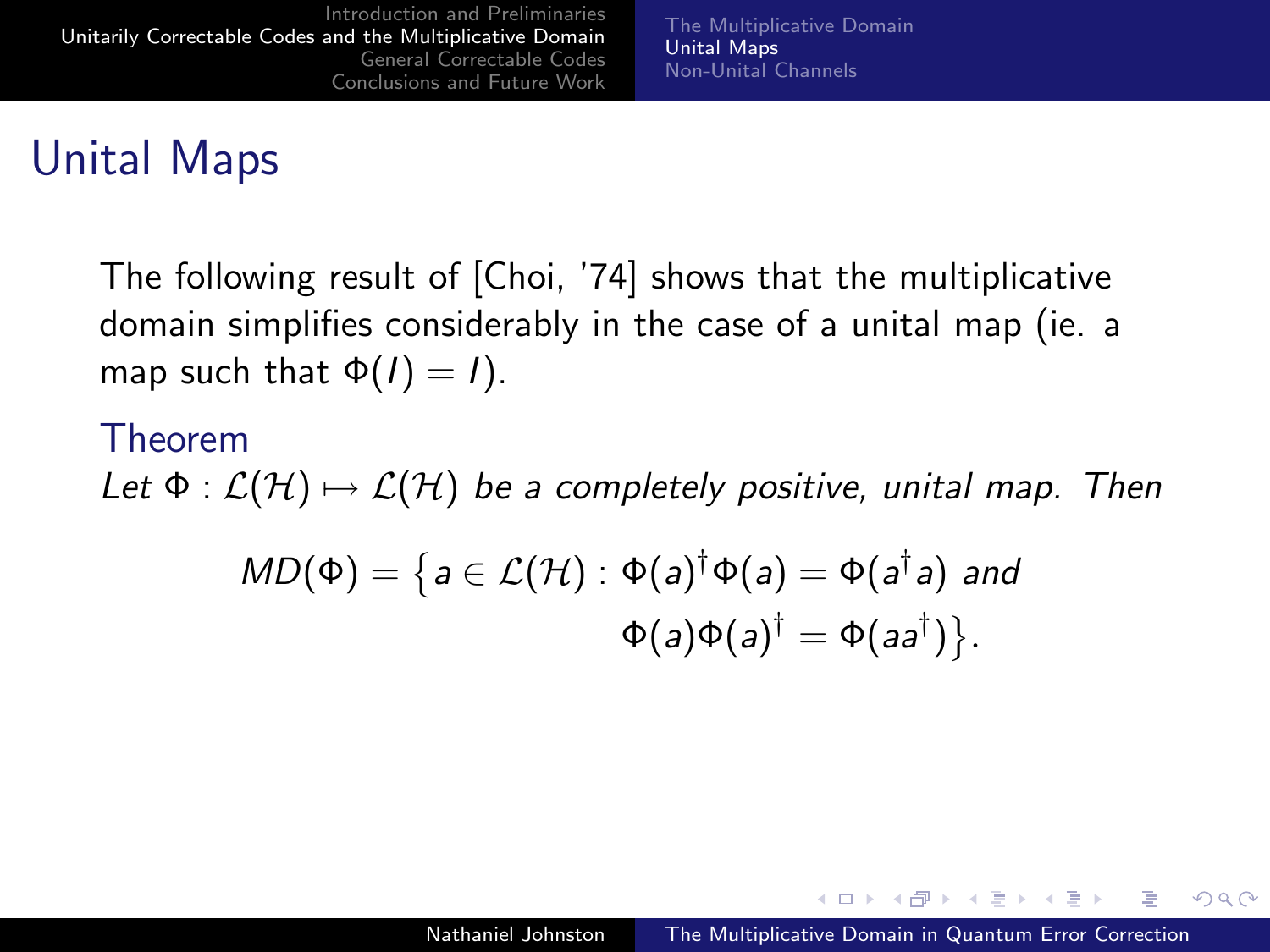## Unital Maps

The following result of [Choi, '74] shows that the multiplicative domain simplifies considerably in the case of a unital map (ie. a map such that  $\Phi(I) = I$ ).

#### Theorem

Let  $\Phi : \mathcal{L}(\mathcal{H}) \mapsto \mathcal{L}(\mathcal{H})$  be a completely positive, unital map. Then

$$
MD(\Phi) = \left\{ a \in \mathcal{L}(\mathcal{H}) : \Phi(a)^{\dagger} \Phi(a) = \Phi(a^{\dagger} a) \text{ and } \Phi(a) \Phi(a)^{\dagger} = \Phi(aa^{\dagger}) \right\}.
$$

Note in particular that if  $\mathcal E$  is a quantum channel, then this theorem applies to  $\mathcal{E}^{\dagger}.$ 

<span id="page-23-0"></span>メロメ メ母メ メミメ メミメ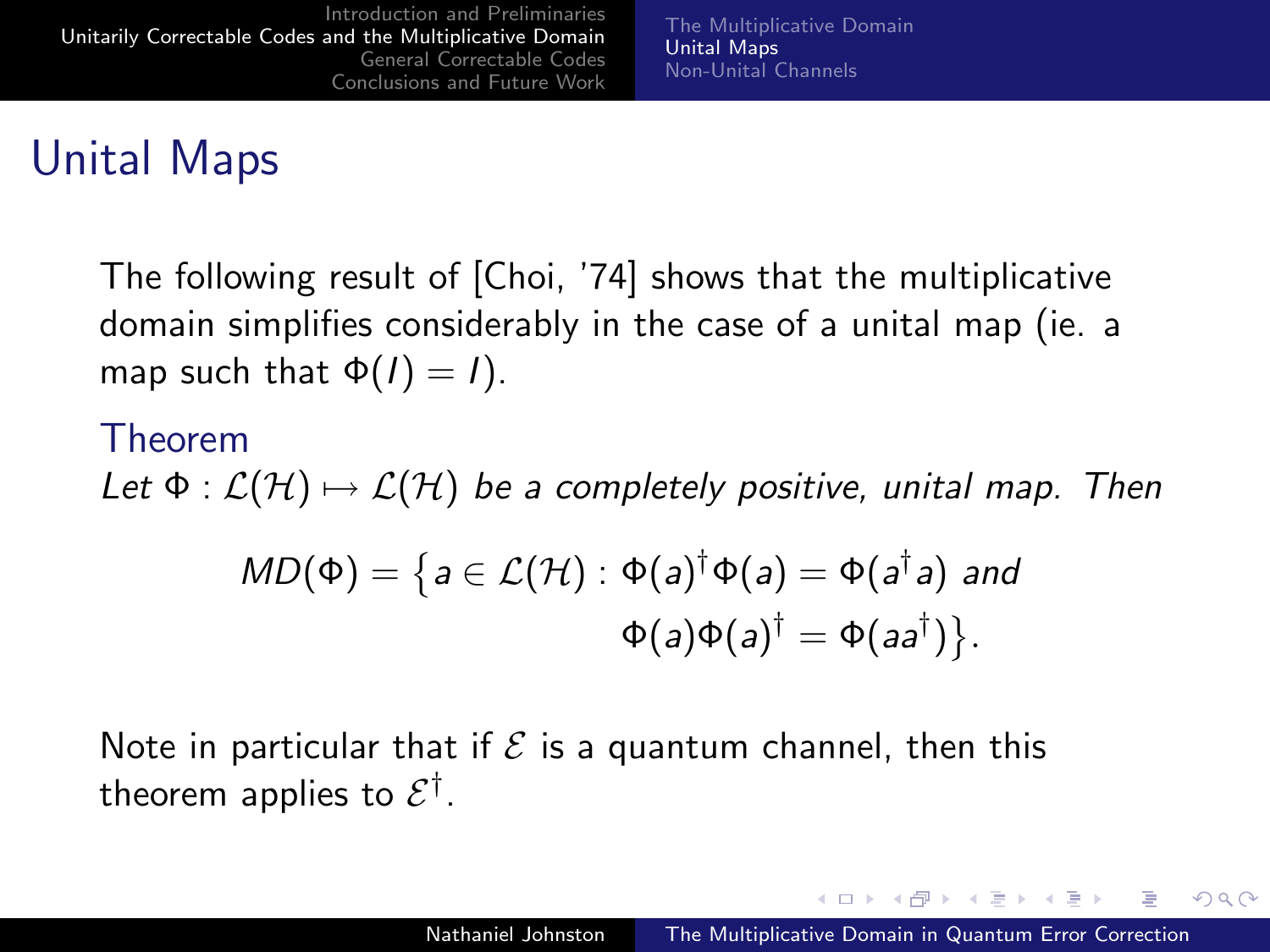[The Multiplicative Domain](#page-18-0) [Unital Maps](#page-21-0) [Non-Unital Channels](#page-37-0)

#### Unital Channels

For unital quantum channels, we also have the following result due to [Kribs and Spekkens, '06].

4.000.00

→ 何 ▶ → 手 ▶ → 手

 $QQ$ 

э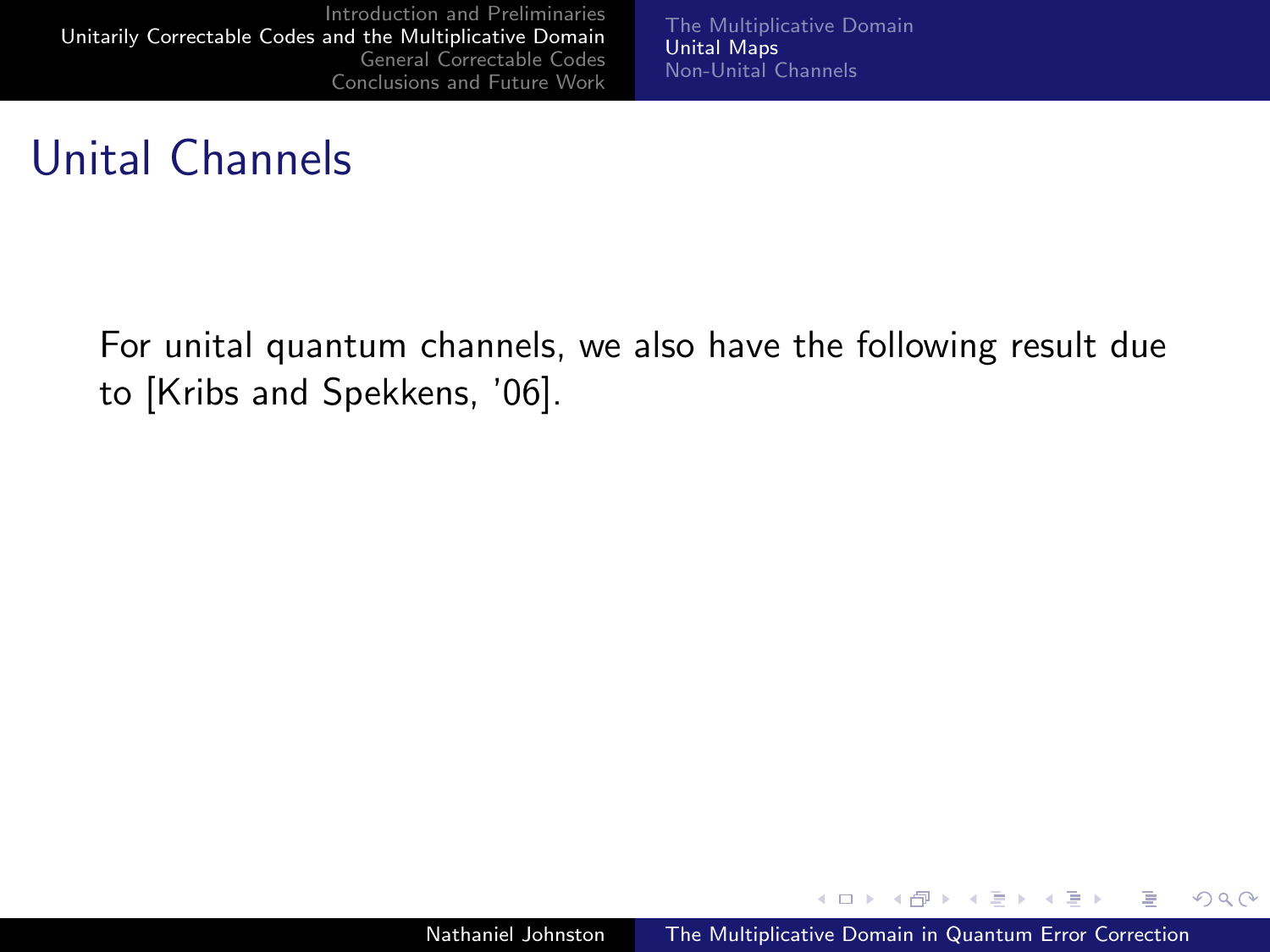[The Multiplicative Domain](#page-18-0) [Unital Maps](#page-21-0) [Non-Unital Channels](#page-37-0)

## Unital Channels

For unital quantum channels, we also have the following result due to [Kribs and Spekkens, '06].

#### Theorem

Let  $\mathcal E$  be a unital quantum channel. Then the following are equivalent:

- 1. B is a unitarily correctable subsystem for  $\mathcal{E}$ .
- 2.  $\,B\,$  is a noiseless subsystem for  $\mathcal{E}^{\dagger}\circ\mathcal{E}.$

 $\rightarrow$   $\pm$   $\rightarrow$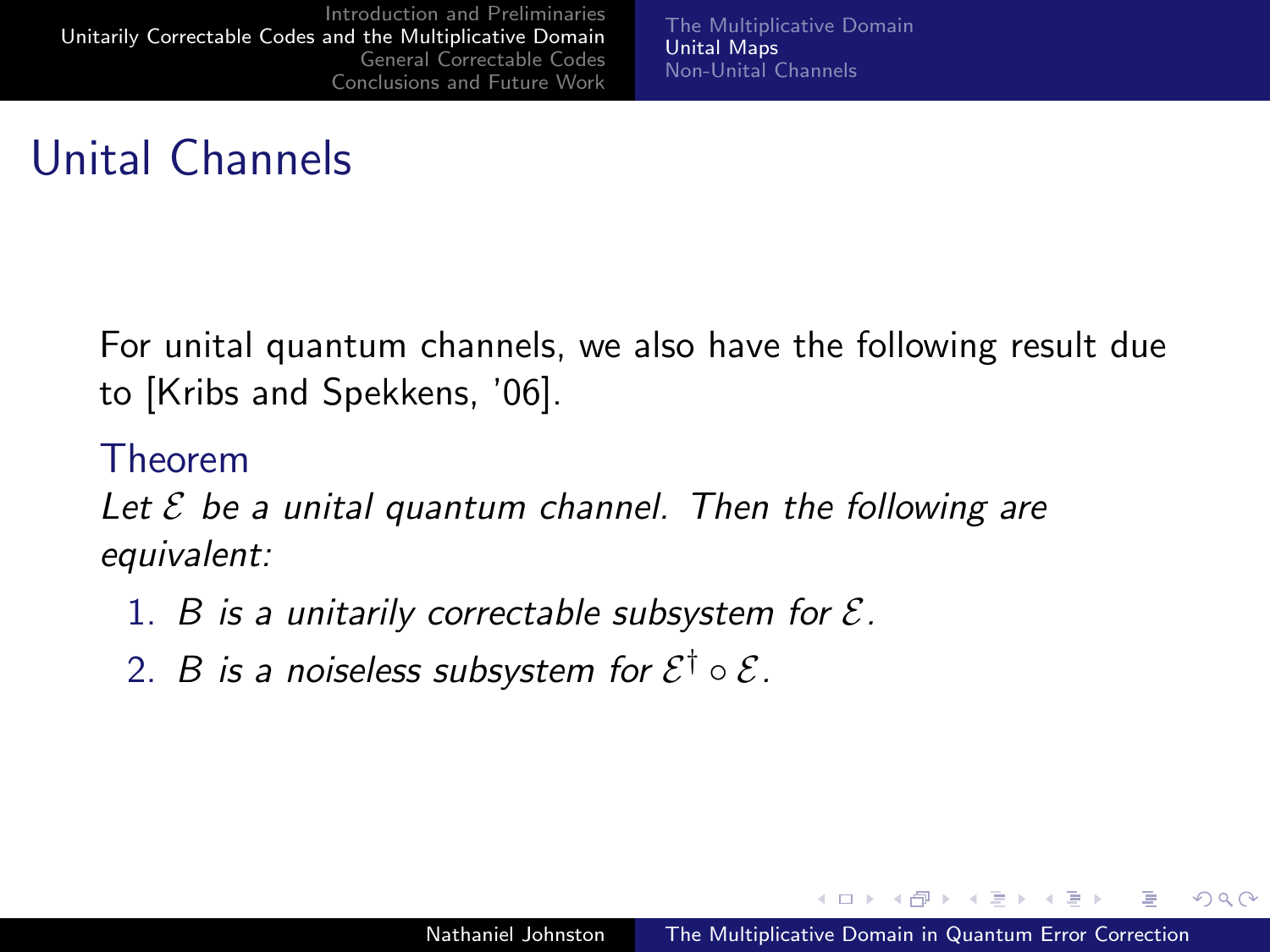## Unital Channels

Kribs and Spekkens' Theorem shows that we may unambiguously define *the* UCC algebra for a unital channel  $\mathcal{E}=\big\{\mathsf{E}_i\big\}$  as

$$
\mathsf{UCC}(\mathcal{E}) := \{ \rho : \mathcal{E}^{\dagger} \circ \mathcal{E}(\rho) = \rho \},
$$

as we know from the theory of passive quantum error correction that the above algebra encodes all noiseless subsystems for  $\mathcal{E}^{\dagger} \circ \mathcal{E}$ and is equal to the commutant of the operators  $\{E_i^{\dagger}$  $\left\{E_j\right\}.$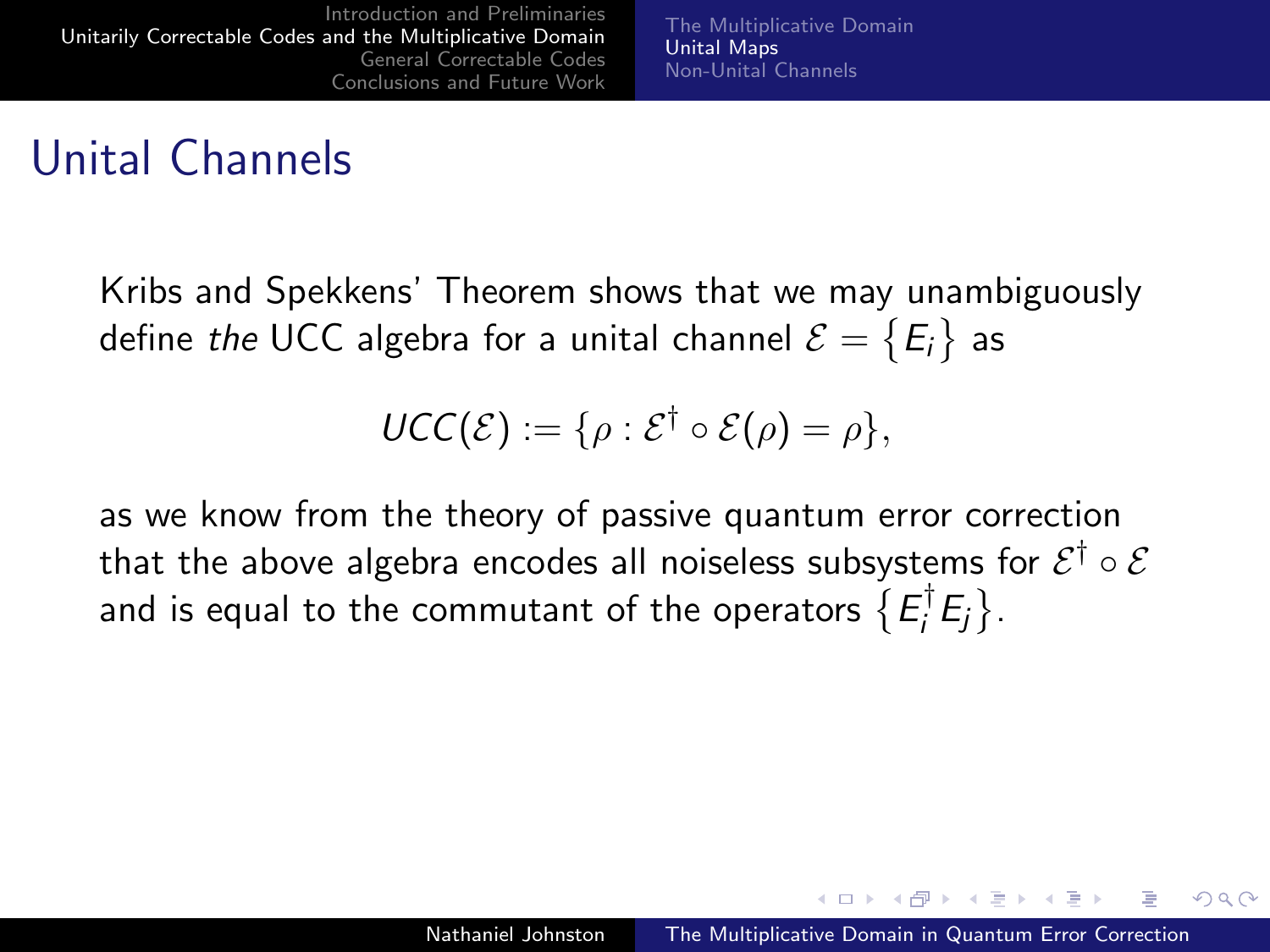## Unital Channels

Kribs and Spekkens' Theorem shows that we may unambiguously define *the* UCC algebra for a unital channel  $\mathcal{E}=\big\{\mathsf{E}_i\big\}$  as

$$
\mathsf{UCC}(\mathcal{E}) := \{ \rho : \mathcal{E}^{\dagger} \circ \mathcal{E}(\rho) = \rho \},
$$

as we know from the theory of passive quantum error correction that the above algebra encodes all noiseless subsystems for  $\mathcal{E}^{\dagger} \circ \mathcal{E}$ and is equal to the commutant of the operators  $\{E_i^{\dagger}$  $\left\{E_j\right\}.$ 

Trying to define the UCC algebra of non-unital channels is problematic, as we will see an example where the smallest algebra containing the unitarily correctable codes is not itself correctable.

→ イ母 ト イヨ ト イヨ ト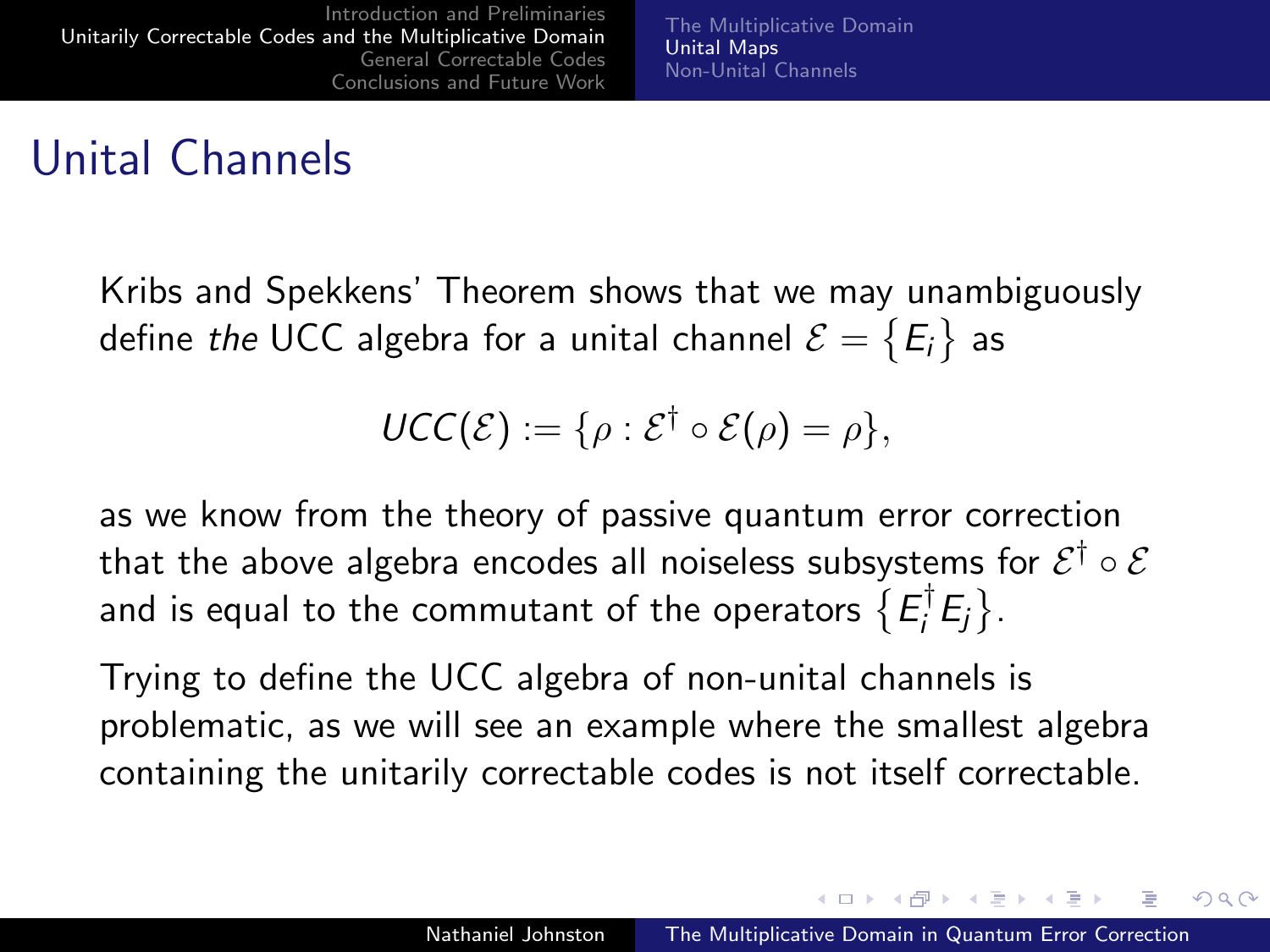[The Multiplicative Domain](#page-18-0) [Unital Maps](#page-21-0) [Non-Unital Channels](#page-37-0)

## MD-UCC Theorem

We will now investigate how  $UCC(\mathcal{E})$  is related to  $MD(\mathcal{E})$  when  $\mathcal E$ is a unital quantum channel.

4.000.00

→ (母) > → ヨ) → → ヨ)>

 $QQ$ 

э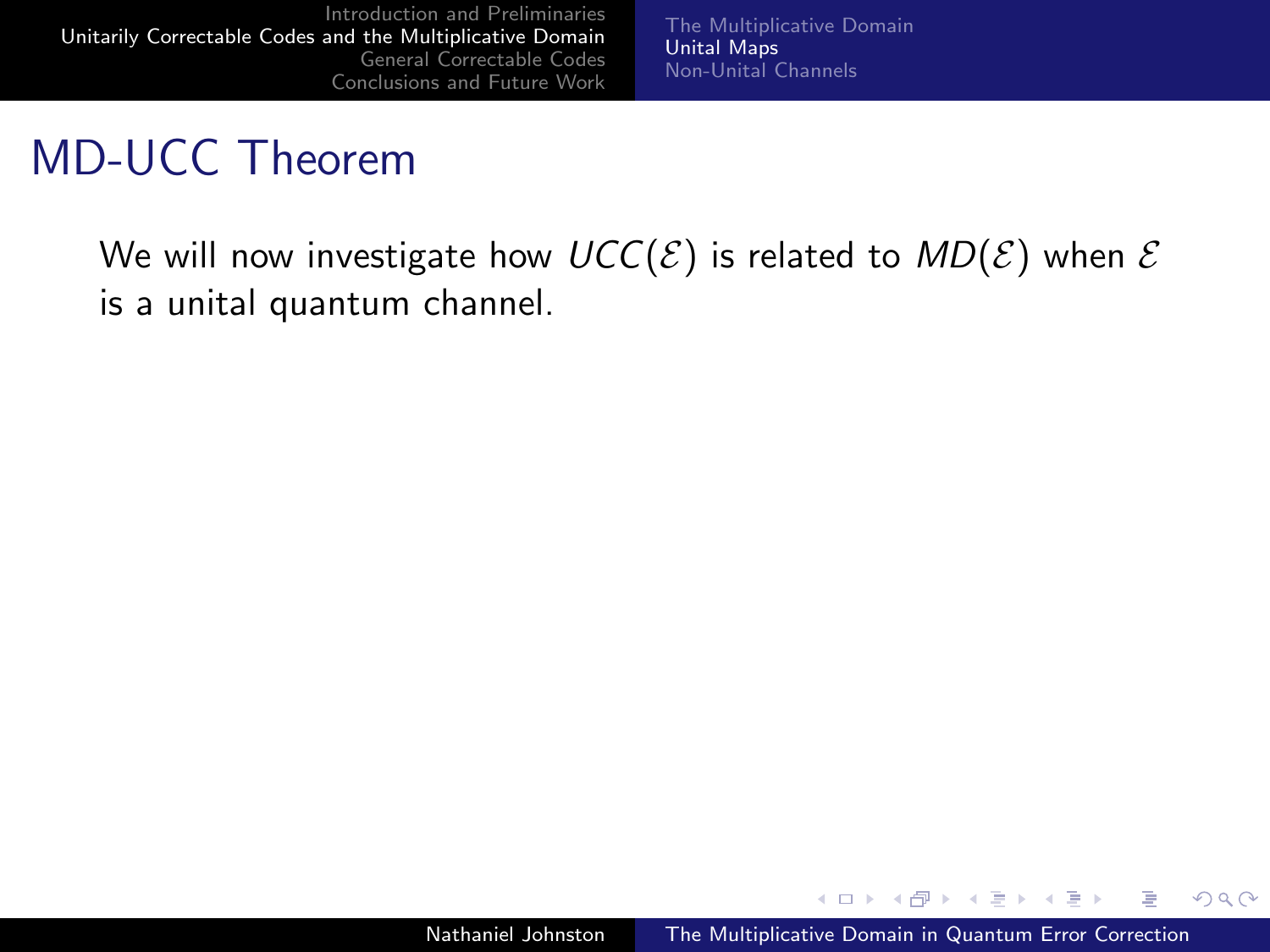[The Multiplicative Domain](#page-18-0) [Unital Maps](#page-21-0) [Non-Unital Channels](#page-37-0)

# MD-UCC Theorem

We will now investigate how  $UCC(\mathcal{E})$  is related to  $MD(\mathcal{E})$  when  $\mathcal E$ is a unital quantum channel.

#### Theorem (MD-UCC)

Let  $\mathcal E$  be a unital quantum channel. Then the following four algebras coincide:

- 1.  $MD(\mathcal{E})$
- 2.  $UCC(\mathcal{E})$
- 3.  $\mathcal{E}^{\dagger}(MD(\mathcal{E}^{\dagger}))$
- 4.  $\mathcal{E}^{\dagger}(\mathit{UCC}(\mathcal{E}^{\dagger}))$ .

a mills

 $\overline{a}$   $\overline{a}$  $\rightarrow$   $\pm$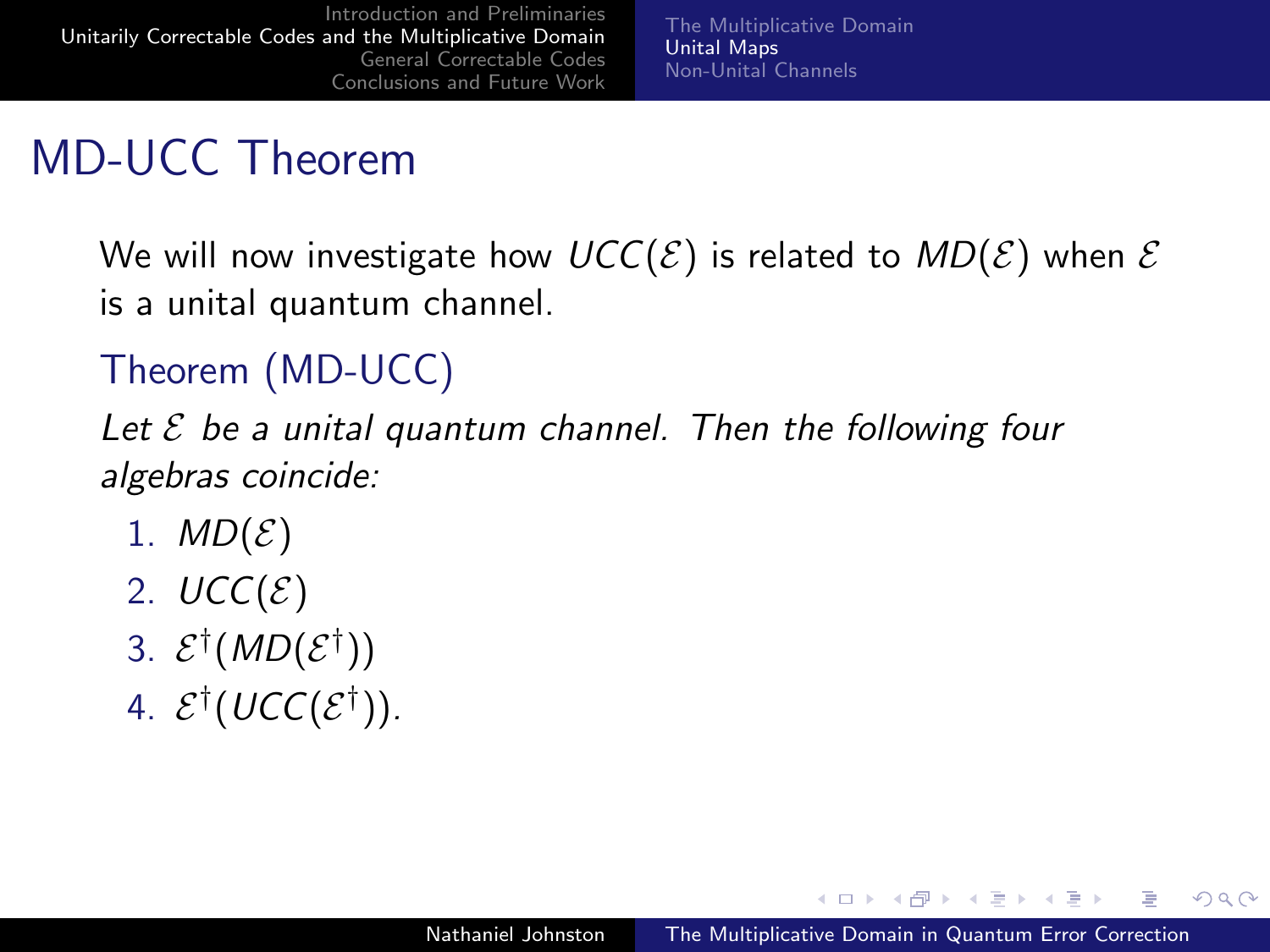[The Multiplicative Domain](#page-18-0) [Unital Maps](#page-21-0) [Non-Unital Channels](#page-37-0)

# MD-UCC Theorem

We will now investigate how  $UCC(\mathcal{E})$  is related to  $MD(\mathcal{E})$  when  $\mathcal E$ is a unital quantum channel.

#### Theorem (MD-UCC)

Let  $\mathcal E$  be a unital quantum channel. Then the following four algebras coincide:

- 1.  $MD(\mathcal{E})$
- 2.  $UCC(\mathcal{E})$
- 3.  $\mathcal{E}^{\dagger}(MD(\mathcal{E}^{\dagger}))$
- 4.  $\mathcal{E}^{\dagger}(\mathit{UCC}(\mathcal{E}^{\dagger}))$ .

The roles of  ${\mathcal E}$  and  ${\mathcal E}^{\dagger}$  can be switched in the statement of this theorem.

4.000.00

 $\mathcal{A} \leftarrow \mathcal{A} \leftarrow \mathcal{A} \leftarrow \mathcal{A}$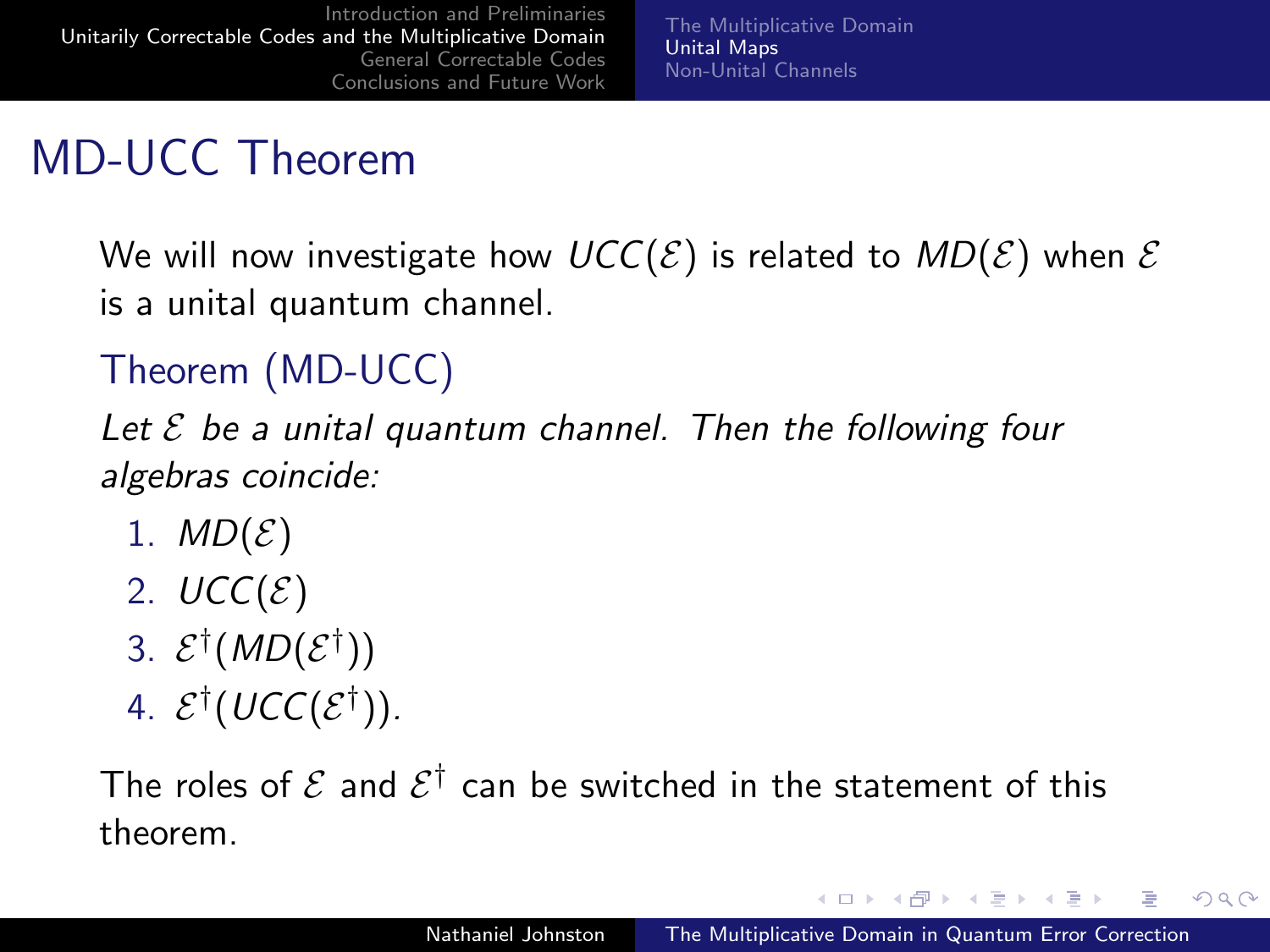[The Multiplicative Domain](#page-18-0) [Unital Maps](#page-21-0) [Non-Unital Channels](#page-37-0)

## MD-UCC Theorem Example (Part I)

Let  $I \in \mathcal{L}(\mathcal{H})$  be the identity on the Hilbert space  $\mathcal{H}$  and let  $q \in [0,1]$ . Then consider the channel  $\mathcal{E}: M_2(\mathcal{L}(\mathcal{H})) \mapsto M_2(\mathcal{L}(\mathcal{H}))$ given by the following four Kraus operators:

 $\mathcal{A}$  and  $\mathcal{A}$  in the form  $\mathcal{A}$  in the following  $\mathcal{A}$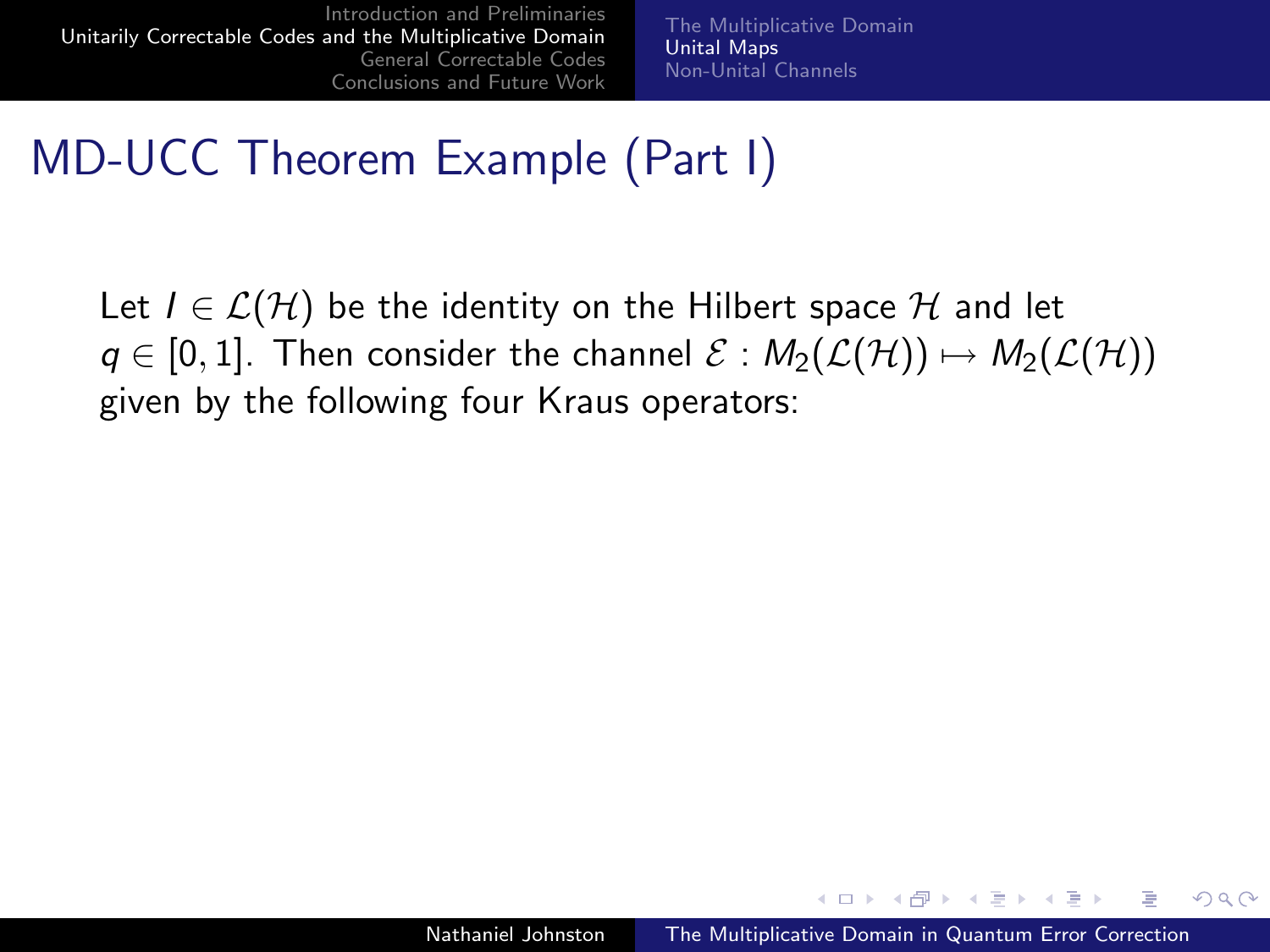[The Multiplicative Domain](#page-18-0) [Unital Maps](#page-21-0) [Non-Unital Channels](#page-37-0)

#### MD-UCC Theorem Example (Part I)

Let  $I \in \mathcal{L}(\mathcal{H})$  be the identity on the Hilbert space  $\mathcal{H}$  and let  $q \in [0,1]$ . Then consider the channel  $\mathcal{E}: M_2(\mathcal{L}(\mathcal{H})) \mapsto M_2(\mathcal{L}(\mathcal{H}))$ given by the following four Kraus operators:

$$
\alpha \begin{bmatrix} 1 & 1 \\ 0 & 0 \end{bmatrix}, \quad \alpha \begin{bmatrix} 1 & -1 \\ 0 & 0 \end{bmatrix}, \quad \beta \begin{bmatrix} 1 & 1 \\ 1 & 1 \end{bmatrix}, \quad \beta \begin{bmatrix} -1 & 1 \\ 1 & -1 \end{bmatrix},
$$
  
where  $\alpha = \frac{\sqrt{q}}{\sqrt{2}}$  and  $\beta = \frac{\sqrt{1-q}}{2}$ .

 $\mathcal{A}$  and  $\mathcal{A}$  in the set of  $\mathbb{R}$  is a set of  $\mathbb{R}$  is a set of  $\mathbb{R}$  is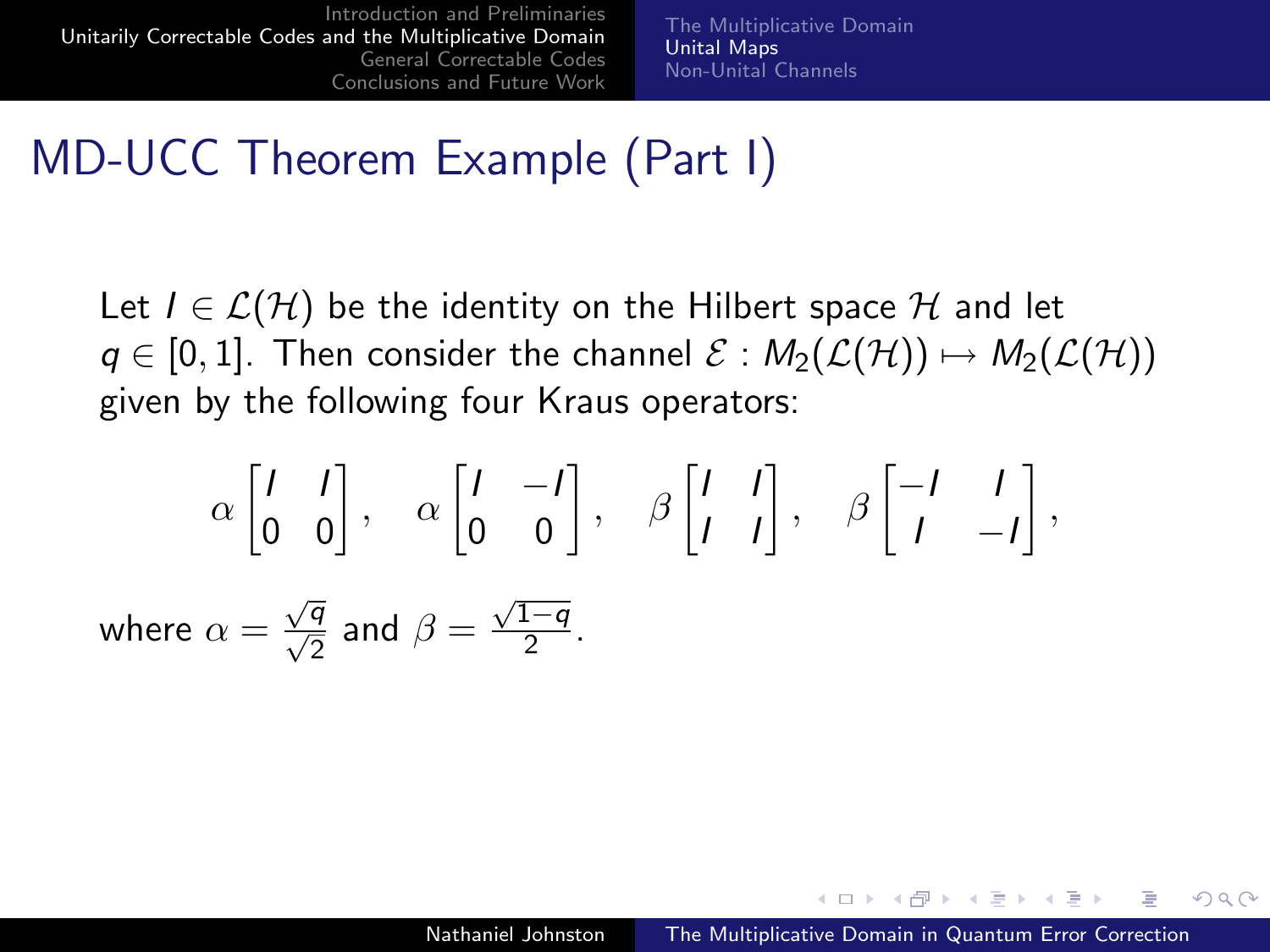[The Multiplicative Domain](#page-18-0) [Unital Maps](#page-21-0) [Non-Unital Channels](#page-37-0)

## MD-UCC Theorem Example (Part I)

Let  $I \in \mathcal{L}(\mathcal{H})$  be the identity on the Hilbert space  $\mathcal{H}$  and let  $q \in [0,1]$ . Then consider the channel  $\mathcal{E}: M_2(\mathcal{L}(\mathcal{H})) \mapsto M_2(\mathcal{L}(\mathcal{H}))$ given by the following four Kraus operators:

$$
\alpha \begin{bmatrix} 1 & 1 \\ 0 & 0 \end{bmatrix}, \quad \alpha \begin{bmatrix} 1 & -1 \\ 0 & 0 \end{bmatrix}, \quad \beta \begin{bmatrix} 1 & 1 \\ 1 & 1 \end{bmatrix}, \quad \beta \begin{bmatrix} -1 & 1 \\ 1 & -1 \end{bmatrix},
$$
  
where  $\alpha = \frac{\sqrt{q}}{\sqrt{2}}$  and  $\beta = \frac{\sqrt{1-q}}{2}$ .

Notice that if  $q = 0$  then this is in fact a unital quantum channel, so the MD-UCC Theorem applies to it.

メ 何 ト メ ヨ ト メ ヨ ト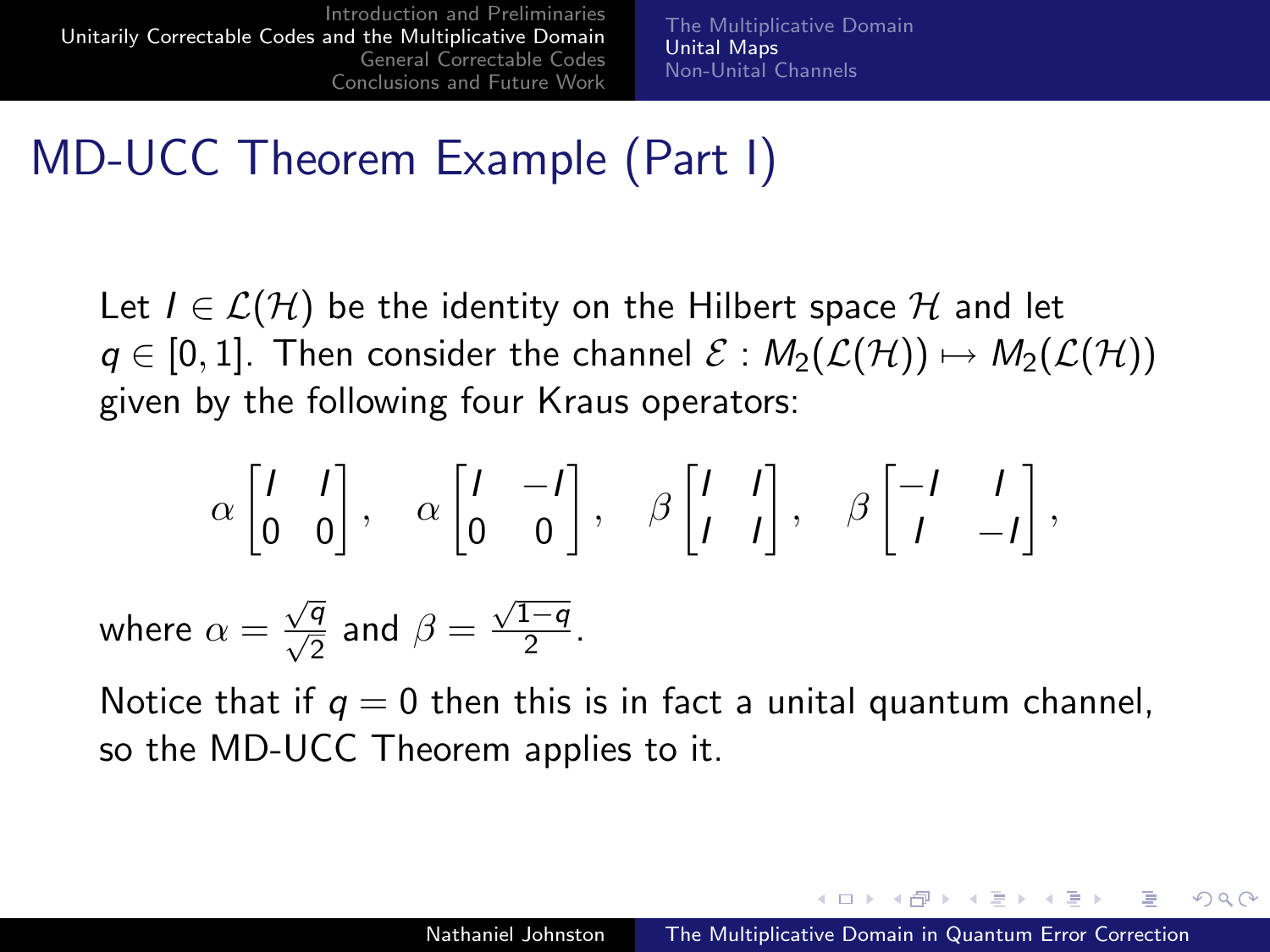[The Multiplicative Domain](#page-18-0) [Unital Maps](#page-21-0) [Non-Unital Channels](#page-37-0)

## MD-UCC Theorem Example (Part II)

It is not difficult to compute that

$$
MD(\mathcal{E}) = \Big\{ \begin{bmatrix} a & b \\ b & a \end{bmatrix} \big| a, b \in \mathcal{L}(\mathcal{H}) \Big\}.
$$

4.000.00

→ (母) > → ヨ) → → ヨ)>

 $299$ 

э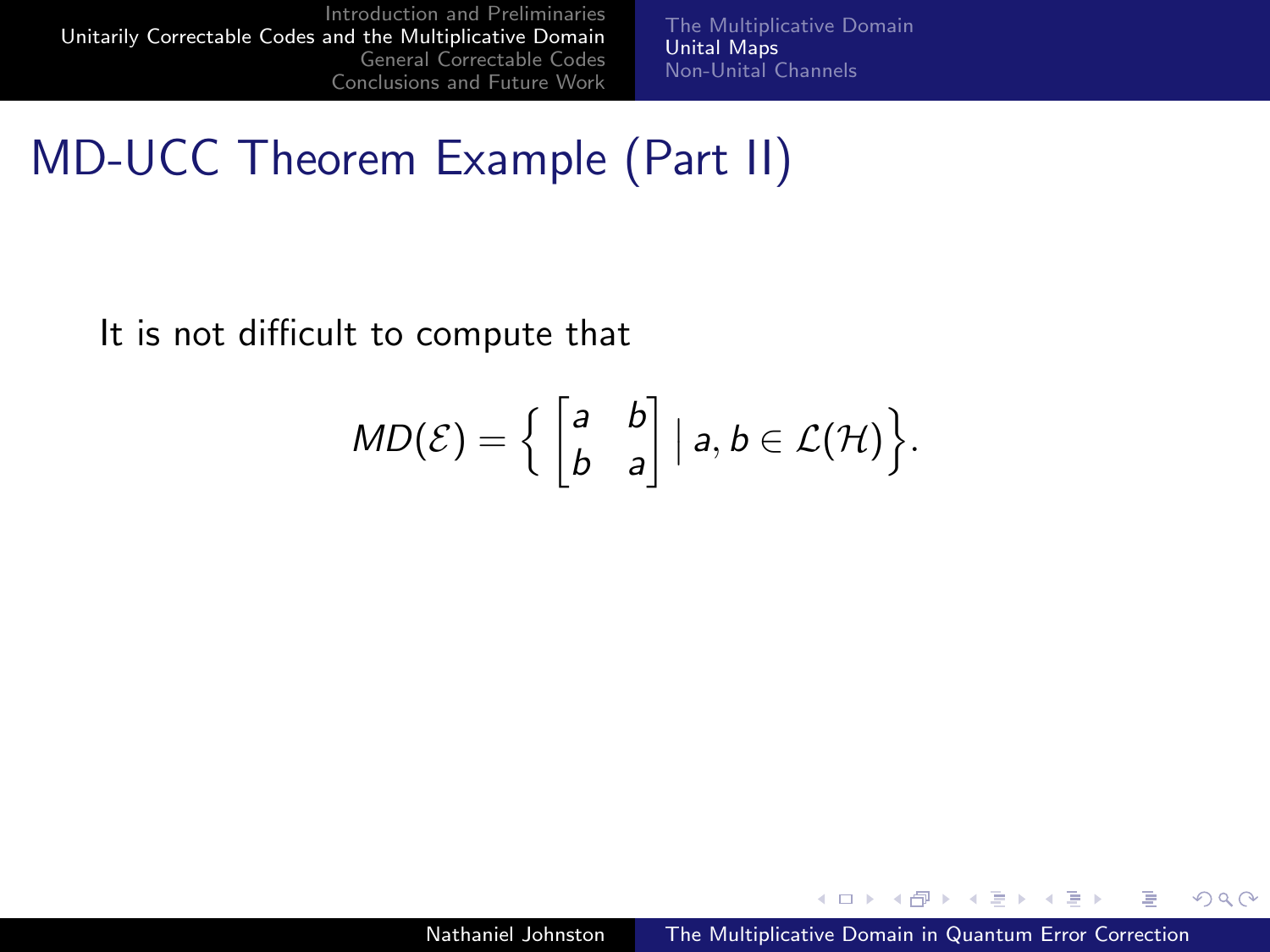[The Multiplicative Domain](#page-18-0) [Unital Maps](#page-21-0) [Non-Unital Channels](#page-37-0)

MD-UCC Theorem Example (Part II)

It is not difficult to compute that

$$
MD(\mathcal{E}) = \Big\{ \begin{bmatrix} a & b \\ b & a \end{bmatrix} \big| a, b \in \mathcal{L}(\mathcal{H}) \Big\}.
$$

The MD-UCC Theorem then implies that this algebra is exactly the algebra of unitarily correctable codes for  $\mathcal{E}$ .

a mills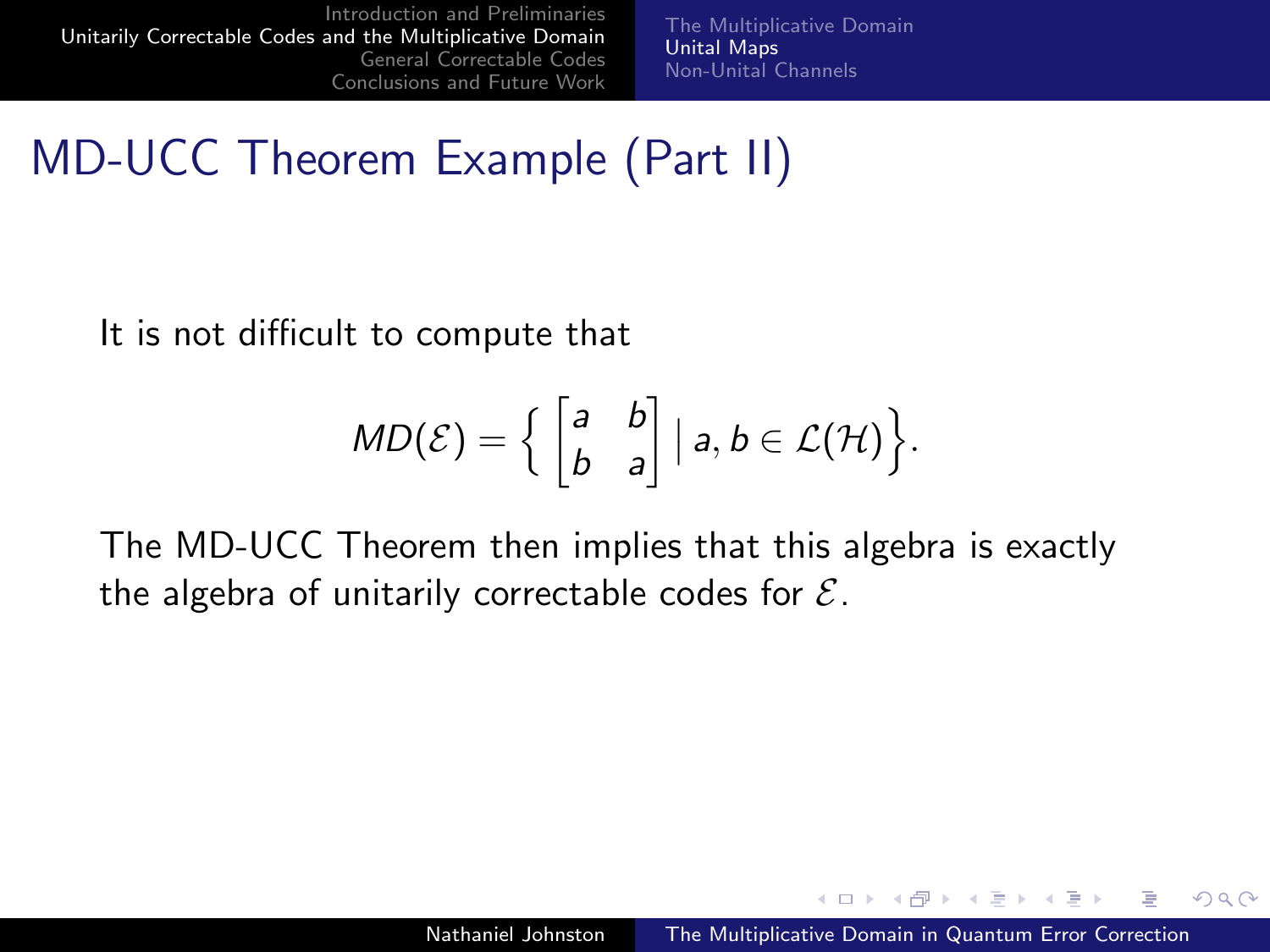[The Multiplicative Domain](#page-18-0) [Unital Maps](#page-21-0) [Non-Unital Channels](#page-37-0)

MD-UCC Theorem Example (Part II)

It is not difficult to compute that

$$
MD(\mathcal{E}) = \Big\{ \begin{bmatrix} a & b \\ b & a \end{bmatrix} \big| a, b \in \mathcal{L}(\mathcal{H}) \Big\}.
$$

The MD-UCC Theorem then implies that this algebra is exactly the algebra of unitarily correctable codes for  $\mathcal{E}$ .

Indeed, it is not difficult to verify that this algebra encodes a pair of noiseless subsystems for  $\mathcal{E}$ .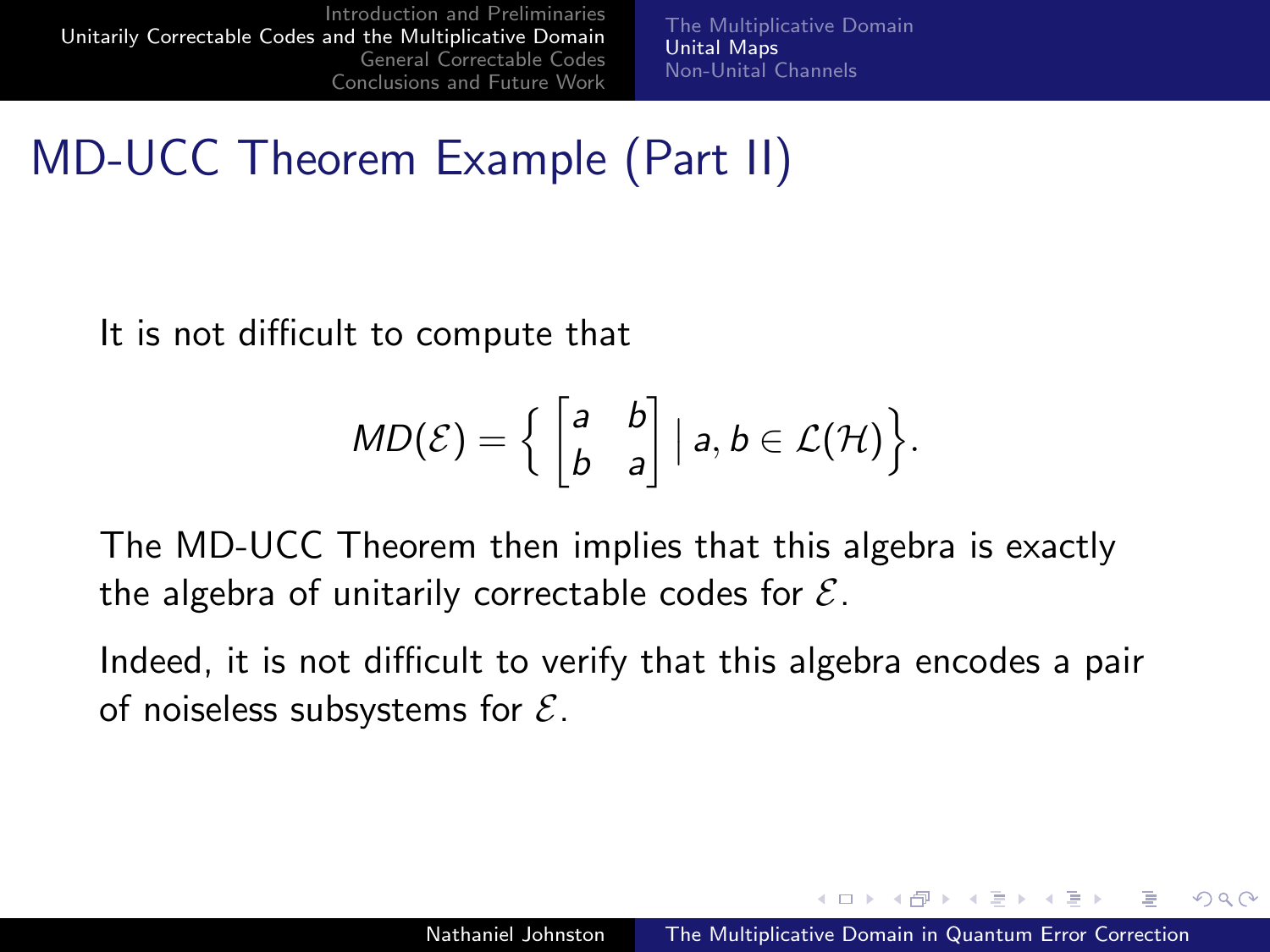[The Multiplicative Domain](#page-18-0) [Unital Maps](#page-21-0) [Non-Unital Channels](#page-38-0)

#### Non-Unital Channels

For non-unital maps, the multiplicative domain shares a much weaker relationship with unitarily correctable codes than in the unital case; it is not difficult to construct counter-examples to almost every inclusion asserted by the MD-UCC theorem.

<span id="page-37-0"></span> $\rightarrow$   $\pm$   $\rightarrow$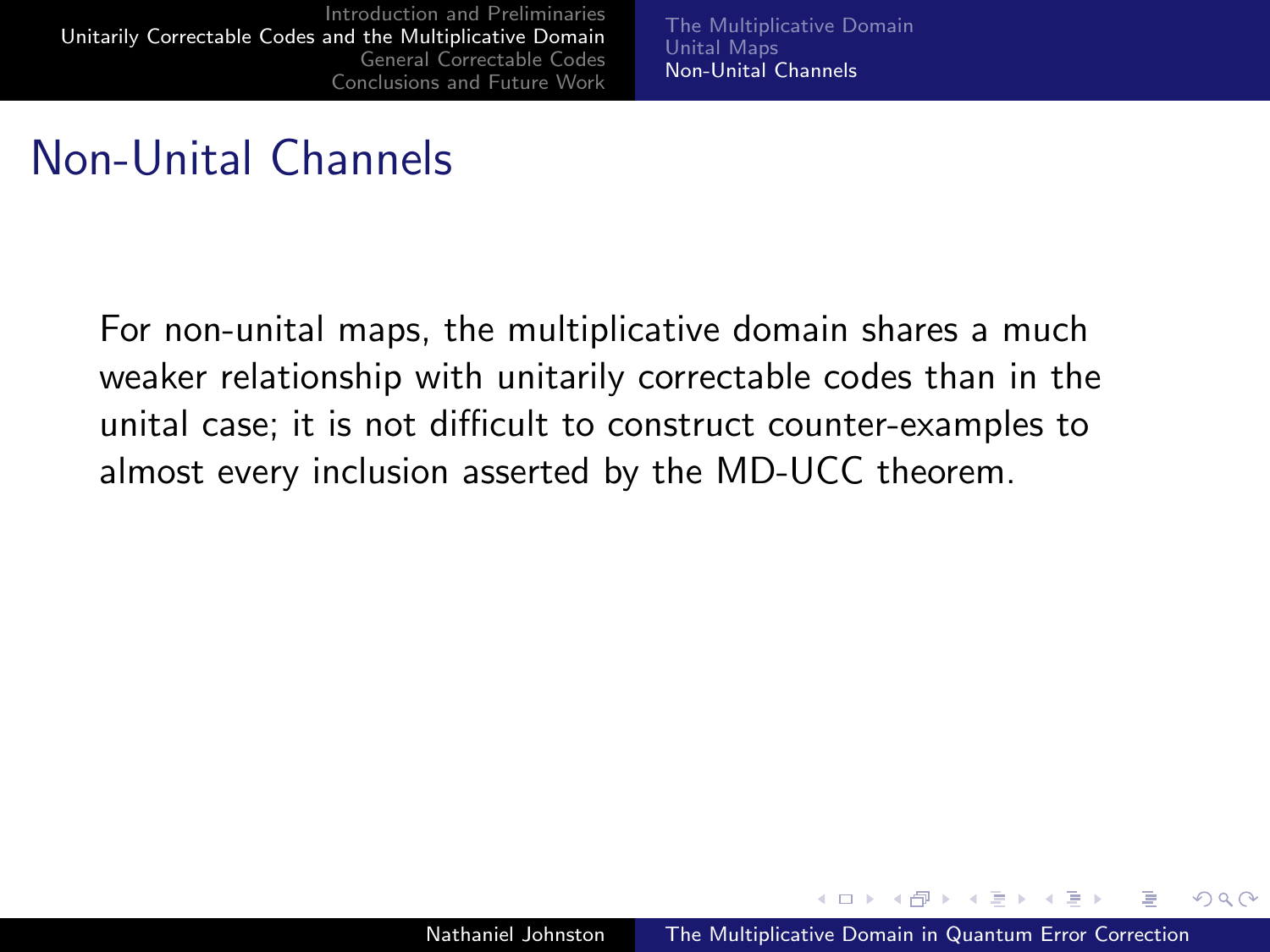[The Multiplicative Domain](#page-18-0) [Unital Maps](#page-21-0) [Non-Unital Channels](#page-37-0)

## Non-Unital Channels

For non-unital maps, the multiplicative domain shares a much weaker relationship with unitarily correctable codes than in the unital case; it is not difficult to construct counter-examples to almost every inclusion asserted by the MD-UCC theorem.

However, one inclusion does still hold in the general setting:

#### Theorem

Let  $\mathcal E$  be a quantum channel. Then the quantum codes encoded in  $MD(\mathcal{E})$  are UCC for  $\mathcal{E}$ .

<span id="page-38-0"></span>マート マニューエム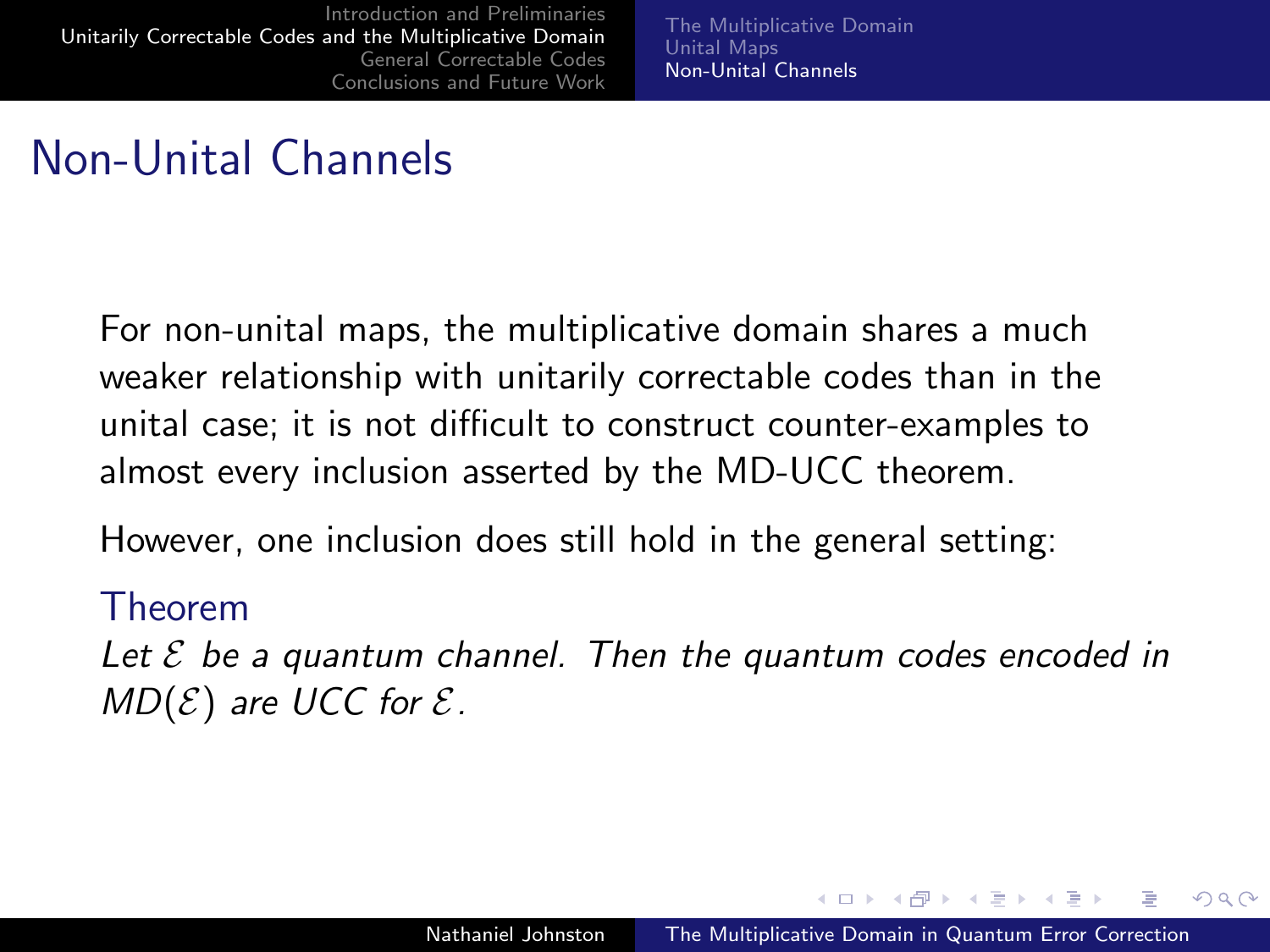[The Multiplicative Domain](#page-18-0) [Unital Maps](#page-21-0) [Non-Unital Channels](#page-37-0)

## Non-Unital Channels Example (Part I)

Consider the same channel  $\mathcal E$  defined earlier, but take  $q=1$ . Then we can compute  $MD(\mathcal{E}) = \{0\}$ , so the multiplicative domain in this case does not capture any unitarily correctable codes.

 $4 - \overline{m}$   $\rightarrow$   $\rightarrow$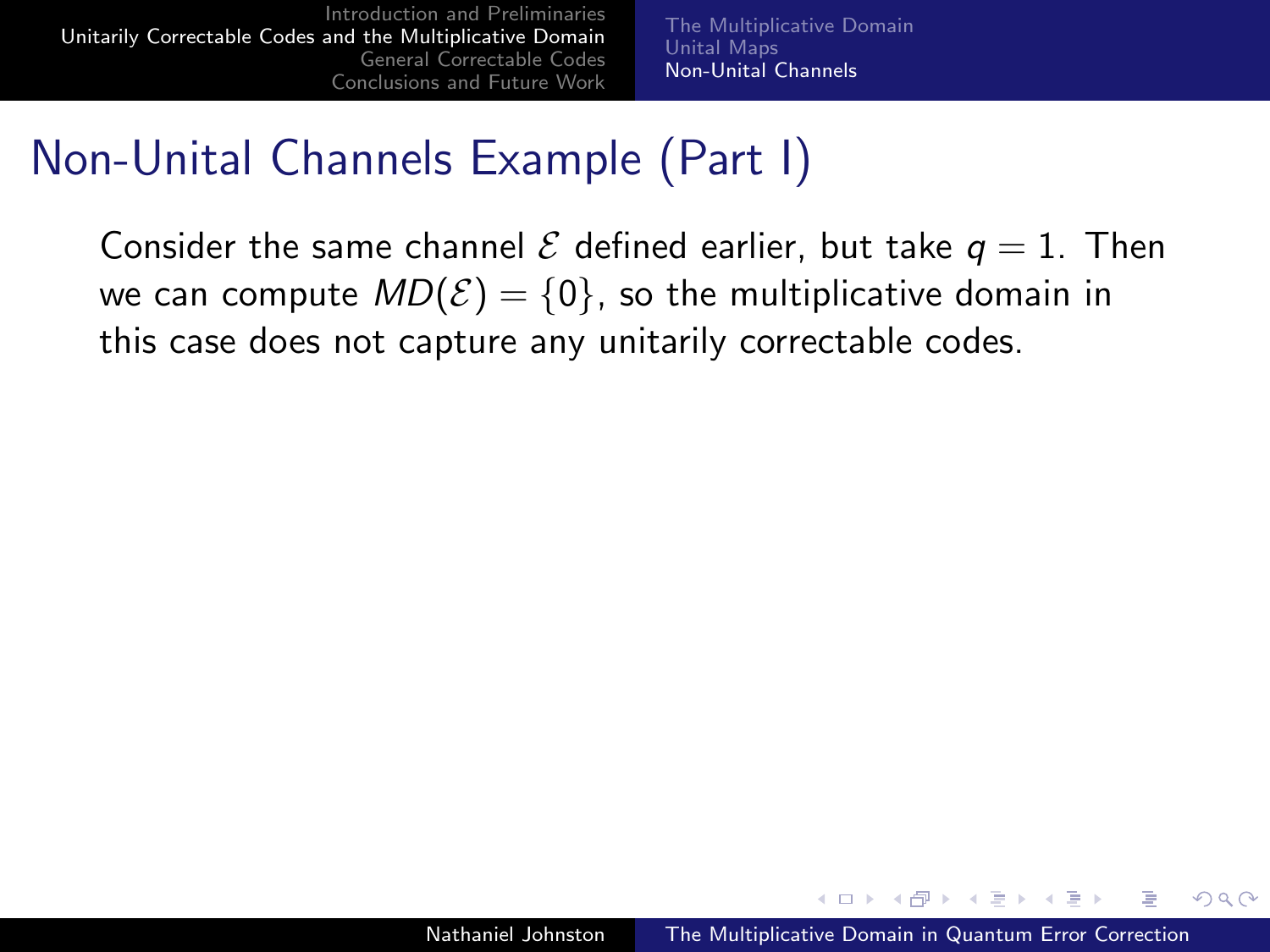[The Multiplicative Domain](#page-18-0) [Unital Maps](#page-21-0) [Non-Unital Channels](#page-37-0)

## Non-Unital Channels Example (Part I)

Consider the same channel  $\mathcal E$  defined earlier, but take  $q=1$ . Then we can compute  $MD(\mathcal{E}) = \{0\}$ , so the multiplicative domain in this case does not capture any unitarily correctable codes.

However, it is easily verified that the two subspaces defined by the ranges of the following two algebras are unitarily correctable:

$$
\left\{ \begin{bmatrix} a & a \\ a & a \end{bmatrix} \middle| a \in \mathcal{L}(\mathcal{H}) \right\} \quad \text{and} \quad \left\{ \begin{bmatrix} a & -a \\ -a & a \end{bmatrix} \middle| a \in \mathcal{L}(\mathcal{H}) \right\}.
$$

**Advition**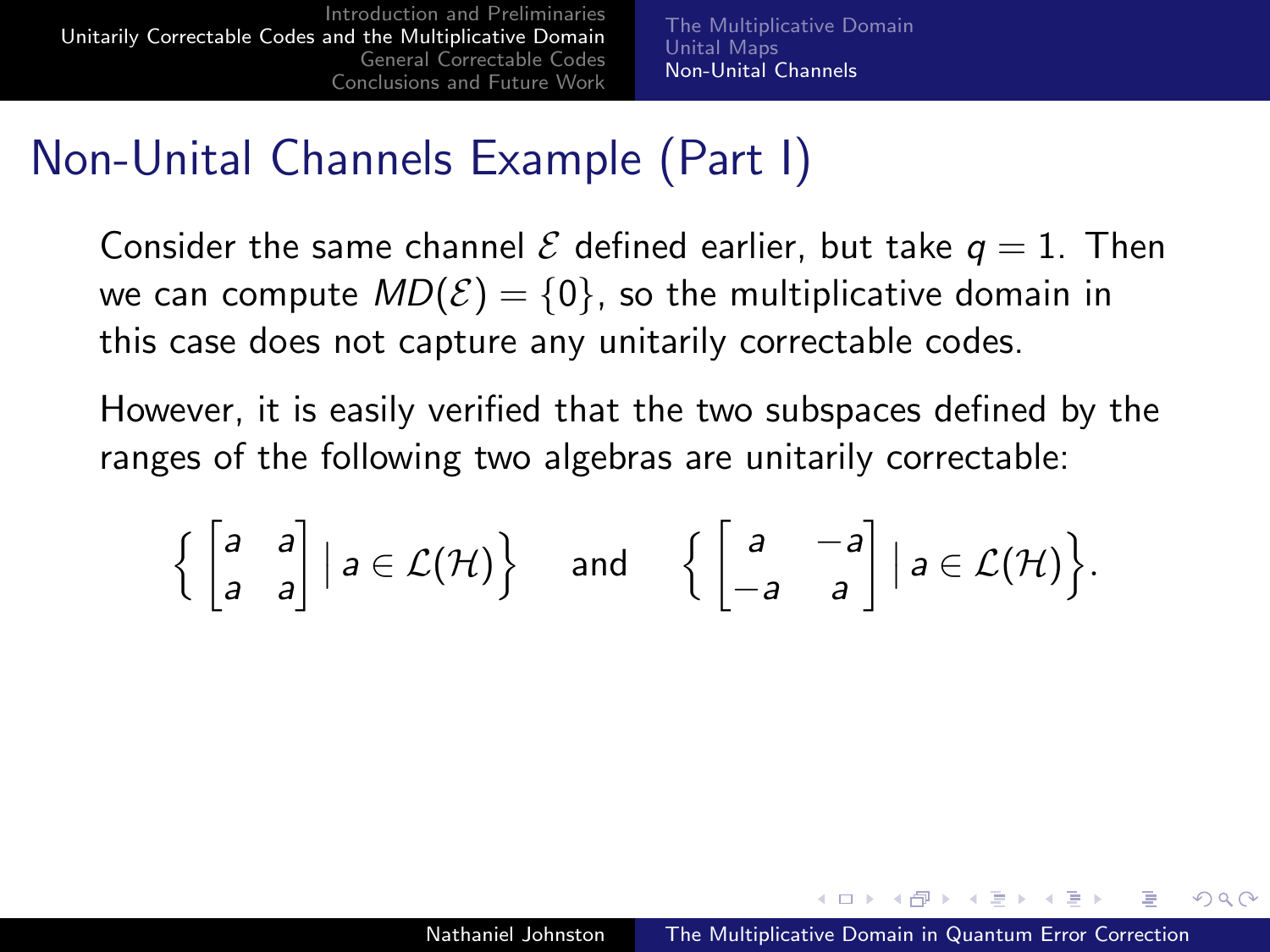[The Multiplicative Domain](#page-18-0) [Unital Maps](#page-21-0) [Non-Unital Channels](#page-37-0)

## Non-Unital Channels Example (Part I)

Consider the same channel  $\mathcal E$  defined earlier, but take  $q=1$ . Then we can compute  $MD(\mathcal{E}) = \{0\}$ , so the multiplicative domain in this case does not capture any unitarily correctable codes.

However, it is easily verified that the two subspaces defined by the ranges of the following two algebras are unitarily correctable:

$$
\left\{ \begin{bmatrix} a & a \\ a & a \end{bmatrix} \middle| a \in \mathcal{L}(\mathcal{H}) \right\} \quad \text{and} \quad \left\{ \begin{bmatrix} a & -a \\ -a & a \end{bmatrix} \middle| a \in \mathcal{L}(\mathcal{H}) \right\}.
$$

This shows that even though anything captured by the multiplicative domain will be unitarily correctable, in general there will be unitarily correctable codes not captured by the multiplicative domain.

イロメ イ母メ イヨメ イヨメー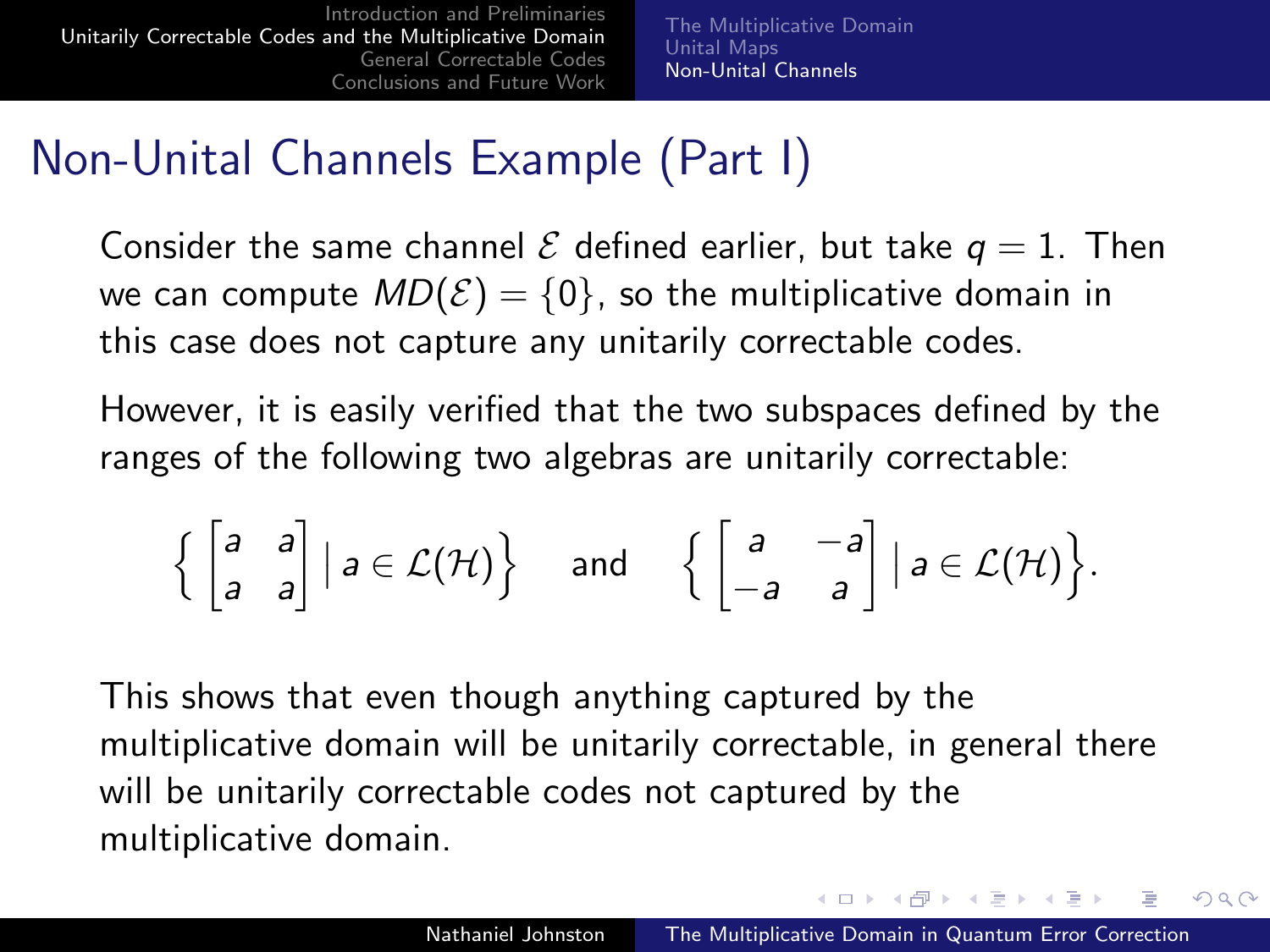[The Multiplicative Domain](#page-18-0) [Unital Maps](#page-21-0) [Non-Unital Channels](#page-37-0)

## Non-Unital Channels Example (Part II)

Also, the smallest algebra containing both of the algebras described on the previous slide is simply

$$
\Big\{ \begin{bmatrix} a & b \\ b & a \end{bmatrix} \big| a, b \in \mathcal{L}(\mathcal{H}) \Big\}.
$$

4.000.00

→ (母) > → ヨ) → → ヨ)>

 $QQ$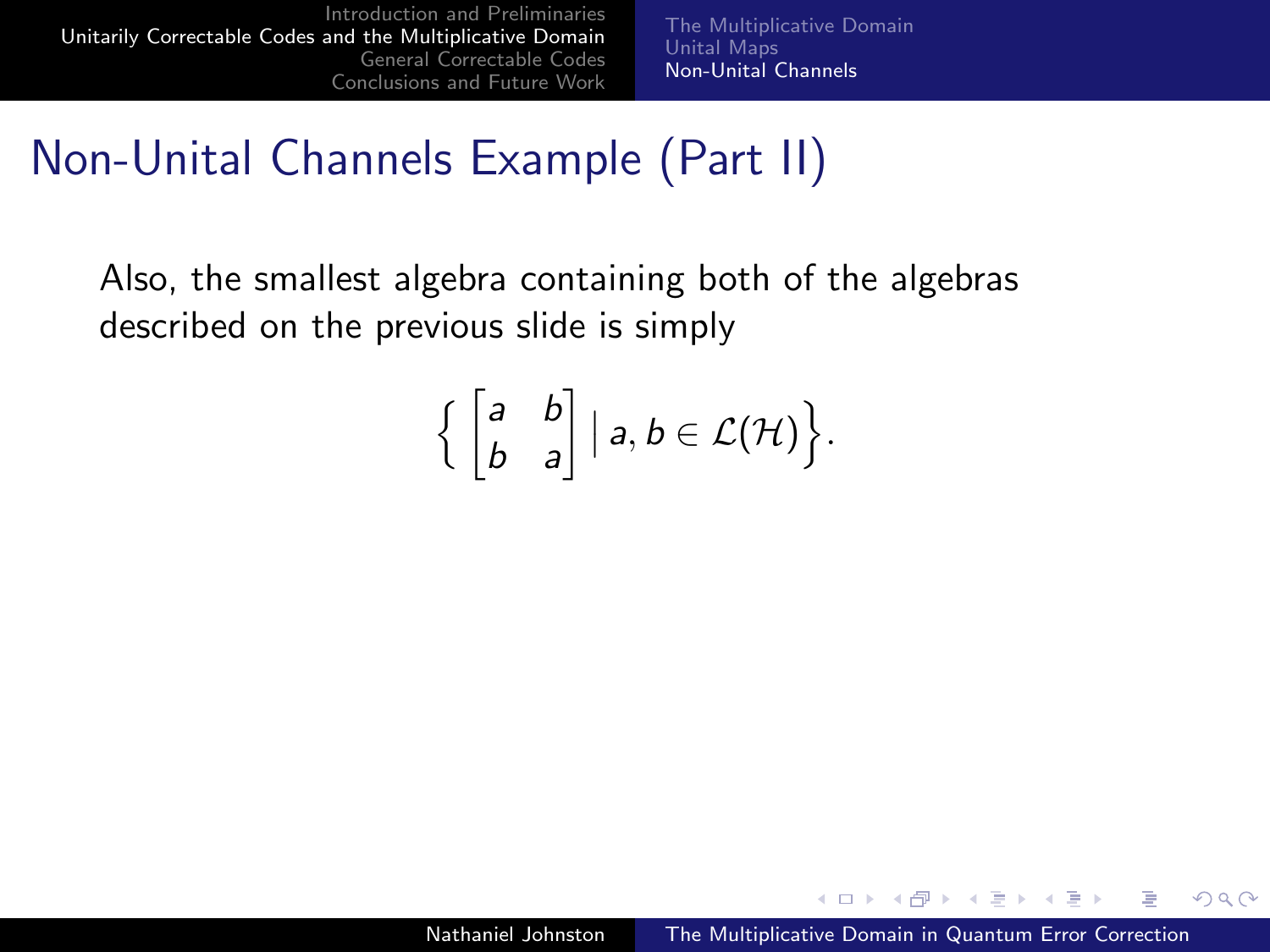[The Multiplicative Domain](#page-18-0) [Unital Maps](#page-21-0) [Non-Unital Channels](#page-37-0)

# Non-Unital Channels Example (Part II)

Also, the smallest algebra containing both of the algebras described on the previous slide is simply

$$
\Big\{ \begin{bmatrix} a & b \\ b & a \end{bmatrix} \big| a, b \in \mathcal{L}(\mathcal{H}) \Big\}.
$$

Notice that

$$
\mathcal{E}\left(\begin{bmatrix} a & b \\ b & a \end{bmatrix}\right) = \begin{bmatrix} 2a & 0 \\ 0 & 0 \end{bmatrix},
$$

so this algebra is certainly not unitarily correctable, as there is no way to recover the "b" blocks.

4.000.00

マタンマチャマチャ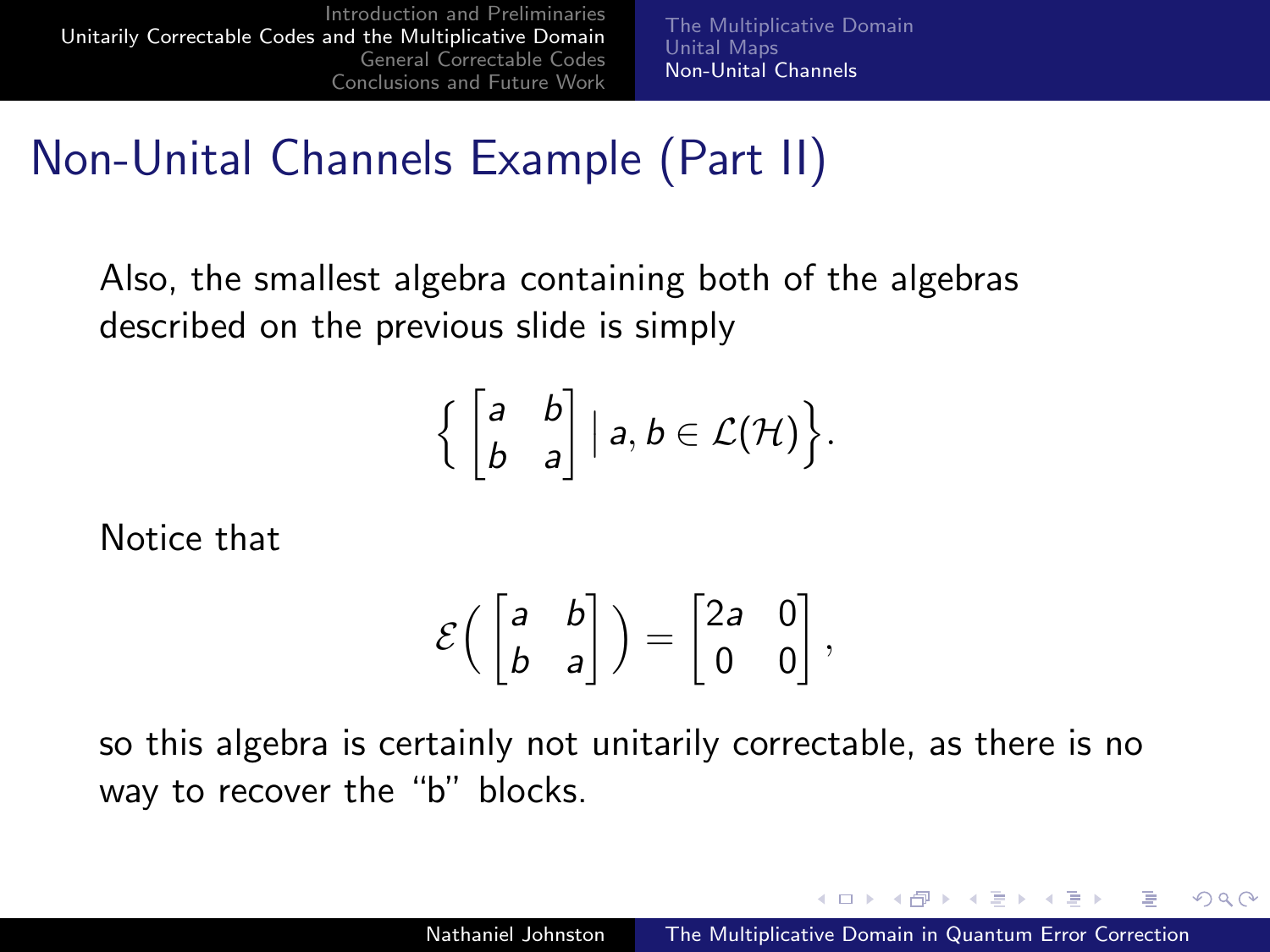The following result is well-known in the world of quantum error correction. It shows that a channel looks like a special type of randomized unitary channel when restricted to a subspace if and only if that subspace is correctable.

<span id="page-44-0"></span>4.000.00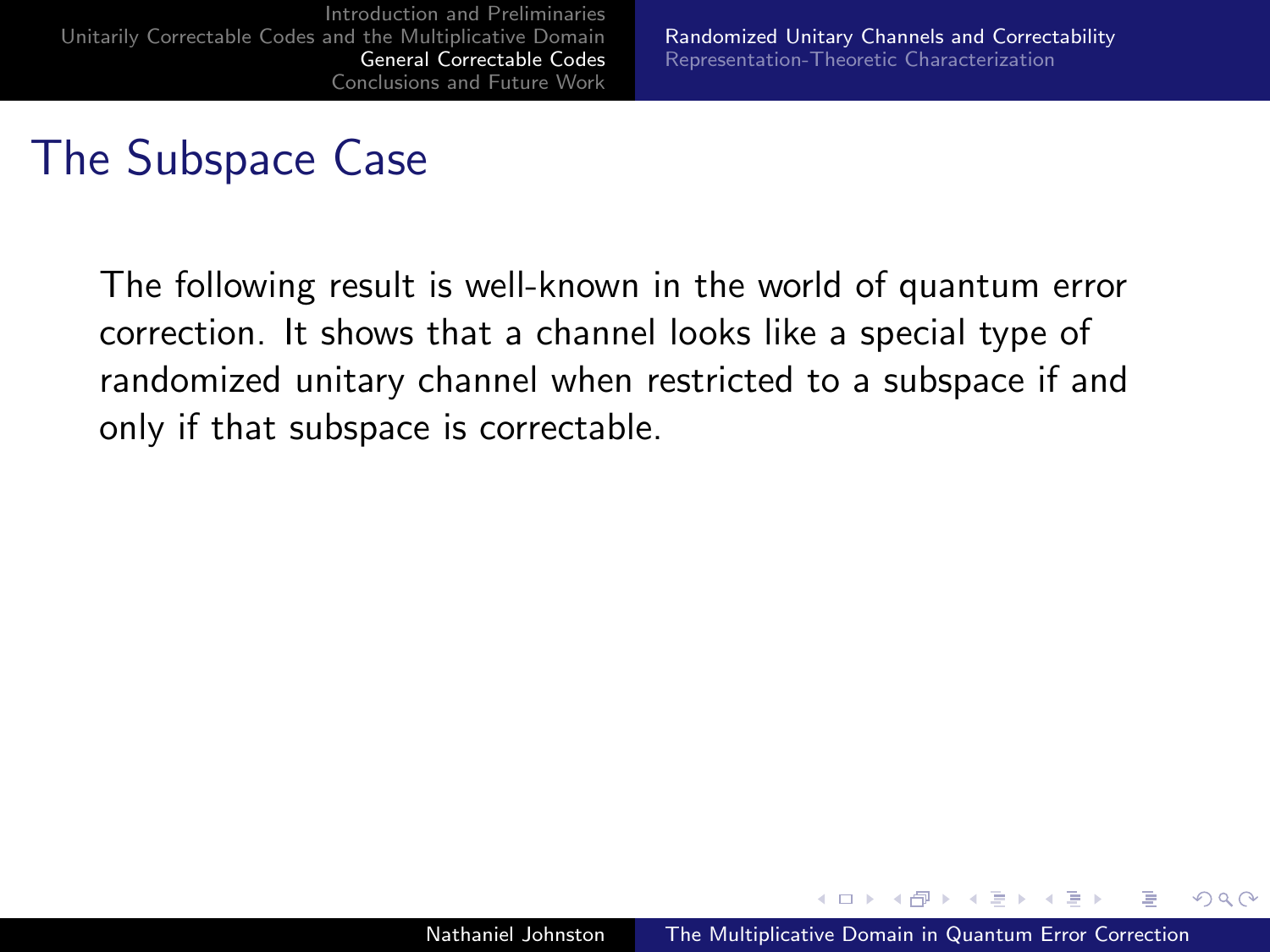The following result is well-known in the world of quantum error correction. It shows that a channel looks like a special type of randomized unitary channel when restricted to a subspace if and only if that subspace is correctable.

#### Lemma (Correctability on a Subspace)

Let  $\mathcal{E} : \mathcal{L}(\mathcal{H}) \mapsto \mathcal{L}(\mathcal{H})$  be a quantum channel and let  $C \subseteq \mathcal{H}$  be a subspace. Then C is correctable for  $\mathcal E$  if and only if there is a randomized unitary channel  $\mathcal{F} = \{\sqrt{p_i}U_i\}$  such that  $\mathcal{E}(\rho) = \mathcal{F}(\rho)$ for all  $\rho \in \mathcal{L}(\mathsf{C})$  and  $P_{\mathsf{C}}U_{i}^{\dagger}U_{j}P_{\mathsf{C}}=0$  for all  $i\neq j$ , where  $P_{\mathsf{C}}$  is the orthogonal projection onto C.

<span id="page-45-0"></span>イロメ イ母メ イヨメ イヨメ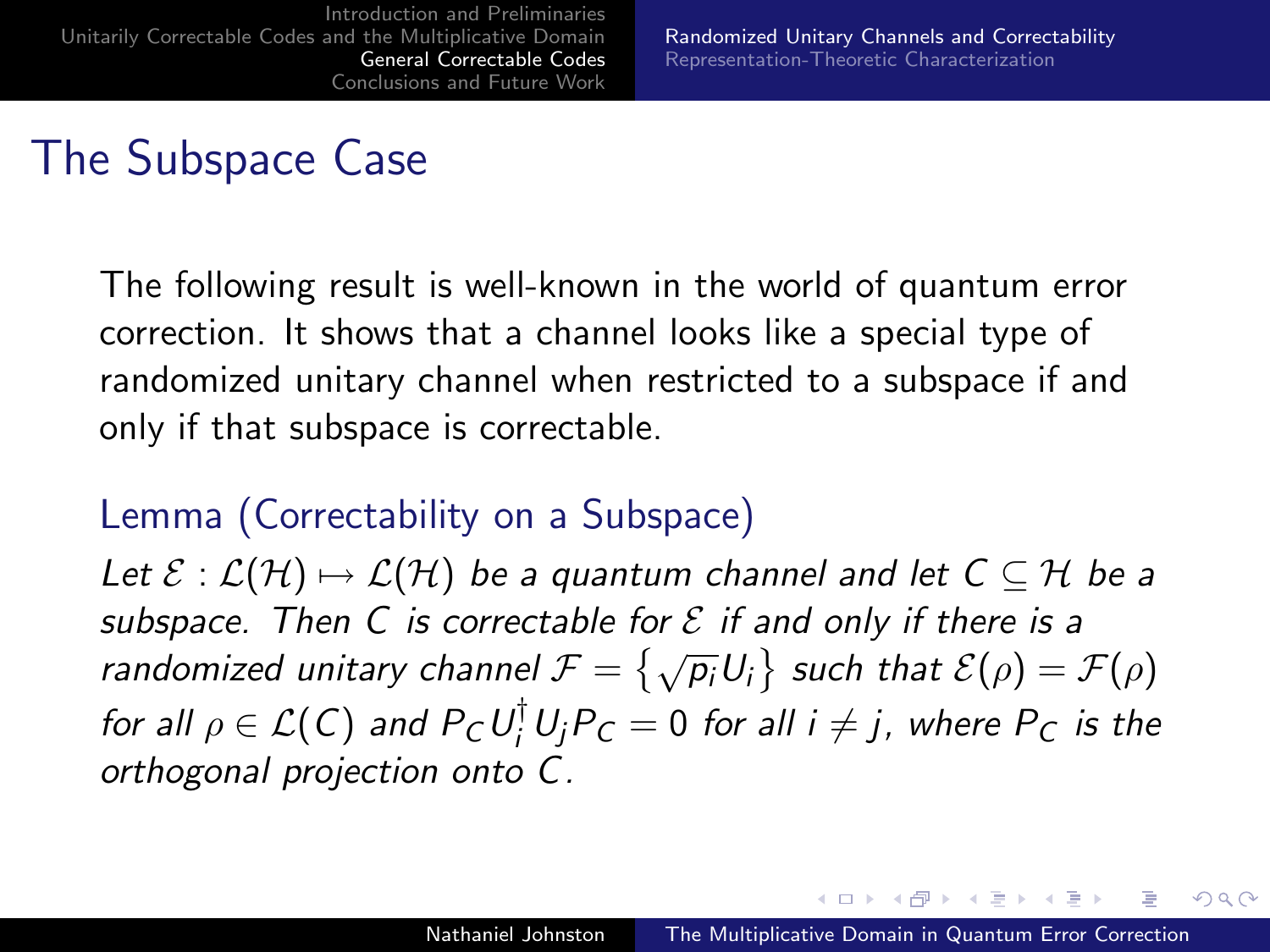### The Subspace Case Example

Consider again the example introduced earlier with the following Kraus operators:

$$
\mathcal{E} = \left\{ \alpha \begin{bmatrix} I & I \\ 0 & 0 \end{bmatrix}, \alpha \begin{bmatrix} I & -I \\ 0 & 0 \end{bmatrix}, \beta \begin{bmatrix} I & I \\ I & I \end{bmatrix}, \beta \begin{bmatrix} -I & I \\ I & -I \end{bmatrix} \right\}.
$$

4.000.00

 $\overline{AB}$   $\overline{B}$ 

 $\equiv$ 

 $2Q$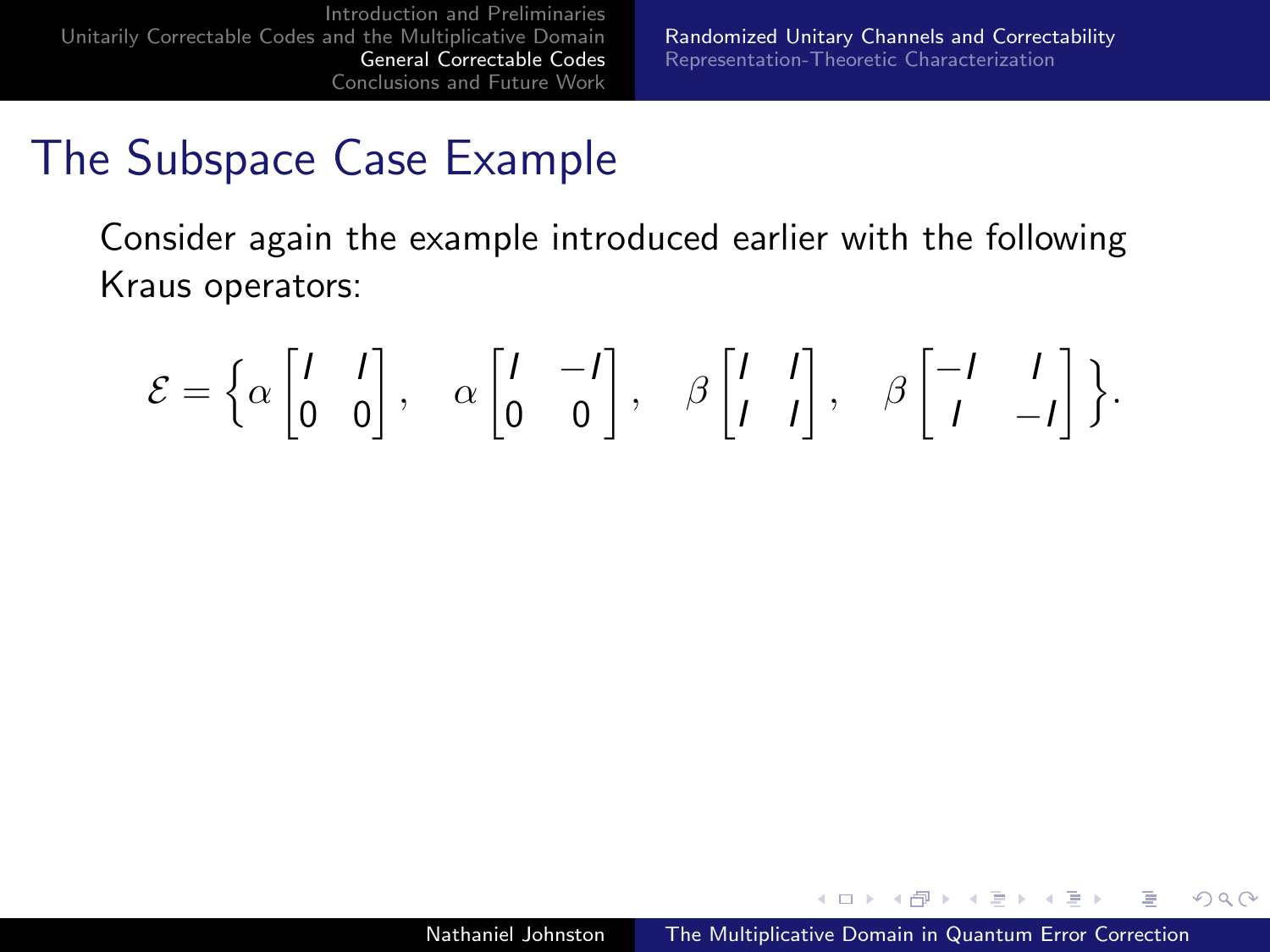## The Subspace Case Example

Consider again the example introduced earlier with the following Kraus operators:

$$
\mathcal{E} = \left\{ \alpha \begin{bmatrix} I & I \\ 0 & 0 \end{bmatrix}, \alpha \begin{bmatrix} I & -I \\ 0 & 0 \end{bmatrix}, \beta \begin{bmatrix} I & I \\ I & I \end{bmatrix}, \beta \begin{bmatrix} -I & I \\ I & -I \end{bmatrix} \right\}.
$$

We can see that the range of the operators living in the top-left corner forms a correctable subspace for  $\mathcal E$  by observing that the randomized unitary channel  $\mathcal F$  given by the following two Kraus operators:

$$
\mathcal{F} = \left\{ \frac{\sqrt{1+q}}{\sqrt{2}} \begin{bmatrix} I & 0 \\ 0 & I \end{bmatrix}, \quad \frac{\sqrt{1-q}}{\sqrt{2}} \begin{bmatrix} 0 & I \\ I & 0 \end{bmatrix} \right\}
$$

satisfies the conditions of the previous lemma.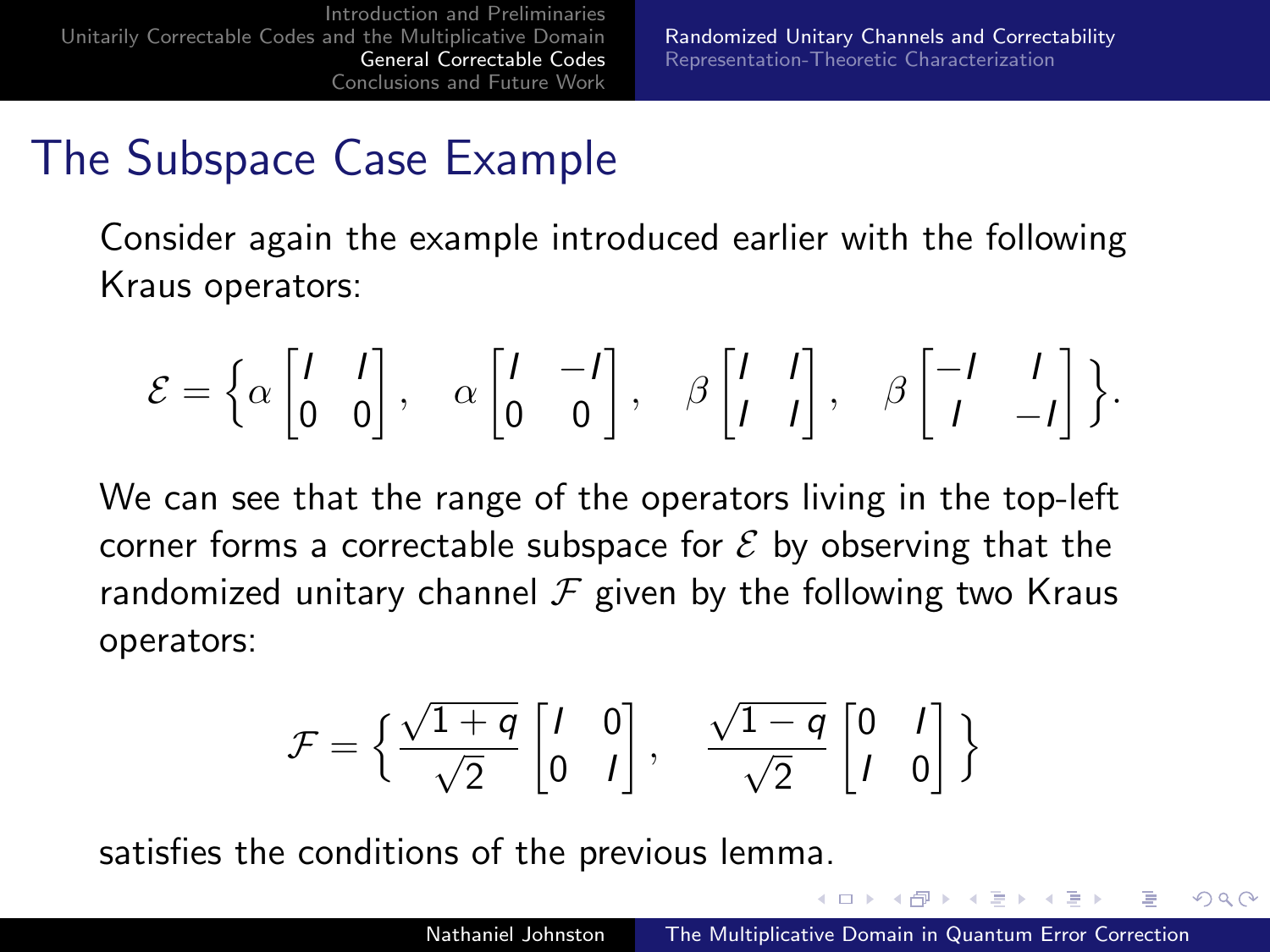# The Subsystem Case (Part I)

The previous result can be generalized to show what a channel looks like when restricted to  $1_A \otimes \mathcal{L}(B)$ , where B is a correctable subsystem. This result was originally derived in [Kribs and Spekkens, '06].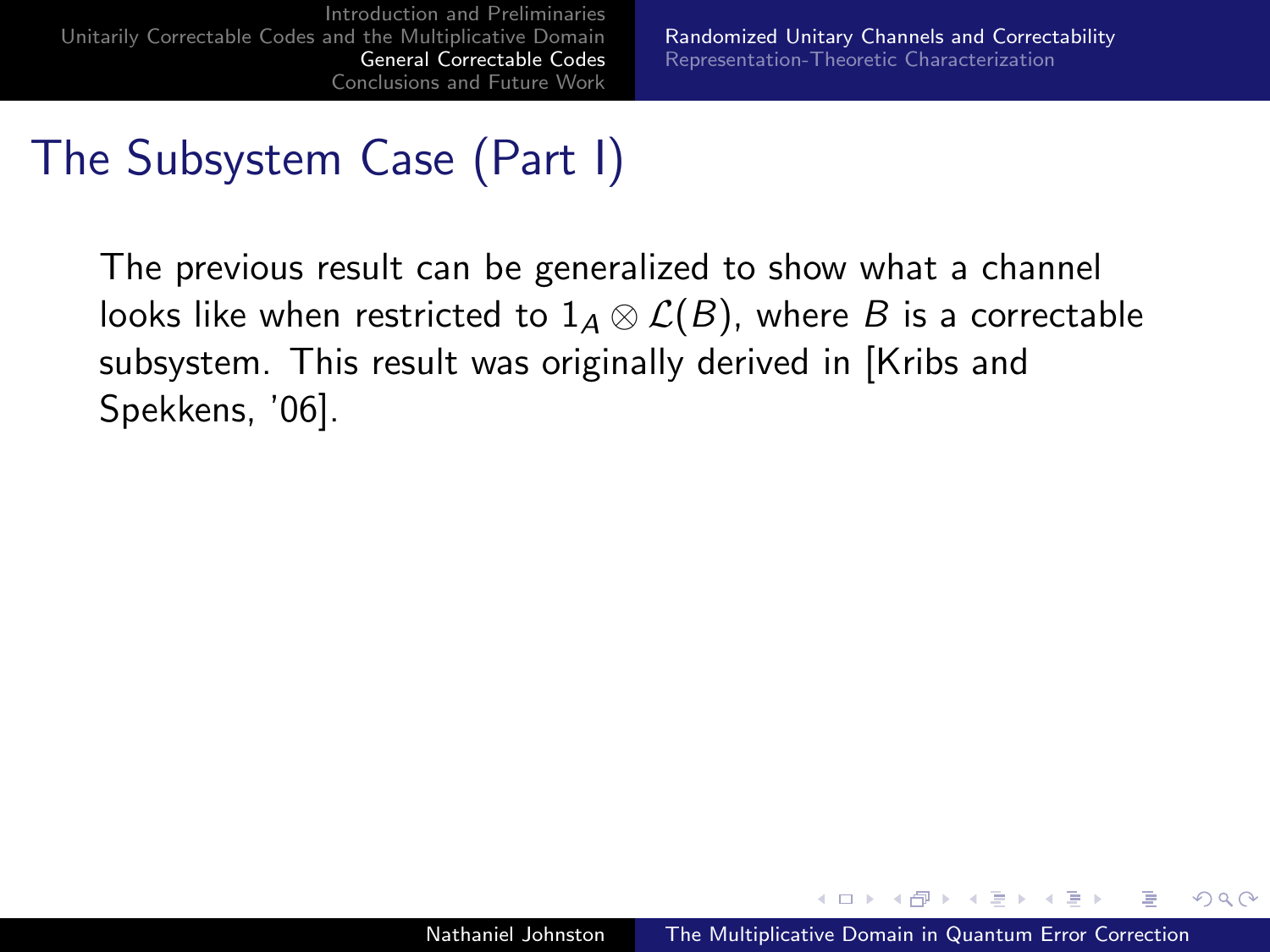# The Subsystem Case (Part I)

The previous result can be generalized to show what a channel looks like when restricted to  $1_A \otimes \mathcal{L}(B)$ , where B is a correctable subsystem. This result was originally derived in [Kribs and Spekkens, '06].

#### Lemma (Correctability on  $1_A \otimes \mathcal{L}(B)$ )

Let  $\mathcal{E} : \mathcal{L}(\mathcal{H}) \mapsto \mathcal{L}(\mathcal{H})$  be a quantum channel and let  $C = A \otimes B \subseteq H$  be a subspace. Then B is correctable for  $\mathcal E$  if and only if there is a completely positive (not necessarily trace-preserving) map  $G = \{U_i(D_i \otimes I_B)\}\$  such that  $\mathcal{E}(\rho) = \mathcal{G}(\rho)$ for all  $\rho \in 1_{\mathcal{A}}\otimes\mathcal{L}(B)$ ,  $P_{\mathcal{C}}U_{i}^{\dagger}U_{j}P_{\mathcal{C}}=0$  for all  $i\neq j$ , and  $D_{i}$  is a positive diagonal operator for all i.

イロト イタト イモト イモト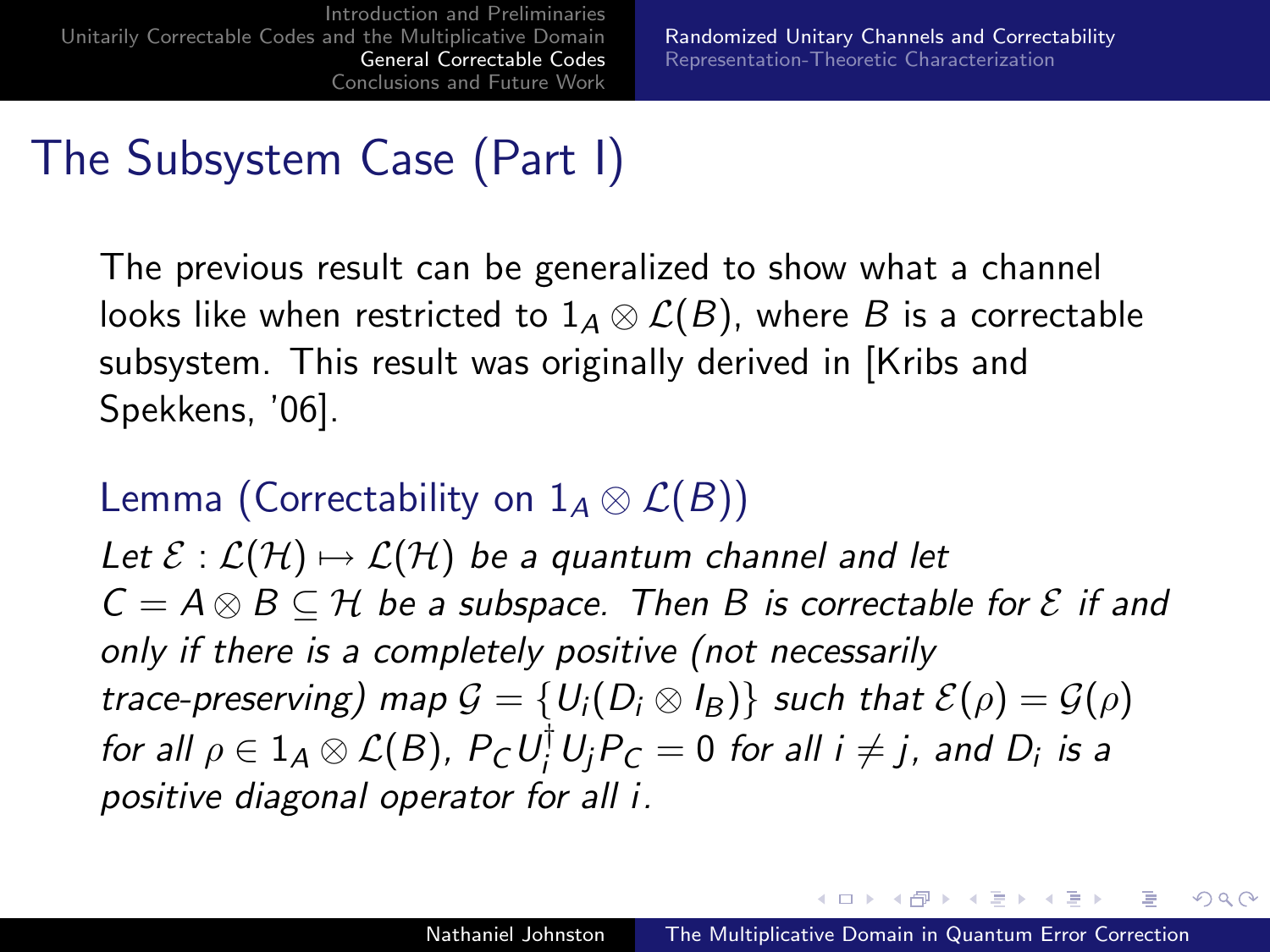## The Subsystem Case (Part II)

Most generally, this result can be generalized to show what a channel looks like when restricted to  $\mathcal{L}(A \otimes B)$ , where B is a correctable subsystem.

4.000.00

 $\overline{AB}$   $\overline{B}$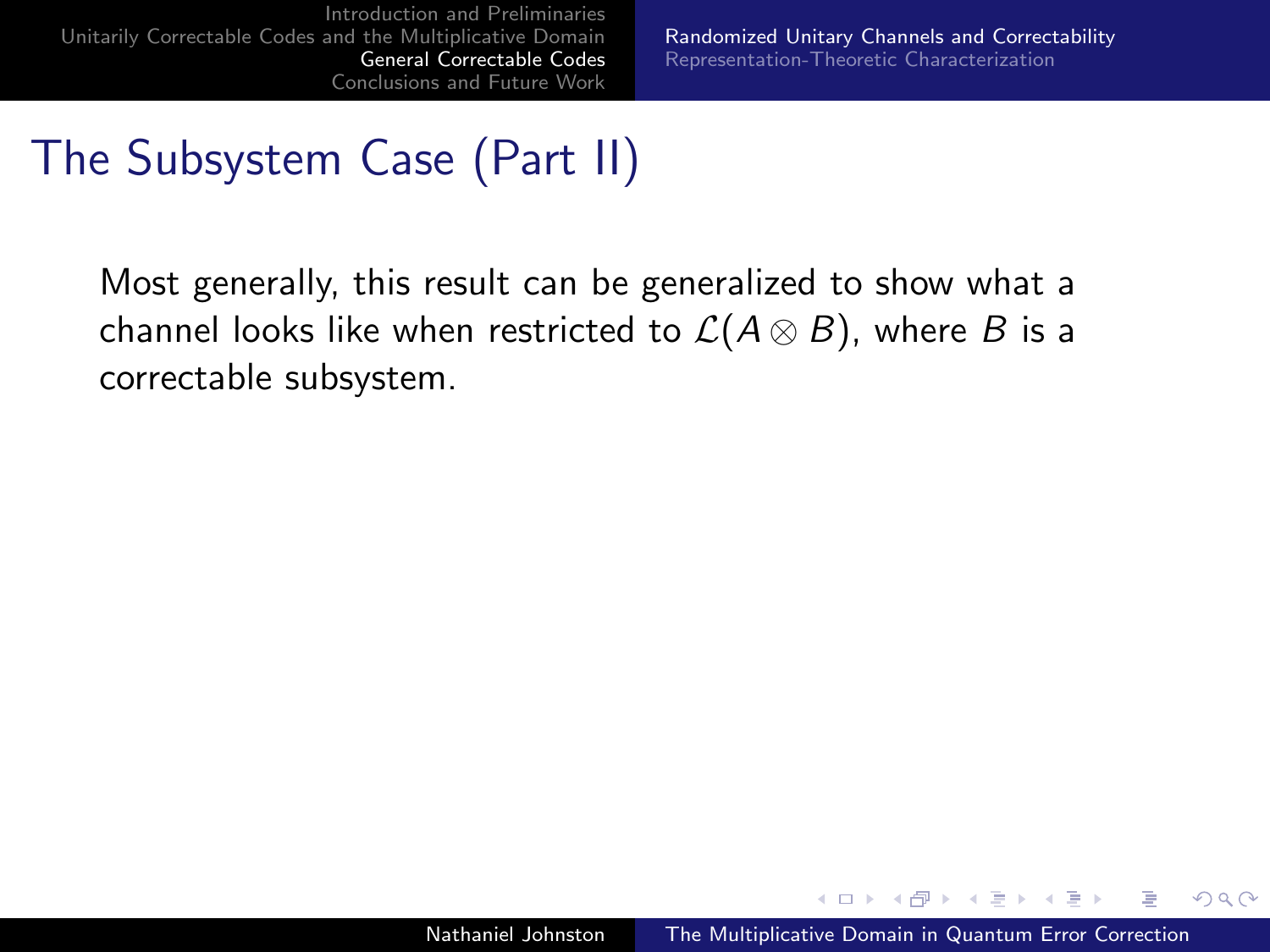# The Subsystem Case (Part II)

Most generally, this result can be generalized to show what a channel looks like when restricted to  $\mathcal{L}(A \otimes B)$ , where B is a correctable subsystem.

### Lemma (Correctability on  $\mathcal{L}(A \otimes B)$ ) Let  $\mathcal{E} : \mathcal{L}(\mathcal{H}) \mapsto \mathcal{L}(\mathcal{H})$  be a quantum channel and let  $C \equiv A \otimes B \subseteq H$  be a subspace. Then B is correctable for  $\mathcal E$  if and only if there is a family of unitary operators  $\{U_i\}$  with  $P_{\mathcal{C}}U_i^{\dagger}U_jP_{\mathcal{C}}=0$  for all  $i\neq j$  and quantum channels  $\mathcal{N}_j:\mathcal{L}(\mathcal{A})\mapsto\mathcal{L}(\mathcal{A})$  with Kraus operators  $\left\{ \mathcal{N}_{j,i}\right\}$  such that  $\mathcal{E}(\rho)=\mathcal{F}(\rho)$  for all  $\rho\in\mathcal{L}(\mathsf{C}),$  where  $\mathcal{F}=\big\{\mathsf{U}_i(\mathsf{N}_{j,i}\otimes\mathsf{I}_\mathsf{B})\big\}.$

イロト イタト イモト イモト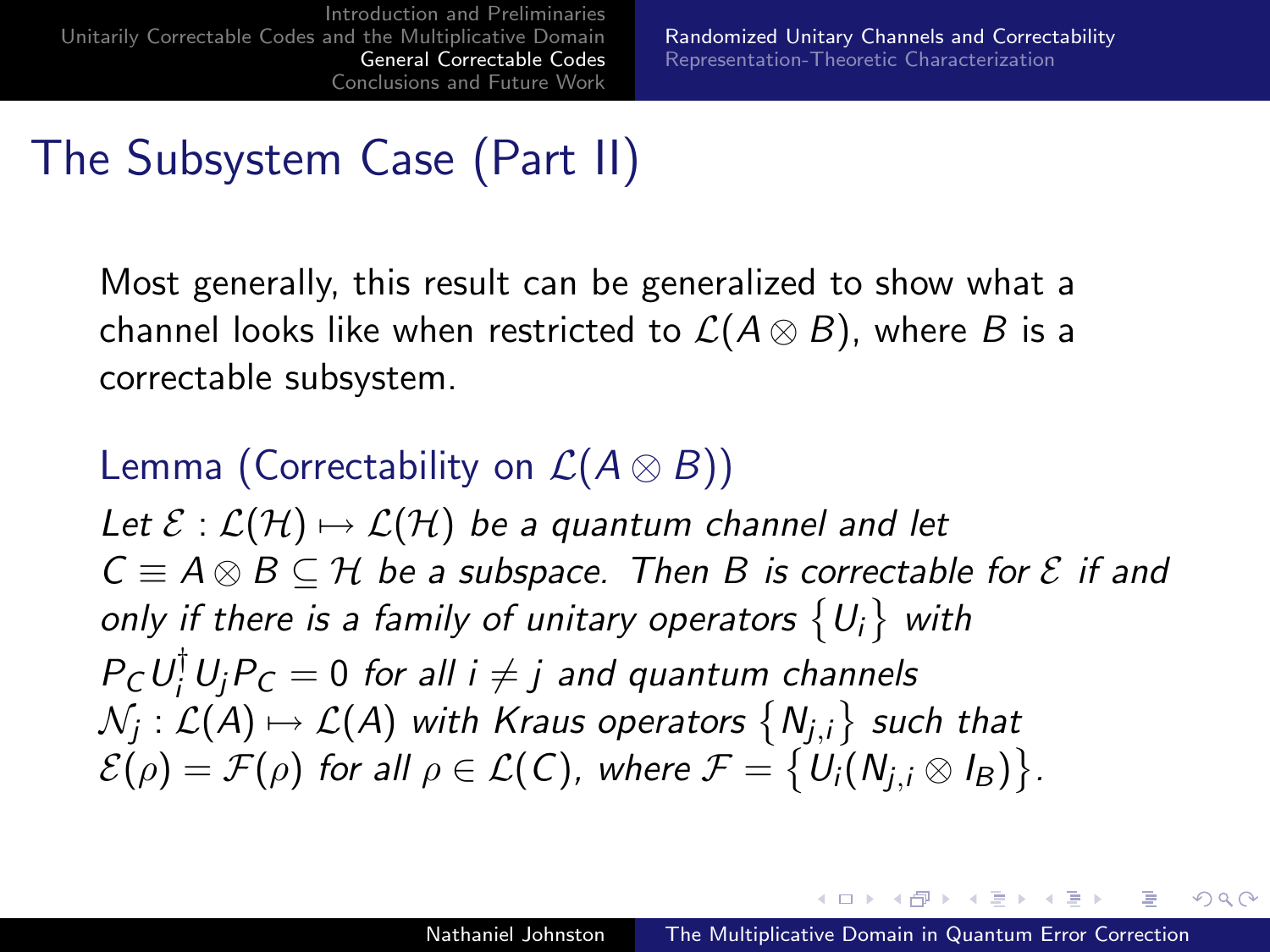[Randomized Unitary Channels and Correctability](#page-44-0) [Representation-Theoretic Characterization](#page-53-0)

## The Subspace Case

The previous results can in particular be used to derive a characterization of correctable subspaces and subsystems in terms of representations.

4.000.00

<span id="page-52-0"></span>- 4 点 下  $\rightarrow$   $\pm$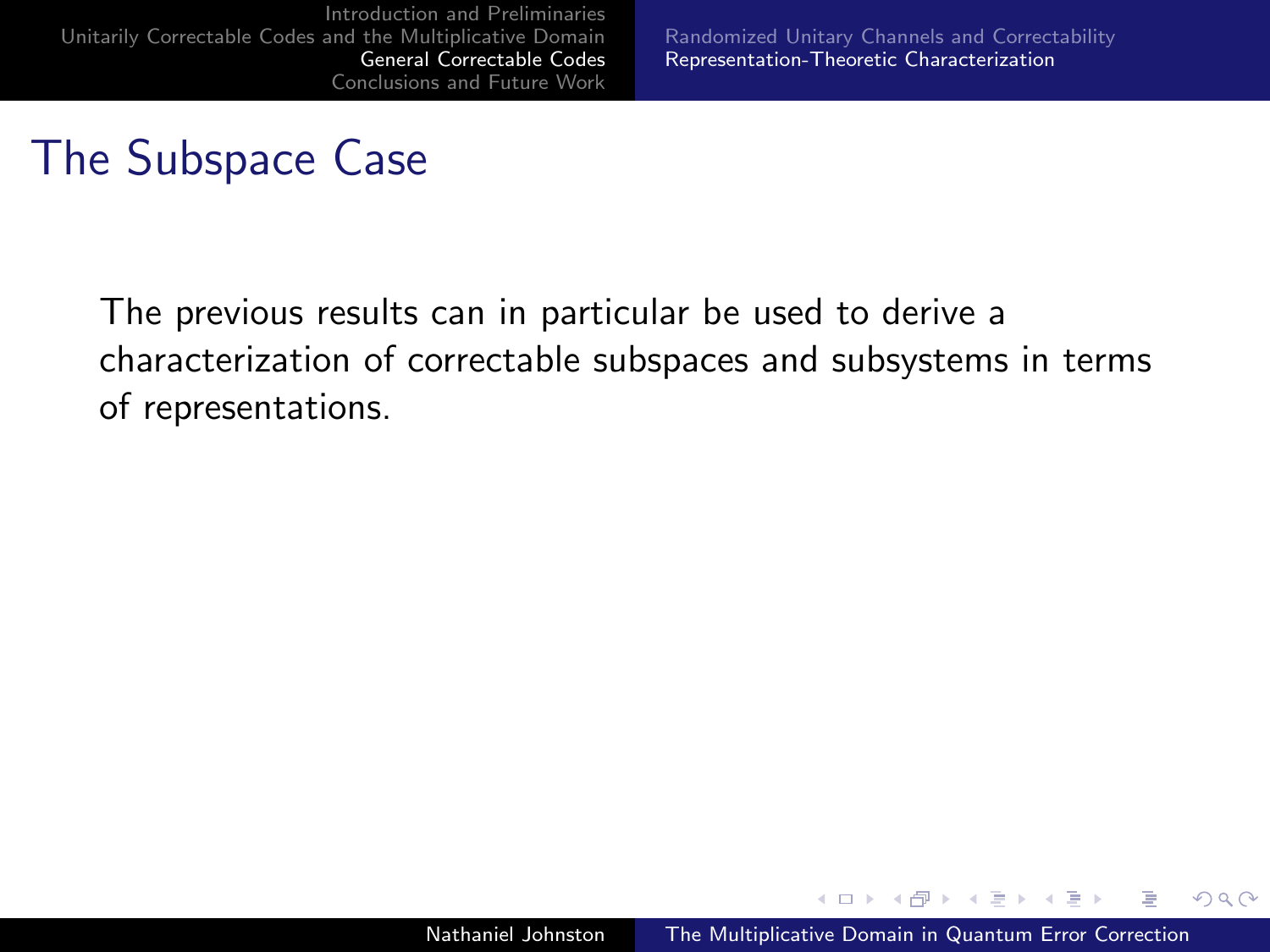The previous results can in particular be used to derive a characterization of correctable subspaces and subsystems in terms of representations.

Theorem (Correctable Subspace Representation Theorem) Let  $C \subseteq \mathcal{H}$  be a subspace. Then the following are equivalent:

- 1. C is a correctable subspace for  $\mathcal{E}$ .
- 2.  $\exists$  a  $\dagger$ -homomorphism  $\pi : \mathcal{L}(\mathcal{C}) \mapsto \mathcal{L}(\mathcal{H})$  such that  $\mathcal{E}(\rho) = \pi(\rho)\mathcal{E}(P_C) = \mathcal{E}(P_C)\pi(\rho) \quad \forall \rho \in \mathcal{L}(C).$

<span id="page-53-0"></span>**Advition**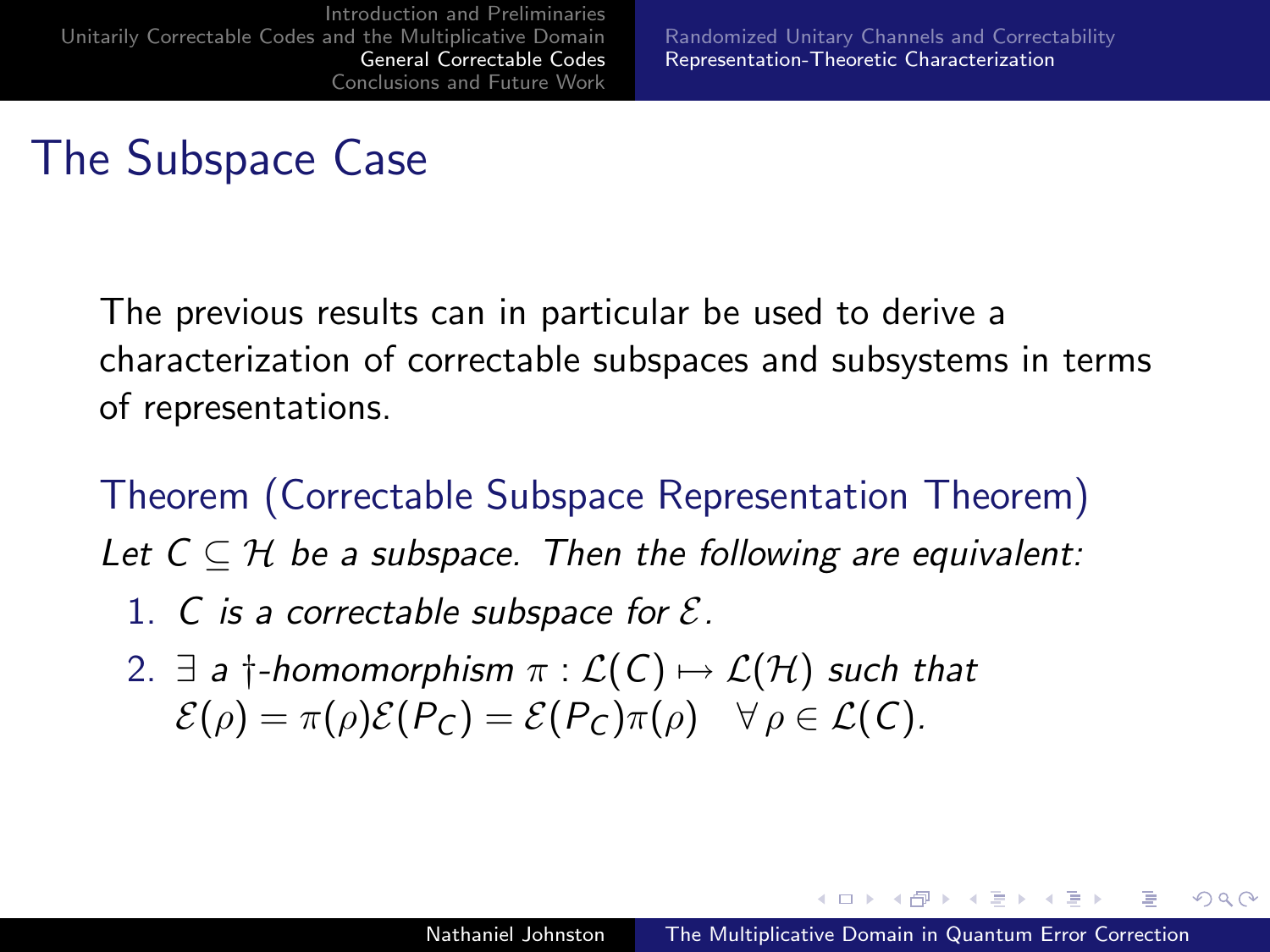The idea of the proof for the Correctable Subspace Representation Theorem is that if the subspace C is correctable for  $\mathcal E$  then the Subspace Correctability Lemma says that there exist unitaries  $\{U_i\}$ such that  $P_\mathcal{C}U_i^\dagger U_jP_\mathcal{C}=0$  for all  $i\neq j$  and  $\mathcal{E}(\rho)=\sum_i p_iU_i\rho U_i^\dagger$  $\frac{1}{i}$  for all  $\rho \in \mathcal{L}(\mathcal{C})$ .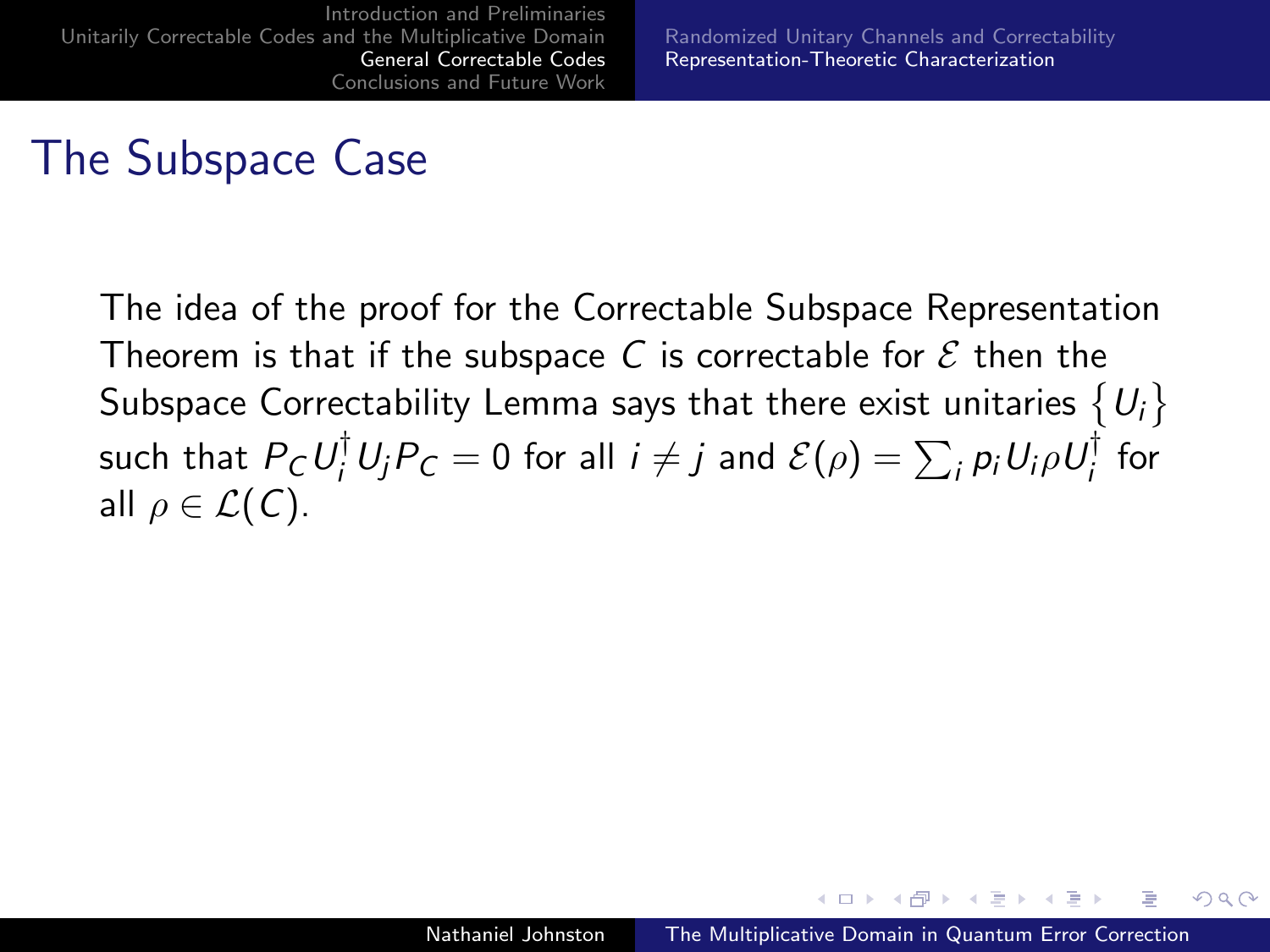The idea of the proof for the Correctable Subspace Representation Theorem is that if the subspace C is correctable for  $\mathcal E$  then the Subspace Correctability Lemma says that there exist unitaries  $\{U_i\}$ such that  $P_\mathcal{C}U_i^\dagger U_jP_\mathcal{C}=0$  for all  $i\neq j$  and  $\mathcal{E}(\rho)=\sum_i p_iU_i\rho U_i^\dagger$  $\frac{1}{i}$  for all  $\rho \in \mathcal{L}(\mathcal{C})$ .

The †-homomorphism given by  $\pi(\rho)=\sum_i U_i \rho U_i^\dagger$  $\frac{1}{i}$  then satisfies the conditions of the theorem.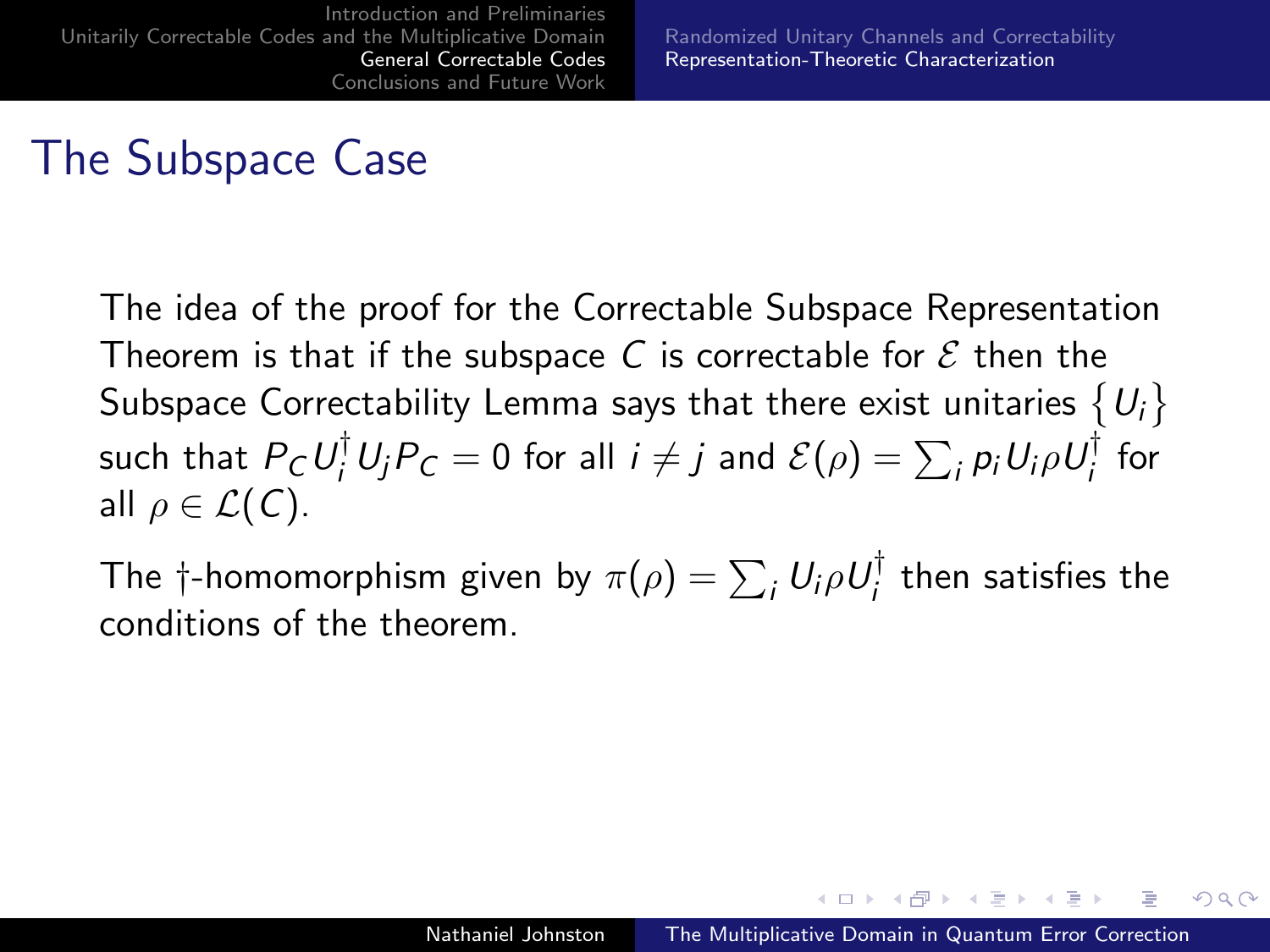The idea of the proof for the Correctable Subspace Representation Theorem is that if the subspace C is correctable for  $\mathcal E$  then the Subspace Correctability Lemma says that there exist unitaries  $\{U_i\}$ such that  $P_\mathcal{C}U_i^\dagger U_jP_\mathcal{C}=0$  for all  $i\neq j$  and  $\mathcal{E}(\rho)=\sum_i p_iU_i\rho U_i^\dagger$  $\frac{1}{i}$  for all  $\rho \in \mathcal{L}(\mathcal{C})$ .

The †-homomorphism given by  $\pi(\rho)=\sum_i U_i \rho U_i^\dagger$  $\frac{1}{i}$  then satisfies the conditions of the theorem.

It also comes out of the proof of the theorem that the correction operation  ${\cal R}$  satisfies  ${\cal R}|_{{\cal E}({\cal L}({\cal C}))}=\pi^{\dagger}|_{{\cal E}({\cal L}({\cal C}))}.$ 

イロト イタト イモト イモト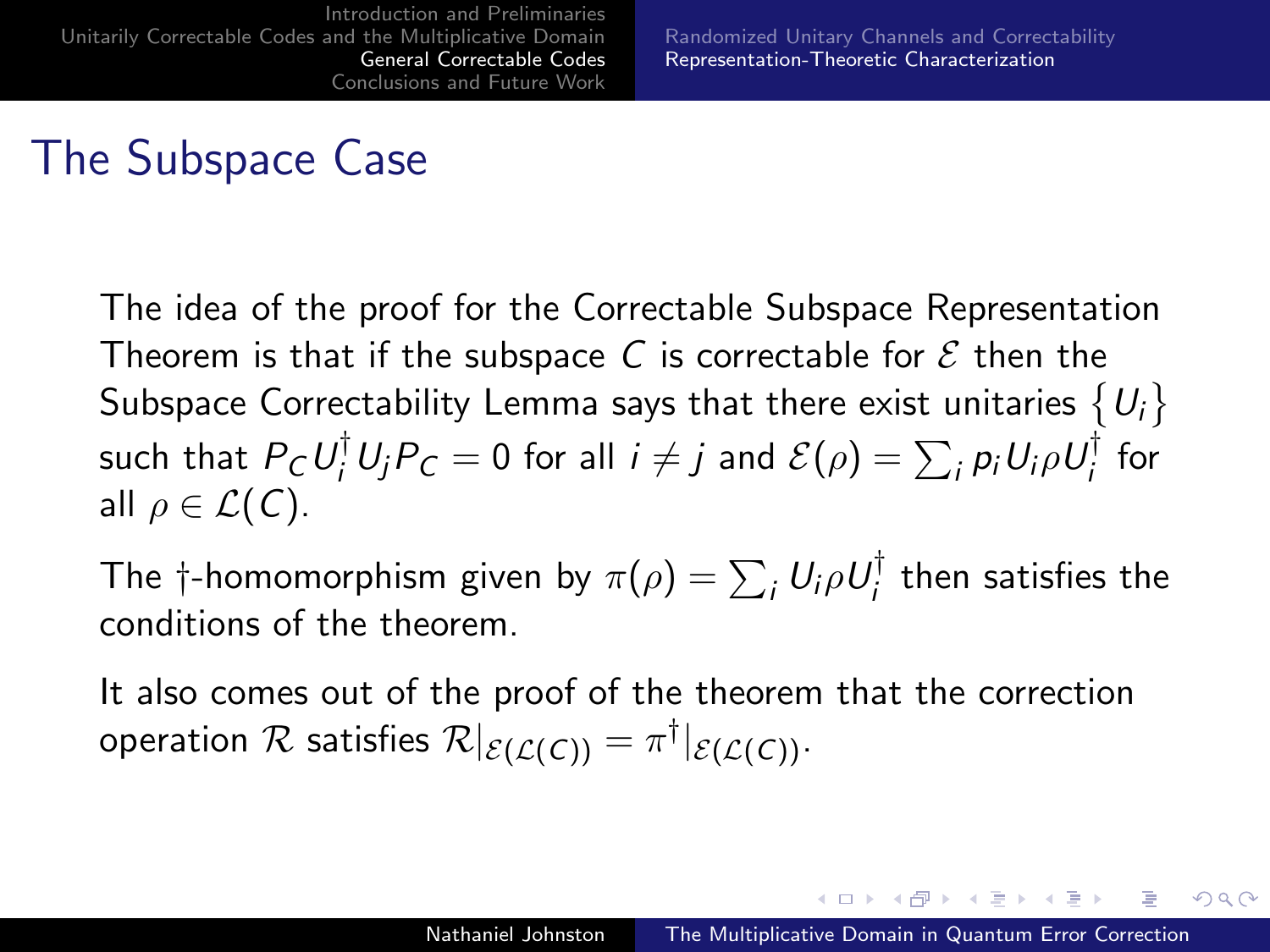## The Subspace Case Example

Returning one final time to our example, we see that if  $0 < q < 1$ for the channel  $\mathcal E$  and the correctable subspace defined earlier, then

$$
\pi(\rho)=\begin{bmatrix}\rho&0\\0&\rho\end{bmatrix}.
$$

 $\leftarrow$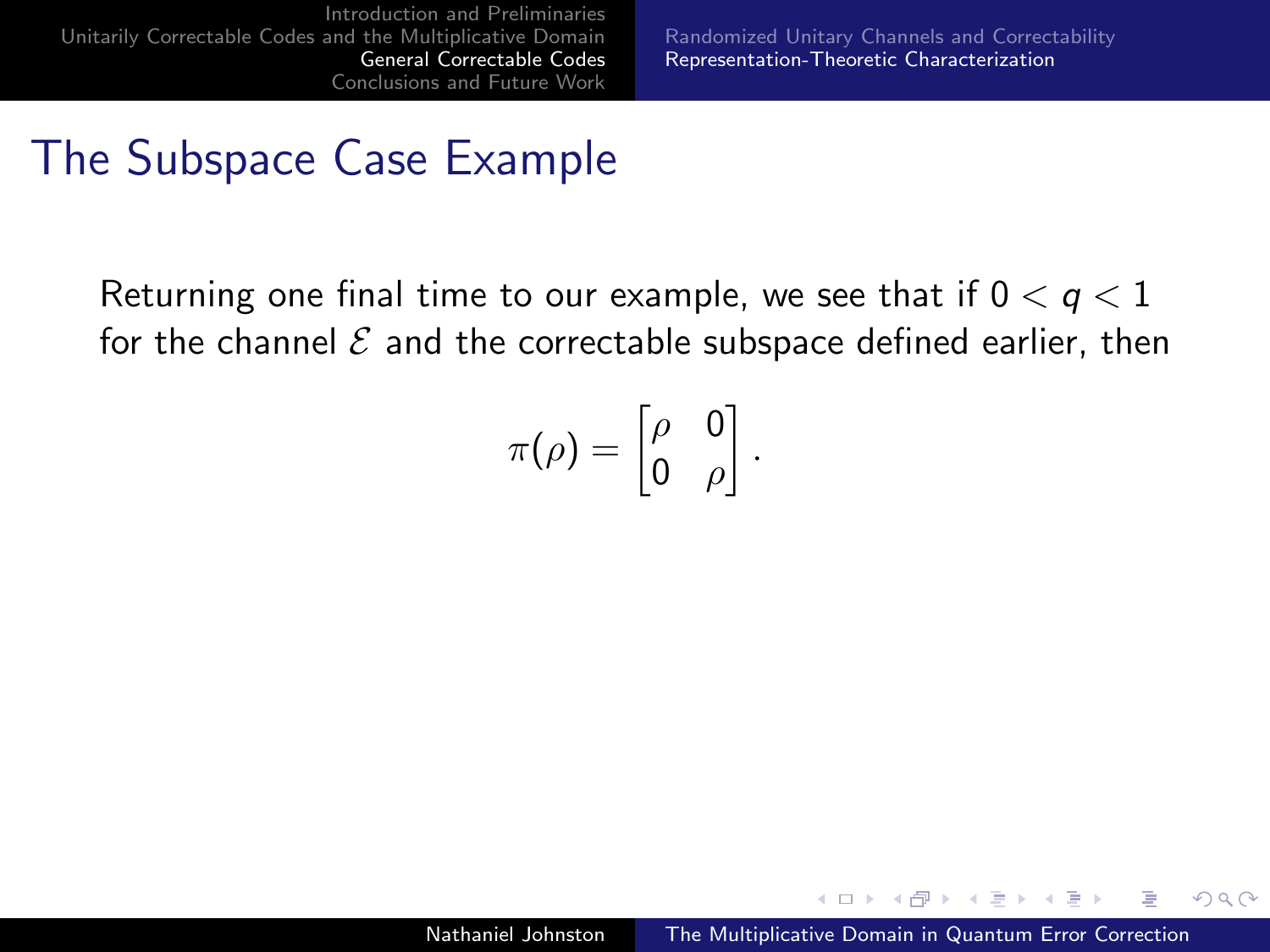## The Subspace Case Example

Returning one final time to our example, we see that if  $0 < q < 1$ for the channel  $\mathcal E$  and the correctable subspace defined earlier, then

$$
\pi(\rho) = \begin{bmatrix} \rho & 0 \\ 0 & \rho \end{bmatrix}.
$$

Similarly, we can compute that

$$
\mathcal{R}(\sigma) := \begin{bmatrix} \pi^\dagger(\sigma) & 0 \\ 0 & 0 \end{bmatrix} = \begin{bmatrix} \text{Tr}_1(\sigma) & 0 \\ 0 & 0 \end{bmatrix}
$$

is a valid correction operation for this subspace.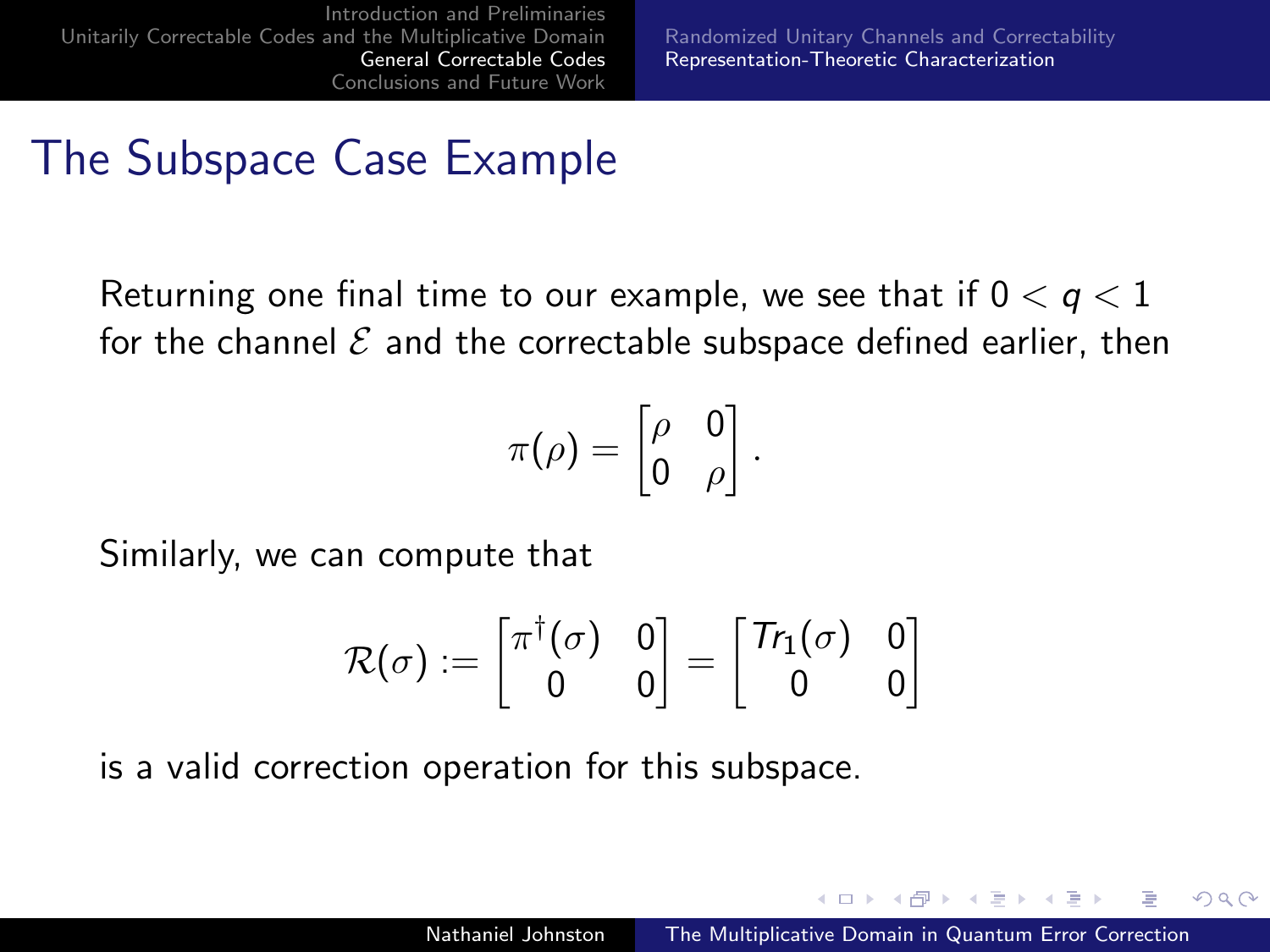[Randomized Unitary Channels and Correctability](#page-44-0) [Representation-Theoretic Characterization](#page-52-0)

#### The Subsystem Case

The theorem for the subsystem setting is quite similar to the Correctable Subspace Representation Theorem.

4.000.00

**A 60 K** 

**ALCOHOL:** 

 $2Q$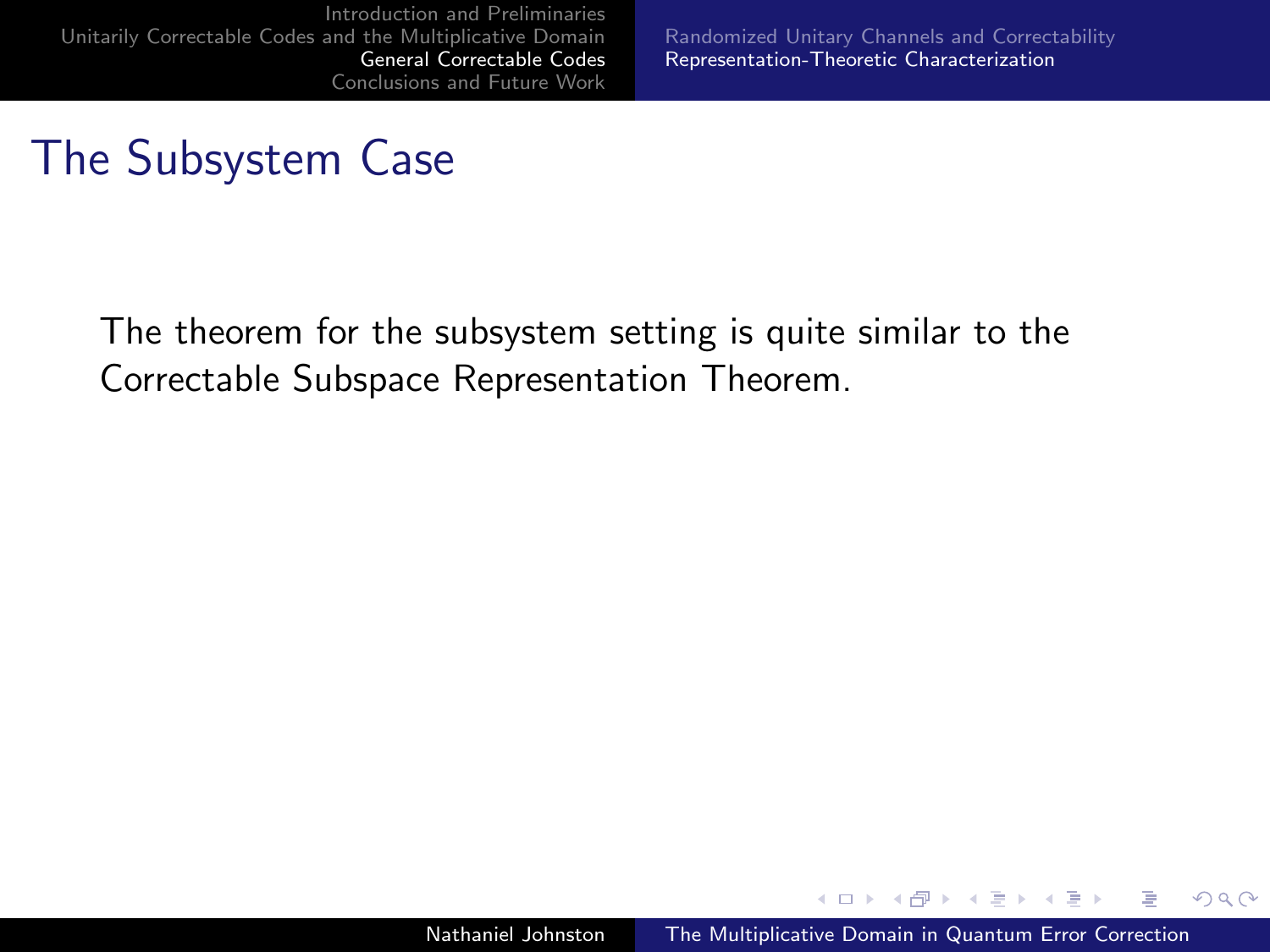## The Subsystem Case

The theorem for the subsystem setting is quite similar to the Correctable Subspace Representation Theorem.

Theorem (Correctable Subsystem Representation Theorem) Let  $C = A \otimes B \subseteq H$  be a subspace. The following are equivalent:

- 1. B is a correctable subsystem for  $\mathcal{E}$ .
- 2.  $\exists$  a †-homomorphism  $\pi$  :  $1_A \otimes \mathcal{L}(B) \mapsto \mathcal{L}(\mathcal{H})$  such that  $\mathcal{E}(\rho) = \pi(\rho)\mathcal{E}(P_C) = \mathcal{E}(P_C)\pi(\rho) \quad \forall \rho \in 1_A \otimes \mathcal{L}(B).$

- スート スート スート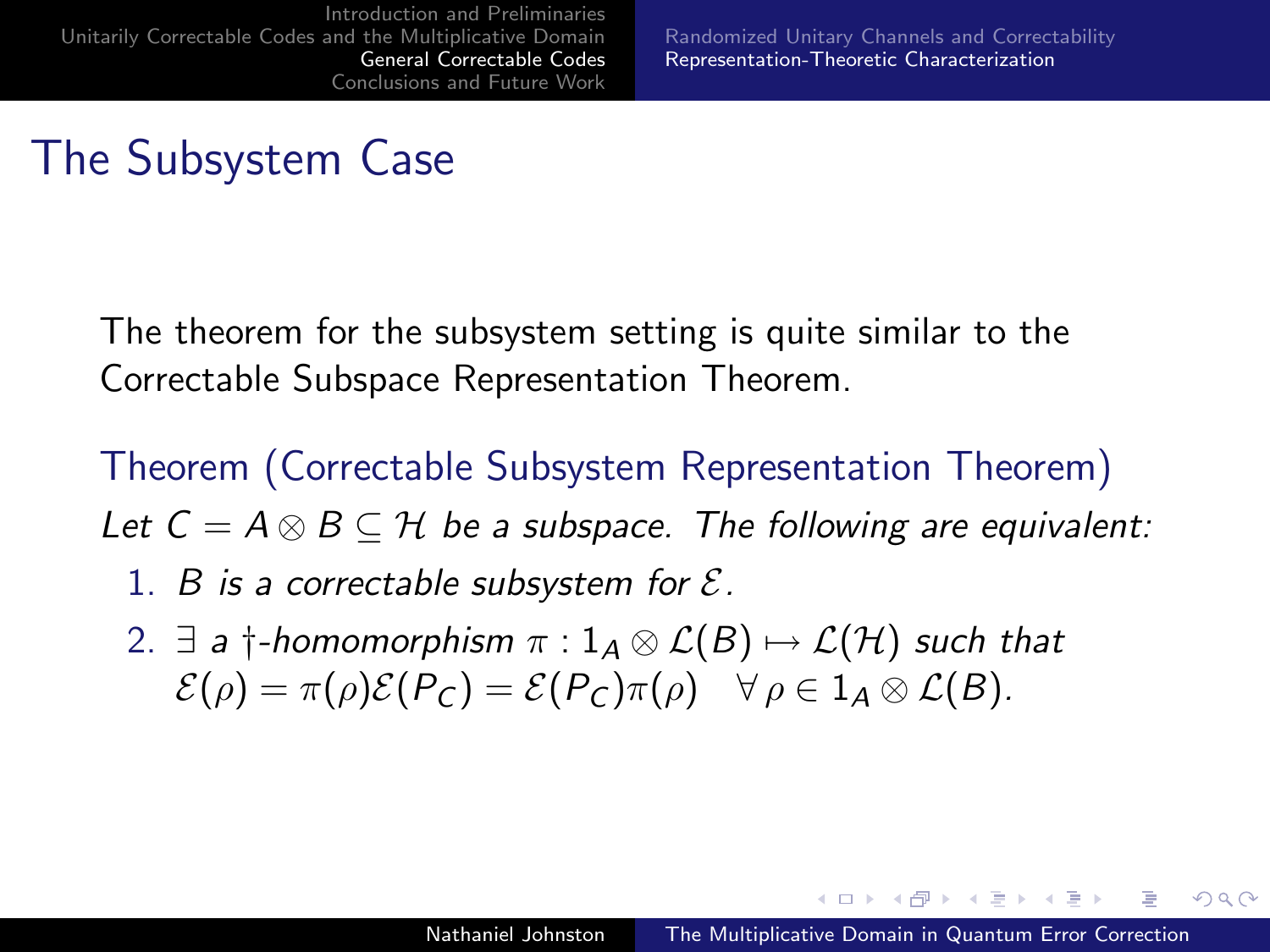[Conclusions and Future Work](#page-63-0) [Bibliography](#page-64-0)

#### Conclusions and Future Work

 $\triangleright$  We have seen that the multiplicative domain can be used to characterize unitarily correctable subsystems for unital channels.

4.000.00

 $\mathcal{A}$   $\mathcal{A}$   $\mathcal{B}$   $\mathcal{B}$   $\mathcal{B}$ **ALCOHOL:**  <span id="page-61-0"></span> $QQ$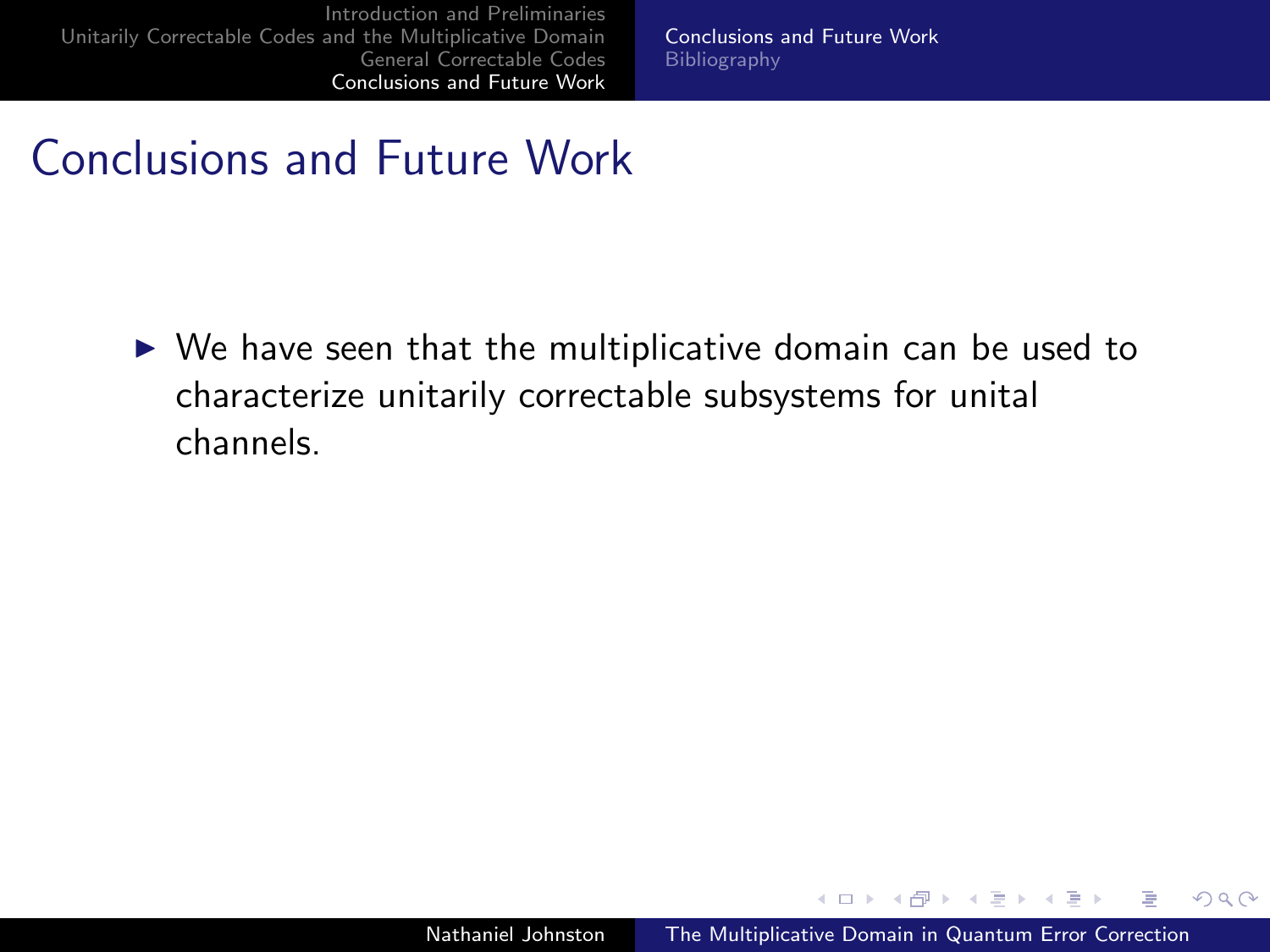[Conclusions and Future Work](#page-63-0) [Bibliography](#page-64-0)

#### Conclusions and Future Work

- $\triangleright$  We have seen that the multiplicative domain can be used to characterize unitarily correctable subsystems for unital channels.
- $\triangleright$  We have also seen that there is a natural characterization of correctable codes as "smeared" representations.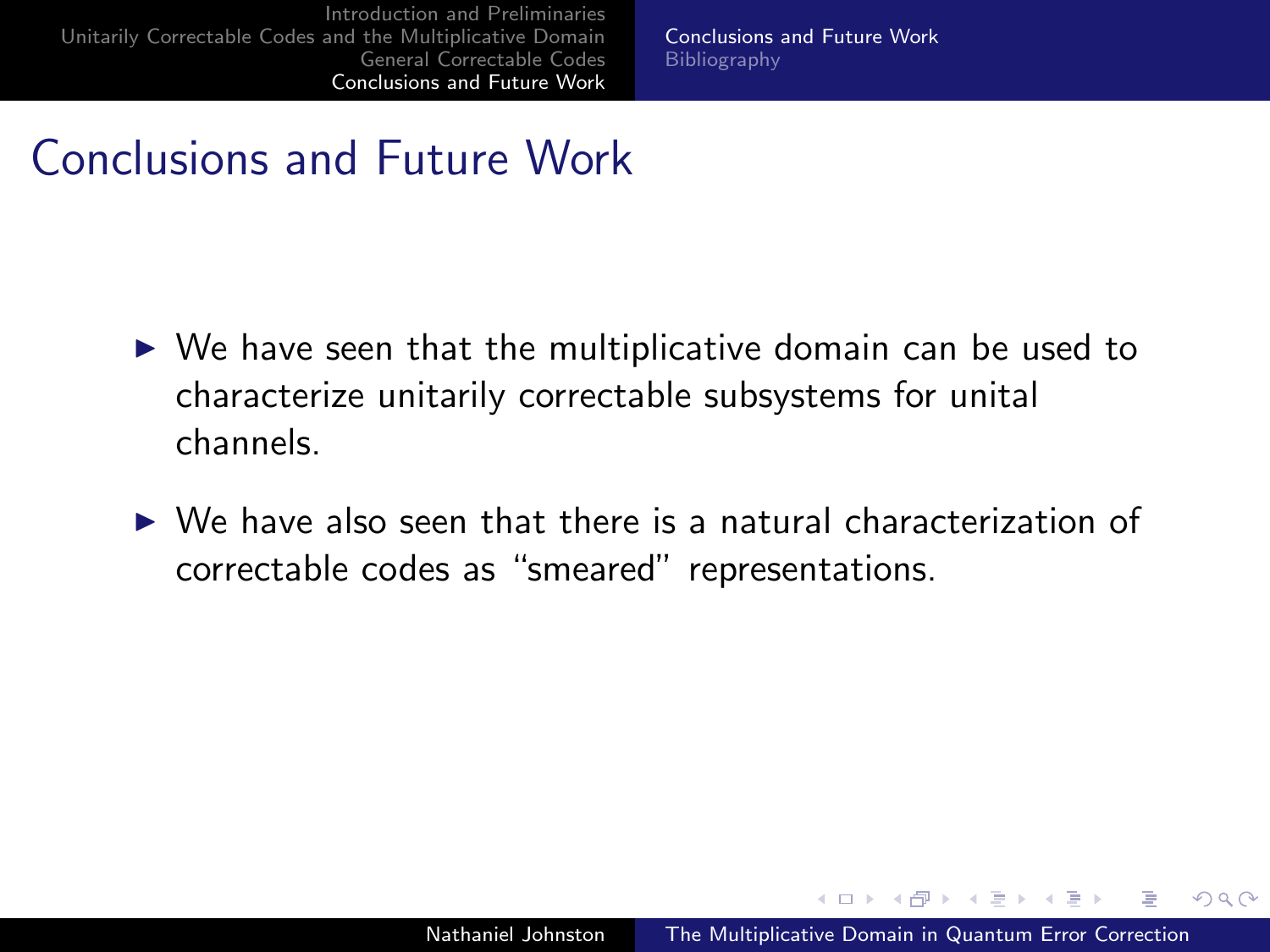<span id="page-63-0"></span>[Conclusions and Future Work](#page-61-0) **[Bibliography](#page-64-0)** 

#### Conclusions and Future Work

- $\triangleright$  We have seen that the multiplicative domain can be used to characterize unitarily correctable subsystems for unital channels.
- $\triangleright$  We have also seen that there is a natural characterization of correctable codes as "smeared" representations.
- $\triangleright$  Are there natural sets (perhaps analogous to the multiplicative domain) that capture all codes?